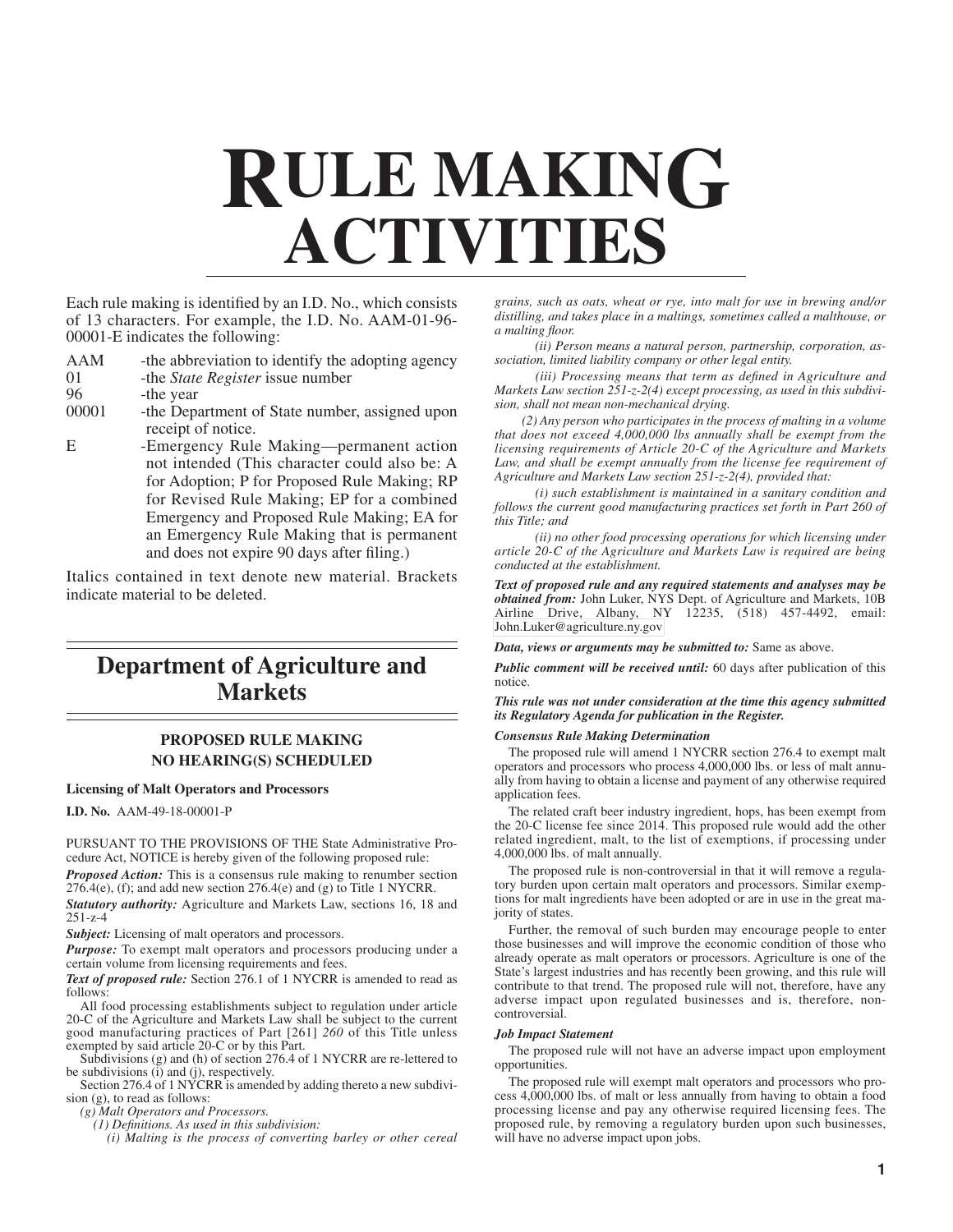## **New York State Authorities Budget Office**

#### **NOTICE OF ADOPTION**

**Industrial Development Agencies and Authorities (IDAs)**

**I.D. No.** ABO-34-18-00005-A **Filing No.** 1082 **Filing Date:** 2018-11-14 **Effective Date:** 2018-12-05

PURSUANT TO THE PROVISIONS OF THE State Administrative Procedure Act, NOTICE is hereby given of the following action:

*Action taken:* Addition of Part 250 to Title 19 NYCRR.

*Statutory authority:* Public Authorities Law, sections 2(2), 6(e), (h); L. 2005, ch. 766; L. 2009, ch. 506; General Municipal Law, section 875(7) *Subject:* Industrial Development Agencies and Authorities (IDAs).

*Purpose:* To increase the accountability and improve the efficiency and transparency of the operations of industrial development agencies.

*Text of final rule:* A new Part 250 is proposed to be added to Title 19 of the New York Codes, Rules, and Regulations (NYCRR) as follows:

*Part 250.1 Standard Application Form*

*(a) Each industrial development agency or authority shall develop a standard application form, which shall be posted and be made publicly accessible on its website. Such Standard Application Form shall be used by the agency or authority to accept requests for financial assistance from all individuals, firms, companies, developers or other entities or organizations. The standard application form shall include the following, including all supporting documents and information provided by or on behalf of the applicant:*

*(i) the name and address of the project applicant;*

*(ii) a description of the proposed project for which financial assistance is requested, including the type of project, proposed location and purpose of the project;*

*(iii) the amount and type of financial assistance being requested, including the itemized estimated value of each type of tax exemption sought to be claimed by reason of the agency or authority involvement in the project;*

*(iv) a statement that there is a likelihood that the project would not be undertaken but for the financial assistance provided by the agency or authority, or, if the project could be undertaken without financial assistance provided by the agency or authority, a statement indicating why the project should be undertaken by the agency or authority;*

*(v) an itemized estimate of capital costs of the project, including all costs of each real property and equipment acquisition and building construction or reconstruction, financed from private sector sources, an estimate of the percentage of project costs financed from public sector sources, and an estimate of both the total amount to be invested by the applicant and the amount to be borrowed to finance the project.*

*(vi) the projected number of full time equivalent jobs that would be retained and that would be created if the request for financial assistance is granted (and if part-time jobs are part of the financial assistance a proportion of a full time equivalent job is to be calculated), the projected monthly timeframe for the creation of new jobs per year, the estimated salary and fringe benefit averages or ranges for categories of the jobs that would be retained or created if the request for financial assistance is granted, and an estimate of the number of residents of the economic development region as established pursuant to section two hundred thirty of the economic development law or the labor market area as defined by the agency or authority, in which the project is located that would fill such jobs. The labor market area defined by the agency or authority for this purpose may include no more than six contiguous counties in the state, including the county in which the project is to be located;*

*(vii) a statement, signed by an individual authorized to bind the project applicant, expressing that the provisions of subdivision one of section eight hundred sixty-two of this chapter will not be violated if financial assistance is provided for the proposed project; e.g., for interstate moves, " The completion of this entire project will not result in the removal of an industrial or manufacturing plant of the project occupant from one area of the state to another area of the state or in the abandonment of one or more plants or facilities of the project occupant located within the state." Or in the event that such project moves intrastate, "The completion of this entire*

*project will result in the removal of an industrial or manufacturing plant of the project occupant from one area of the state to another area of the state or in the abandonment of one or more plants or facilities of the project occupant located within the state because the project is reasonably necessary to discourage the project occupant from removing such other plant or facility to a location outside the state or is reasonably necessary to preserve the competitive position of the project occupant in its respective industry.* 

*(viii) a statement signed by an individual authorized to bind the project applicant that the owner, occupant or operator receiving financial assistance is in substantial compliance with applicable local, state and federal tax, worker protection and environmental laws, rules and regulations; and*

*(ix) a statement signed an individual authorized to bind the project applicant, acknowledging that the submission of any knowingly false or knowingly misleading information may lead to the immediate termination of any financial assistance and the reimbursement of an amount equal to all or part of any tax exemptions claimed by reason of agency or authority involvement in the project as well as may lead to other possible enforcement actions.*

*(b) Each agency or authority shall develop, and adopt by resolution, which shall be made publicly available and accessible and posted on its* website, the uniform criteria for the evaluation and selection for each cat*egory of projects for which financial assistance will be provided. The criteria shall include but not be limited to require that, for each project, the following must occur prior to the approval of the provision of financial assistance:*

*(i) an assessment by the agency or authority of all material information included in connection with the application for financial assistance, as necessary to afford a reasonable basis for the decision by the agency or authority to provide financial assistance for the project;*

*(ii) a written cost-benefit analysis by the agency or authority that identifies the extent to which a project will create or retain permanent, private sector jobs; the estimated value of any tax exemptions to be provided; the amount of private sector investment generated or likely to be generated by the proposed project; the likelihood of accomplishing the proposed project in a timely fashion; and the extent to which the proposed project will provide additional sources of revenue for municipalities and school districts; and any other public benefits that may occur as a result of the project;*

*(iii) a statement by an individual authorized to bind the project applicant, as of the date of the completed and submitted application, is in substantial compliance with all the requirements of Chapter 563 of the Laws of 2015 and subdivision one of section eight hundred sixty-two of the general municipal law; and*

*(iv) if the project involves the removal or abandonment of a facility or plant within the state, notification by the agency or authority to the chief executive officer or officers of the municipality or municipalities in which the facility or plant was located.*

*(c) Each agency or authority shall conspicuously post on their website the completed, developed uniform authority project agreement and all attachments, appendixes and any other relevant records that sets forth terms and conditions under which financial assistance shall be provided, including but not limited to the completed project application form submitted by the project applicant for consideration. The posted uniform agency or authority project agreement and its accompanying records shall be used by the authority and no financial assistance shall be provided in the absence of the execution of such an agreement. Upon approval of a project by the board of directors, the agency or authority shall conspicuously post the completed project application and the completed comprehensive uniform authority project agreement with all its attachments on its website. The uniform agency or authority project agreement shall, at a minimum:*

*(i) describe the project and the financial assistance, including the amount and type, to be provided, and the authority purpose to be achieved;*

*(ii) require each project owner, occupant or operator receiving financial benefits to provide annually a certified statement and supporting documentation: (i) enumerating the full time equivalent jobs retained and the full time equivalent jobs created as a result of the financial assistance, by category, including full time equivalent independent contractors or employees of independent contractors that work at the project location, and (ii) indicating that the salary and fringe benefit averages or ranges for categories of jobs retained and jobs created that was provided in the application is still accurate and if it is not still accurate, providing a revised list of salary and fringe benefit averages or ranges for categories of jobs retained and jobs created, and an explanation for why it is not still accurate*

*(iii) indicate the dates when payments in lieu of taxes are to be made and provide an estimate of the amounts for each affected tax jurisdiction of any payments in lieu of taxes that are included as part of the transaction, or formula or formulas by which those amounts may be calculated.*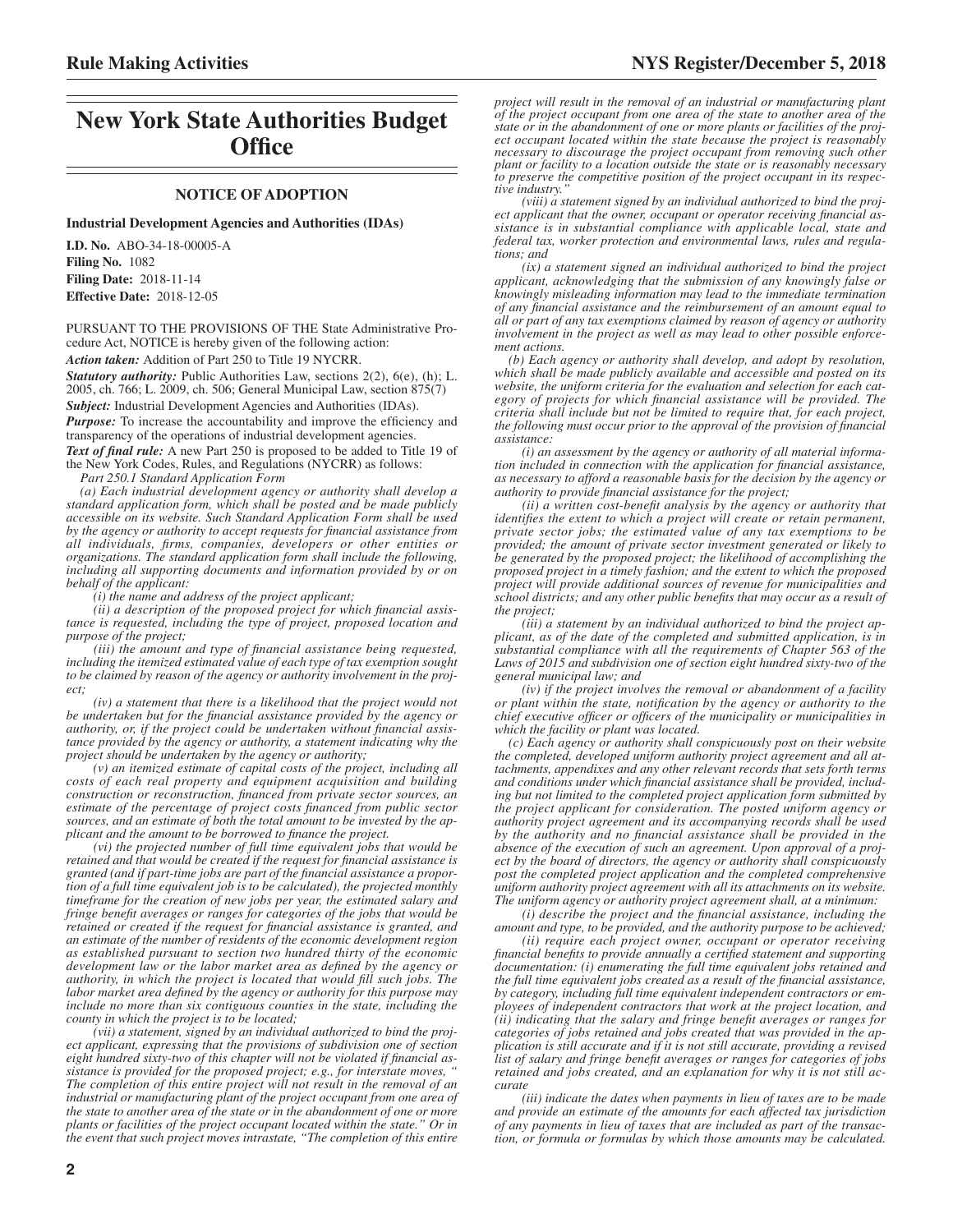*In lieu of providing such information, a copy of an executed payment in lieu of tax agreement that contains the same information may be attached*

*to the uniform authority project agreement; (iv) provide for the suspension or discontinuance of financial assistance, or for the modification of any payment in lieu of tax agreement to require increased payments, in accordance with policies developed by the agency or authority pursuant to general municipal law section eight hundred seventy-four;*

*(v) provide for the return of all or a part of the financial assistance provided for the project, including all or part of the amount of any tax exemptions, which shall be redistributed to the appropriate affected tax jurisdiction, as provided for in policies developed by the agency or authority pursuant to general municipal law section eight hundred seventy-four, unless agreed to otherwise in writing by any local taxing jurisdiction or jurisdictions; and*

*(vi) provide that the owner, occupant or operator receiving financial assistance shall certify, under penalty of perjury, that it is in substantial compliance with all local, state and federal tax, worker protection and environmental laws, rules and regulations.*

*(d) Each agency or authority shall establish and make conspicuously available on its website the developed policies for the suspension or discontinuance of financial assistance, or for the modification of any payment in lieu of tax agreement to require increased payments under circumstances as specified in the policy, which may include but shall not be limited to events of material violation of the terms and conditions of a project agreement made pursuant to section eight hundred seventy-four of the general municipal law;*

*(e) Each agency or authority shall make conspicuously available on its website the developed policies for the return of all or a part of the financial assistance provided for the project, including all or part of the amount of any tax exemptions or payments in lieu of taxes, as specified in the policy, which may include but shall not be limited to material shortfalls in job creation and retention projections or material violations of the terms and conditions of project agreements. All such returned amounts of tax exemptions shall be redistributed to the appropriate affected tax jurisdiction, unless agreed to otherwise by any local taxing jurisdiction.*

*(f) Each agency or authority shall at least once annually make publicly available on its website the assessments of the progress of each project for which bonds or notes remain outstanding or straight-lease transactions have not terminated, or which continue to receive financial assistance or are otherwise active, toward achieving the investment, job retention or creation, or other objectives of the project indicated in the project application. Such assessments shall be provided to board members and shall be made available to the public on the authority website.*

*Final rule as compared with last published rule:* Nonsubstantive changes were made in section  $250.1(a)(vii)$ ,  $(viii)$ ,  $(ix)$  and  $(b)(iii)$ .

*Text of rule and any required statements and analyses may be obtained from:* Jeffrey H. Pearlman, Director, State of New York Authorities Budget Office, State of New York Authorities Budget Office PO Box 2076,<br>Albany, NY 12220-0076, (518) 474-1932, email: Albany, NY 12220-0076, (518) 474-1932, email: Jeff.Pearlman@abo.ny.gov

#### *Revised Job Impact Statement*

A Job Impact Statement (JIS) is not required because the proposed rule has no impact on jobs or employment opportunities because the proposed rule is only adding a requirement of posting to the website that IDA's are already required, by statute, to have. It is evident from the subject matter of the rule that it is only possible to have no impact on jobs and employment opportunities, so no summary of information and methodology is attached.

The proposed regulations would require IDAs to post, on their already statutorily required websites, several of the requirements set forth by Chapter 563, including but not limited to, posting a blank standard application form and instructions in a readable fashion for the public to review; posting all approved standard application forms, including all attachments and appendices; posting the approved IDA resolution, which sets forth the uniform criteria for the evaluation and selection for each category of projects for which financial assistance will be provided; posting all uniform agency or authority project agreements setting forth terms and conditions under which financial assistance shall be provided; posting all general or project specific policies for the suspension or discontinuance of financial assistance, or for the modification of any payment in lieu of tax agreement to require increased payments under circumstances as specified in the policy, which may include but shall not be limited to events of material violation of the terms and conditions of a project agreement; posting all policies for the return of all or a part of the financial assistance provided for the project, including all or part of the amount of any tax exemptions, as specified in the policy, which may include but shall not be limited to material shortfalls in job creation and retention projections or material violations of the terms and conditions of project agreements.

Due to the nature of the regulation there are no additional members required to be on the workforce.

#### *Assessment of Public Comment*

#### Introduction

By the authority vested by Public Authorities Law Sections 2(2), 6(e), 6(h); Chapter 766 of 2005; Chapter 506 of 2009; General Municipal Law, section 875(7), regulations were proposed by the Authorities Budget Office (ABO) to increase the accountability and improve the efficiency and transparency of the operations of industrial development agencies and authorities (IDAs). The proposed regulations were filed with the Department of State, and upon publication in the State Register, public comments on the proposed regulations were accepted for 60 days -- from August 22, 2018 until the close of business on October 21, 2018. The proposed regulations require posting on each IDA website the both blank and approved standard application forms for requests for financial assistance, uniform criteria for the evaluation and selection for each category of projects for which financial assistance is provided, and each uniform project agreement approved by the board.

Public Hearing

On September 4, 2018 at 1:30 pm in Concourse Hearing Room 125, Empire State Plaza, a public hearing was held. Written and oral testimony was received.

Comments and Testimony Received with Responses

Attendees of the public hearing were Melissa Bennett from Barclay Damon, Alex Camarda from Reinvent Albany, Marc Cesta from UA Local 7 Plumbers & Steamfitters, Ryan Silva from the NYS Economic Development Council, David Friedfel from Citizens Budget Commission of NY, James Vielkind from Politico, Rachel Silberstein from Times Union, and Michael Logan from Hodgson Russ. Besides the testimony received at the hearing, additional submitted comments were timely received by Senator Omara and Assemblyman Palmesano, Richard C. Herrick, Caraccioli & Associates PLLC on behalf of the County of Oswego Industrial Development Agency, the New York State Building and Construction Trades Council, and the New York City District Council of Carpenters and Joiners of America.<sup>1</sup>

This Assessment of Public Comments responds to all substantive comments received during the public comment period. Comments were compiled, reviewed, and categorized based on their content. The ABO categorized the comments into two topics:

1. Comments raising concerns with proposed reporting requirements;

2. Comments in support of the proposed reporting requirements.

Pursuant to the State Administrative Procedure Act (SAPA) § 202(1), a Notice of Proposed Rulemaking (Notice) regarding IDA web posting information was published in the State Register on August 22, 2018 [Proposed Regulation ID No. ABO-34-18-00005-P]. Pursuant to the Notice, the time for the submission of comments expired on October 21, 2018. All comments filed and received between August 22nd and October 21, 2018 were accepted and are addressed herein. The comments filed after the deadline are untimely and are not considered herein.

1.1 Concerns Raised

1.1.1 The issue of concern is your call for an agency to post all completed applications online. No other economic development agency in New York State is required to do so.

1.1.2 The proposed ABO rule change will add an unnecessary, costly and time-consuming administrative burden to IDAs, which will have to carefully examine and prepare completed applications in order to ensure that any public posting does not inappropriately contain private company information.

1.1.3 It is also troubling that your new rule requiring a public posting of what can sometimes be competitive, sensitive information detailing private planning, in the absence of a formal agency request, could prevent applicants from moving forward on projects that could be vital to our local economies.

1.1.4 The current law as written requires any agreement by a company with the IDA to be signed by an officer of the board or authorized executive of the company. The new proposed regulation requires the chairman of the board or chief executive of a company to sign off on any agreement. This contradiction could lead to an OSC audit stating an IDA is being compliant while an ABO review states they are not. Additionally, it is quite unrealistic to get a CEO or board chairman to sign off on everything a company does, particularly in NY where we have Fortune 500 companies with a global presence and offices across the world. These entities have signees on behalf of the company. We would respectfully request that any regulation follow the standard written into law that requires the signature by an authorized officer of the board or executive of the company.

1.1.5 However, in the proposed regulations, it does not mention completed applications. It goes from talking about applications to referencing a "uniform authority project agreement and all attachments". This is separate and distinct from a complete application. In many cases this document can be hundreds of pages long and creates a variety of chal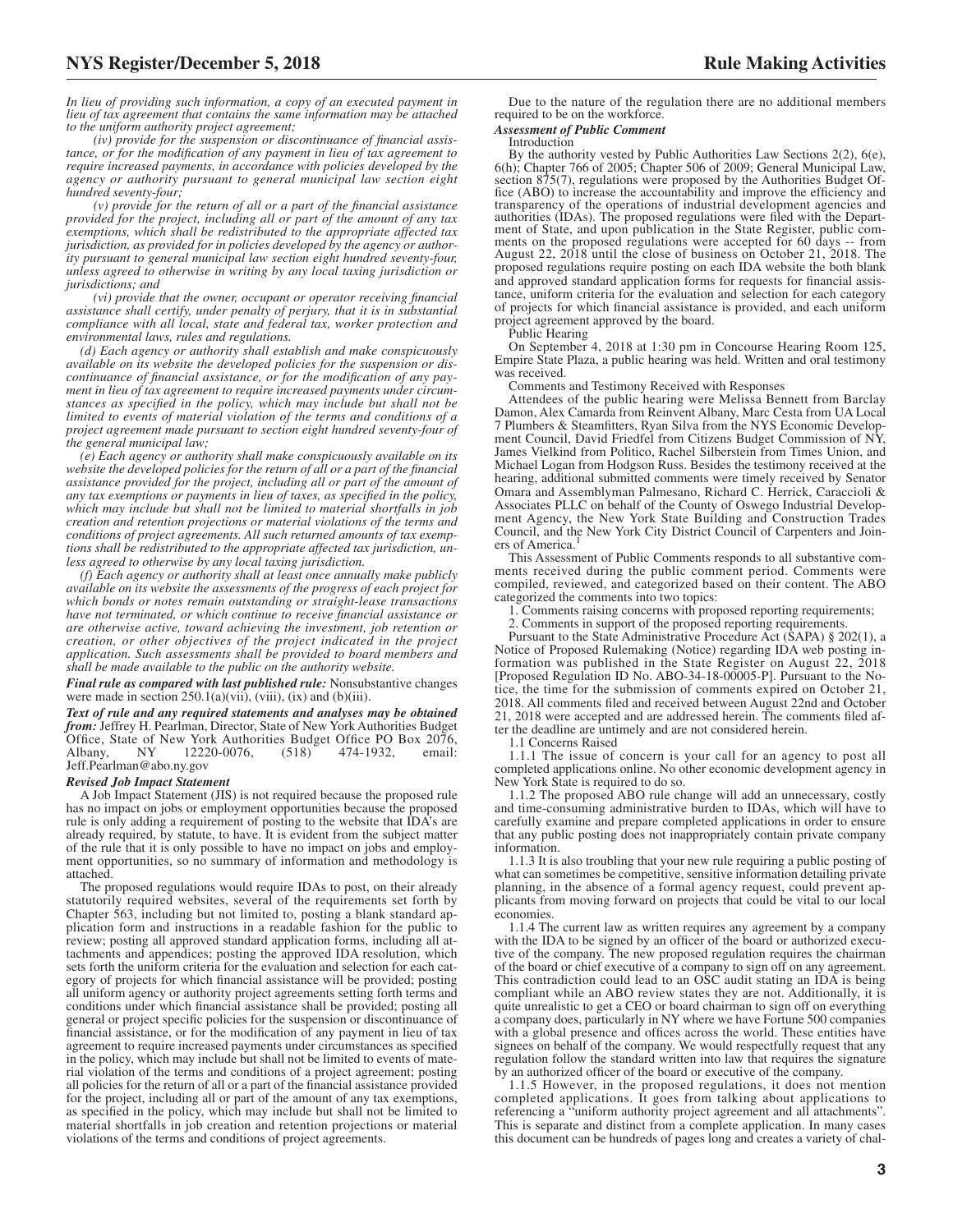lenges for IDAs to publish and post on a website, including redaction of sensitive financial records, anything considered trade secrets, and other confidential information about an applicant that could hinder a private company from doing business successfully in NYS.

1.1.6 Additionally, the next section of the proposed regulation goes on to state that an applicant needs to submit an annual certified statement which would need to be separate from and in addition to a project agreement. I could see several circumstances where this would create an administrative challenge for an organization and again lead to a situation where IDAs are OSC compliant but are not considered compliant by the ABO.

Responses to Concerns Raised

Response to 1.1.1

The online posting is set up in a manner generally consistent with the current intent of  $\S 875(7)$  of the General Municipal Law, which provides in part that:

"In addition to any other reporting or filing requirements an IDA has under this article or other law, an IDA shall also report and make available on the internet, without charge, copies of its resolutions and agreements appointing an agent or project operator or otherwise related to any project it establishes. (emphasis added). It shall also provide, without charge, copies of all such reports and information to a person who asks for it in writing or in person."

Section 859-a(4) of General Municipal Law requires each IDA to establish a standard application form which is to be used by the IDA to accept requests for financial assistance, and requires that certain specific information be included in the application. Further, Section 859-a(5) requires IDAs to develop uniform criteria for evaluating and selecting projects for financial assistance and requires the IDA to assess the information included in the application to form a reasonable basis for its decision to provide financial assistance. As such, the completed application is a critical document related to any project established by the IDA and subject to the requirement to post such documents on the internet as called for in Section 875(7).

Among the reporting requirements is the obligation to post on an IDA website detailed information regarding any project that has been approved. General Municipal Law subdivision (6) of § 859-a requires each IDA to "develop a uniform agency project agreement that sets forth the terms and conditions under which financial assistance shall be provided." Paragraphs (a) through (g) of that provision are essentially duplicated in Part 250.1(c) of the proposed regulations, which deals with "the completed, developed uniform authority project agreement…that sets forth terms and conditions under which financial assistance shall be provided." Therefore § 859-a(6) coupled with 875(7) of the General Municipal Law would require a final agreement be posted on the IDA's website.

The only instance in which the records relating to the process of reviewing and eventually approving requests for financial assistance by the IDA might be withheld is found in the last sentence of subdivision (7) of § 875. That provision states, "The IDA may, at the request of its agent or project operator delete from any such copies posted on the internet or provided to a person described in the prior sentence portions of its records that are specifically exempted from disclosure under article six of the public officers law", which is the Freedom of Information Law (FOIL).

Response to 1.1.2

This regulation should not add any unnecessary, costly and timeconsuming administrative burdens to an IDA beyond the already required internet posting. The burden to redact sensitive information is not for the IDA to unilaterally decide. Rather, the redaction "burden" is on the project applicant who must inform the IDA, pursuant to Public Officers Law Article 6 (FOIL), of those portions of any record submitted, which are specifically exempt from disclosure. This is a common occurrence when sensitive information is provided to regulatory agencies. Moreover, it is expressed in General Municipal Law § 875(7), where the IDA may, at the request of its agent or project operator delete from any such copies posted on the internet or provided to a person pursuant to FOIL the portions of its records that are specifically exempted from disclosure under article six of the public officers law. Public Officers Law § 89(5) governs the process. See also, Markowitz v Serio, 11 NY3d 43 (2008) [a "speculative conclusion that disclosure might potentially cause harm" is insufficient to meet the burden of proof and justifying secrecy].

Response to 1.1.3

When an IDA applicant receives a public benefit -- not having to pay the full taxable value of assessed real property or is provided sales tax exemptions to help fulfill its commercial obligations, the public has the right to know where such taxes are forgiven. The ABO's mission is to help IDAs remain accountable and transparent, which is intended to keep the general public informed of their activities. Pursuant to Public Authorities Law Section 6(h), the ABO has the authority to promulgate "regulations to effectuate the purpose of the office." When business applicant receives the assistance of an IDA there is an understanding that the public ought to

know where their taxes are being spent as well as being forgiven. Requiring IDAs to post on their website those deals which grant public benefits to businesses is authorized as it allows the ABO to assist with management practices and procedures relating to "activities and financial prac-tices [that]. . . are disclosed to the public," as authorized and established in Public Authorities Law Section  $\delta$ (e). Therefore, the cost of receiving a public benefit eliminates the ability to be kept confidential. There is no evidence presented that would indicate such transparency prevents applicants from moving forward on public projects.

Response to 1.1.4

Should an application for tax exemption or other public benefits be provided, it is important for the public to know and understand exactly who has considered this application and its approval. The statute does not specify who should sign the record, leaving open who is truly authorized to sign off on a project. By requiring at a minimum someone authorized by a company to sign off on any project agreement, this regulation is clarifying any ambiguity and is making certain that the fiduciaries at the highest level are certifying compliance.

Response to 1.1.5

Considering the sensitive nature of the record and relying on the veracity of those who testified and presented comments during this period, we consulted with the NYS Committee on Open Government to receive their analysis of the purported transparency challenges. The comments address the concerns and conclude that "the regulations are consistent with the law and require posting of records and information that would be accessible to the public pursuant to FOIL and other statutory requirements dealing with records involving the functions of IDA's." See attached letter to be included in the assessment of public comment in the Appendix of this issue, dated 9/25/2018 from Committee on Open Government Executive Director Robert J. Freeman.

Response to 1.1.6

The requirement to make public a certified statement from whomever is receiving a public benefit is consistent with subdivision b of paragraph 6 of Section 859-a of the general municipal law, which was established in Chapter 563 of the Laws of 2015.

2.1 Comments in Support

2.1.1. This proposed regulation would enhance transparency of IDAs to the public by making important details about the selection process, benefits, and results of IDA projects available online.

2.1.2. The proposed regulation would make the IDA's decision making process behind the more than \$750 million in benefits since 2015, a vast majority of which were through tax reductions, more transparent, and would allow for additional reporting and evaluation of these entities, as well as allow taxpayers to hold IDAs accountable.

2.1.3. Localities spend over \$4 billion annually on business subsidies, and taxpayers deserve to know exactly what their money is being spent on, and whether their investment is yielding returns in jobs produced and retained.

2.1.4. This rule is a small yet meaningful measure that IDAs should have already been doing without being required to do so without the ABO, as state economic development programs have been plagued by corruption, and now more than ever is greater scrutiny of their projects needed.

2.1.5. Government agencies across the country are proactively making data and information available through Open Data and Open Records Platforms, rather than waiting reactively to release information in response to Freedom of Information Law (FOIL) requests, and IDAs should be using their websites to make detailed project information known to the public and demonstrate that they are effective stewards of the public's money.

2.1.6 The regulation proposed by the ABO is promulgated pursuant to Chapter 563 of the Laws of 2015, which was sponsored by Senator Marchione and Assembly member Magnarelli, with the intention of making IDAs more accountable and efficient.

2.1.7 This law has many significant and meaningful requirements including, that companies seeking public subsidies provide information on the number and types of jobs they will create and deadlines for doing so; that company executives complete a sworn application acknowledging that knowingly providing false or misleading information will result in benefits being terminated; that IDAs must establish standardized criteria for evaluating projects and include a cost-benefit analysist of the cost to taxpayers versus the jobs created and economic activity; and that IDA's create project agreements with subsidy recipients, specifying annual certification and documentation of jobs produced, the dates for their creation, the formula for payments in lieu of taxes (PILOTs), and the termination, reduction, or claw back of benefits promised if job numbers are not met.

2.1.8 The proposed ABO rule would additionally require disclosure of 1) financial assistance application forms; 2) criteria for evaluating projects; 3) project agreements between IDAs and companies; 4) annual assessments by IDAs of approved projects' progress; or 5) policies for rescission benefits; on IDA websites, none of which are certain policies or information explicitly required by the existing Chapter 563 law.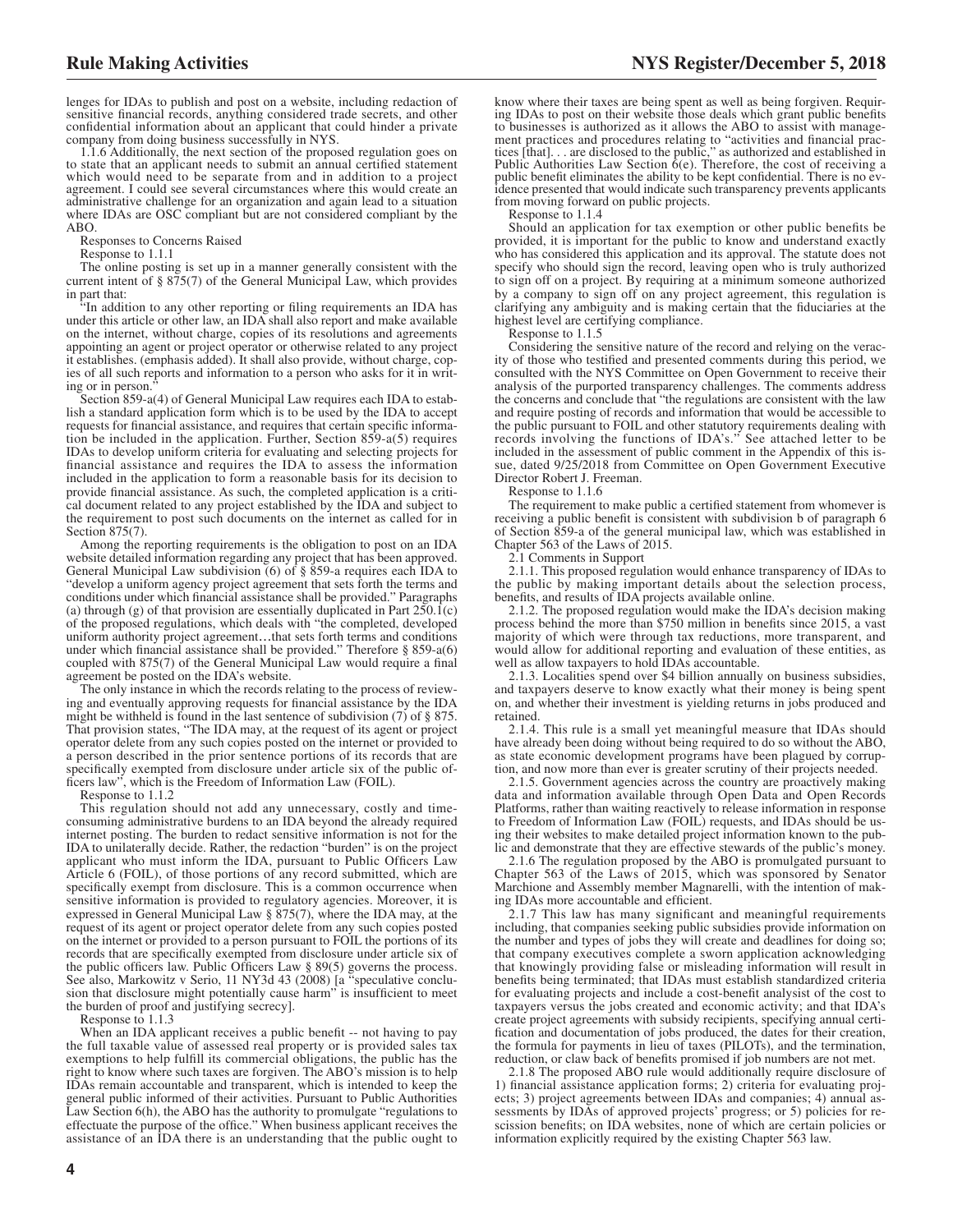2.1.9 Requiring this information to be posted on IDA websites will make it easier for the ABO to ensure compliance and would compel IDAs to follow existing requirements of Chapter 563.

2.2.0 The public deserves to know how their tax dollars are being spent by the IDAs, that need to show how proposed projects are evaluated; the terms on which companies receive public subsidies; whether companies are hitting job targets; and under what circumstances the IDAs will terminate or claw back benefits if goals are not met.

2.2.1 Hard-working men and women of the New York State Building & Construction Trades Council and the New York City District Council of Carpenters and Joiners of America applaud the regulation put forth by the ABO to bring about more transparency and accountability to projects undertaken by the IDAs.

2.2.2 As IDAs and other authorities control millions of dollars in economic development, transparency is an essential part of the process of understanding how these dollars are allocated and is critical to ensuring that these funds truly benefit New York workers.

2.2.3 In addition to the proposed regulation, additional requirements could be made to underscore the ABO's goals, including requiring entities to give detailed information about the type and amount of financial assistance they receive, clearly explaining the type of financing received, and how the financing is to be calculated and utilized. For example, with respect to PILOT payments that take place over the term of a lease, it should be clearly explained how the amount of financial assistance is calculated.

2.2.4 A recent example of this lack of transparency can be seen in a September 7th article in the Troy Record, in which no information was given about PILOTs to be negotiated and offered by the Troy IDA, despite the fact that the Troy IDA has a set PILOT formula in place. The proposed regulation would provide taxpayers with the transparency that they are entitled to when looking at how tax dollars are spent in their community.

2.2.4. It would also be beneficial if information relating to the construction jobs created as a result of the project was given, expressly detailing the number of construction jobs created, along with the duration of such jobs, and the wages and benefits of those jobs. It should also be specified if the local workforce will be utilized during the construction phase of the project.

2.2.5 IDAs and authorities should also be subjected to standardized forms, and not be able to create forms on their own. Uniform documents would make it easier for individuals, community groups, and other stakeholders to compare projects and analyze benefits across jurisdictions. See Appendix in the back of this issue.

<sup>1</sup> Pursuant to the State Administrative Procedure Act (SAPA) § 202(1), a Notice of Proposed Rulemaking (Notice) regarding the IDA web posting information was published in the State Register on August 22, 2018 [Proposed Regulation ID No. ABO-34-18-00005-P]. Pursuant to the Notice, the time for the submission of comments expired on October 21, 2018. All comments filed and received between August 22nd and October 21, 2018 were accepted and are addressed herein. The comments filed after the deadline are untimely and are not considered herein.

## **Department of Environmental Conservation**

#### **PROPOSED RULE MAKING NO HEARING(S) SCHEDULED**

#### **Northern Catskill Riparian Areas**

**I.D. No.** ENV-49-18-00002-P

PURSUANT TO THE PROVISIONS OF THE State Administrative Procedure Act, NOTICE is hereby given of the following proposed rule:

*Proposed Action:* This is a consensus rule making to amend section 190.36 of Title 6 NYCRR.

*Statutory authority:* Environmental Consevation Law, sections  $1-0101(1)(d)$ ,  $(3)(b)$ ,  $3-0301(1)(b)$ ,  $(2)(m)$ ,  $9-0105(1)$  and  $(3)$ 

*Subject:* Northern Catskill Riparian Areas.

*Purpose:* To correct a mistake in the description of the Kaaterskill Falls Riparian Area.

*Text of proposed rule:* Existing section 190.36 will be renumbered 190.38 and a new section 190.36 will be added to read:

*In addition to other applicable provisions of this Part, the following*

*requirements apply to the Northern Catskill Riparian Areas. In the event of a conflict between this section and another section of this Part, the more restrictive provision will control.*

*(a) Description. For the purposes of this section, Northern Catskill Ri-parian Areas means the following state forest preserve lands:*

*(1) The Kaaterskill Clove Riparian Corridor located in the towns of Hunter and Catskill in Greene County, along State Route 23A, beginning at the intersection of Spruce Creek and Kaaterskill Creek and extending downstream on Kaaterskill Creek approximately 2 miles to the state land boundary line. The regulated corridor includes the creek bed, the riparian area on the side of the creek in which State Route 23A is located, extending from the edge of the creek bed to State Route 23A or 300 feet, whichever is greater, and the riparian area on the other side of the creek extending 300 feet from the edge of the creek bed.*

*(2) The Kaaterskill Falls Riparian Area located in the town of Hunter in Greene County, beginning at a point 150 feet upstream of the Kaaterskill waterfall on Spruce Creek, and extending downstream to the base of the waterfall at the start of the man-made stone staircase. The regulated area includes the Spruce Creek bed, an area on the side of the creek which includes the stone staircase extending 300 feet from the edge of the stream bed or the staircase and the connector trail leading to the Escarpment Trail, whichever is greater, and on the other side of the creek extending 300 feet from the edge of the stream bed.*

*(3) The Platte Clove Riparian Corridor, located in the town of Hunter in Greene County, and the town of Saugerties in Ulster County, beginning at the state land boundary near the intersection of Platte Clove Road and Steenburg Road and extending downstream to the southeast along Platte Clove Road and the Plattekill creek to the boundary of state land, approximately 1.6 miles. The regulated corridor includes the Plattekill creek bed, an area on the side of the creek which includes Platte Clove Road extending 300 feet from the edge of the creek bed to Platte Clove Road or 300 feet, whichever is greater, and an area on the other side of the creek extending 300 feet from the edge of the creek bed.*

*(4) The Colgate Lake Wild Forest Area located in the town of Jewett in Greene County, including 1,375 acres at the eastern end of County Route 78 (Colgate Lake Road), bordered by the Windham-Blackhead Range Wilderness to the north, south, and east. The unit boundary as posted follows the 2,400' contour on the north and south.*

*(b) No person shall kindle, build, maintain or use a fire, including, but not limited to, charcoal fires, wood fires, gas grills, propane stoves, or other portable stoves, within the Northern Catskill Riparian Areas, except at designated campsites or where camped in compliance with subdivision 190.3(b) of this Part.*

*(c) No person shall possess a glass container within the Northern Catskill Riparian Areas, except when necessary for the storage of medicines.*

*(d) No person, within the Northern Catskill Riparian Areas, shall play an audio device, including, but not limited to, radios, tape players, compact disc or digital players, except at designated campsites, or where camped in compliance with subdivision 190.3(b) of this Part, unless the noise is rendered inaudible to the public by a noise-damping device, such as headphones or earbuds. At designated campsites or where camped in compliance with subdivision 190.3(b) of this Part, no person shall use any audio device which is audible outside the immediate area of the campsite.*

*(e) No person shall possess or consume beverages containing alcohol, including, but not limited to beer, wine, and liquor within the Northern Catskill Riparian Areas, except when transporting to, or at, designated camping sites, or where camped in compliance with subdivision 190.3(b) of this Part.*

*(f) No person shall enter restricted areas, as designated by signs in the Northern Catskill Riparian Areas.*

*(g) No person shall possess a portable generator within the Kaaterskill Clove Riparian Corridor, the Kaaterskill Falls Riparian Area, or the Colgate Lake Wild Forest Area, except at designated campsites or where camped in compliance with subdivision 190.3(b) of this Part. Possession of portable generators is prohibited within the Northern Catskill Riparian Corridor in the Indian Head Wilderness Area, located in the Town of Hunter, Greene County and the towns of Saugerties and Woodstock, Ulster County, lying generally west of the east boundary of the Catskill Park, south of Platte Clove, east of Devil's Tombstone Campground and north of the hamlets of Lake Hill and Shady.*

*(h) No person shall enter into, or remain in, the Kaaterskill Clove or Platte Clove Riparian Corridors between one-half hour after sunset and one-half hour before sunrise except for:*

*(1) persons camping at designated campsites, or where camped in compliance with subdivision 190.3(b) of this Part;*

*(2) licensed hunters, anglers, and trappers for the purpose of hunting, fishing, or trapping;*

*(3) pedestrians using marked hiking trails to cross the areas; or (4) persons otherwise authorized by permit issued by the department.*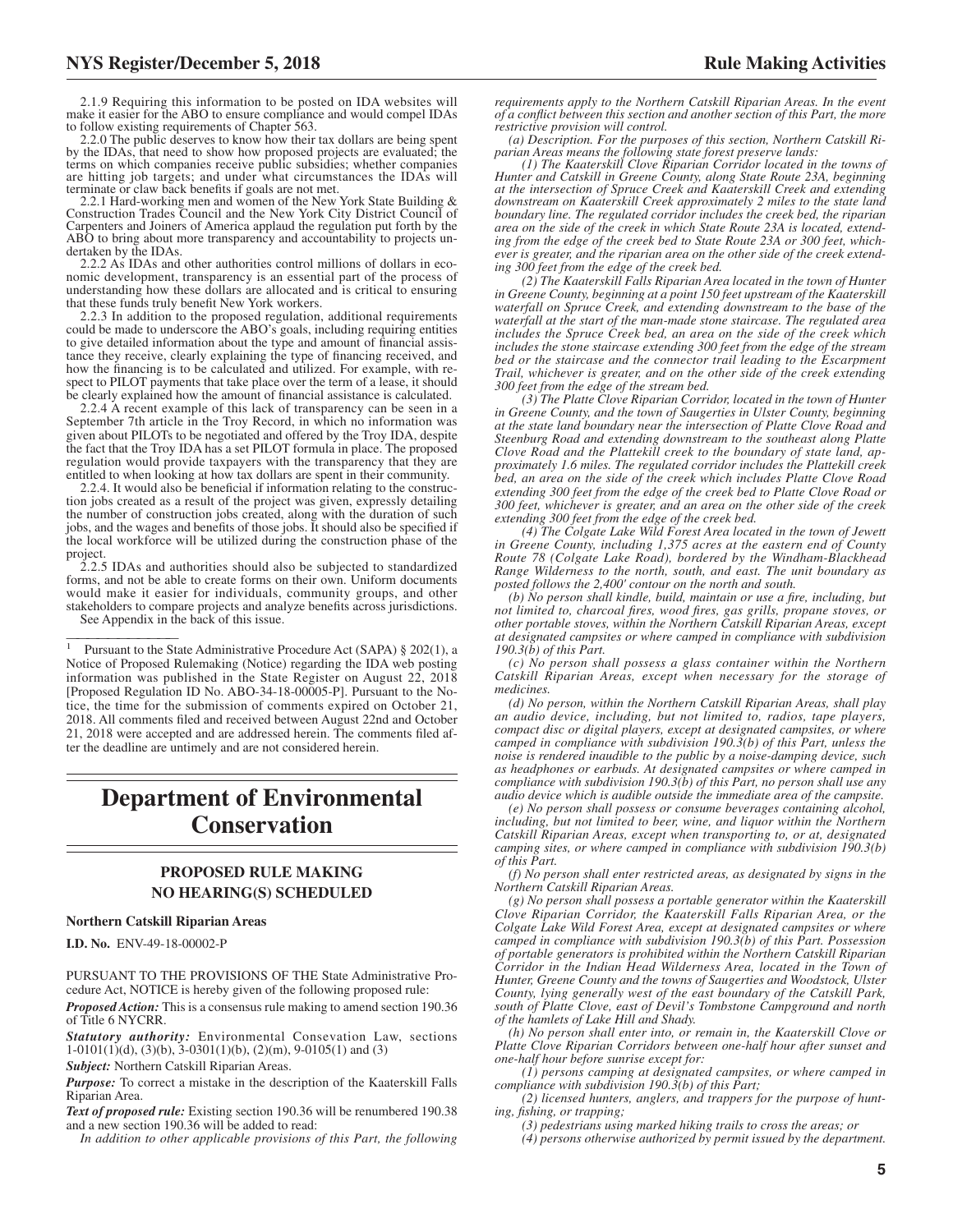*(i) In the Kaaterskill Falls Riparian Area, no person shall enter the area located within six (6) feet of cliff edges, except: on marked trails, including the man-made stone staircase and the trail leading to the first water plunge pool, commonly referred to as the mid-pool; when engaged in ice climbing or rappelling by rope; or by authorized permit issued by the department.*

*(j) In the Kaaterskill Falls Riparian Area, no person shall enter the water, wade, or swim within 150 feet upstream of Kaaterskill Falls.*

*Text of proposed rule and any required statements and analyses may be obtained from:* Peter Innes, Assistant Director Lands and Forests, NYS DEC, 625 Broadway, Albany, New York 12233, (518) 402-9405, email: [peter.innes@dec.ny.gov](mailto: peter.innes@dec.ny.gov)

*Data, views or arguments may be submitted to:* Same as above.

*Public comment will be received until:* 60 days after publication of this notice.

*Additional matter required by statute:* A Short EAF was completed in compliance with the State Environmental Quality Review Act.

*This rule was not under consideration at the time this agency submitted its Regulatory Agenda for publication in the Register.*

#### *Consensus Rule Making Determination*

No person is likely to object to this rulemaking since it will correct an error in the express terms. Not correcting this error can cause enforcement problems. No comments were received during the public comment period when this regulation was initially proposed.

#### *Job Impact Statement*

Existing section 190.36 of 6 NYCRR will be amended to correct a mistake in the description of the Kaaterskill Falls Riparian Area which lists Kaaterskill Creek bed instead of Spruce Creek bed, the correct location identifier. A Job Impact Statement is not submitted with this proposal because the proposal will have no substantial adverse impact on existing or future jobs and employment opportunities. The proposed regulation will correct a mistake in the description, which if left uncorrected can affect enforcement of this regulation.

## **Department of Health**

#### **NOTICE OF ADOPTION**

#### **Early Intervention Program**

**I.D. No.** HLT-28-17-00009-A **Filing No.** 1078 **Filing Date:** 2018-11-14 **Effective Date:** 2018-12-05

PURSUANT TO THE PROVISIONS OF THE State Administrative Procedure Act, NOTICE is hereby given of the following action:

*Action taken:* Amendment of Subpart 69-4 of Title 10 NYCRR.

*Statutory authority:* Public Health Law, section 2559-b

*Subject:* Early Intervention Program.

*Purpose:* To conform existing program regulations to Federal regulations and State statute.

*Substance of final rule:* This notice of proposed rulemaking amends 10 NYCRR Subpart 69-4, which governs the Early Intervention Program (EIP), to: conform to federal regulations issued by the U.S. Department of Education (34 CFR Parts 300 and 303) and recent amendments to Title II-A of Article 25 of the Public Health Law (PHL). The proposed amendments also streamline conflict of interest provisions on evaluation and service coordinator providers, clarify qualifications of service coordination providers, and add licensed behavior analysts and certified behavior analyst assistants to the list of qualified personnel for the Early Intervention Program.

Section 69-4.1(a) is amended to revise the definition of "approval" to conform to statutory amendments. A new subdivision (b) is added to define "approved provider."

Subdivisions (n) and (p) of section  $69-4.1$  are relettered (o) and (q) respectively and are amended to conform to federal regulations. Specifically, the amendments distinguish between the evaluation and the initial evaluation to determine eligibility; and conform the definition of "family assessment."

Subdivision (ad) of section 69-4.1 is relettered (ae) and amended to clarify the definition of "multidisciplinary."

Paragraph (2) of the relettered (ak) of section 69-4.1 is amended to<br>revise the definition of "individual provider" to conform to statutory<br>amendments that authorized the Department to approve and enter into<br>agreements wit municipalities contract with providers directly. A new paragraph (3) is added to define "payee provider" as an approved provider that shall directly bill third party and governmental payers for early intervention services in the first instance through the Department's fiscal agent.

Section 69-4.1(ak) is relettered subdivision (al) and paragraphs (4) and (5) are added to include licensed behavior analysts and certified behavior analyst assistants to the list of qualified personnel for the EIP.

Subparagraph (ii) of section  $69-4.3(a)(1)$  is amended to reflect that a screening may be provided or that medical records may be reviewed for a child referred to the Early Intervention Program.

Subparagraph (ii) of section  $69-4.3(a)(3)$  is amended to remove a reference to a program that no longer exists and to change the requirement of providing a telephone number to providing "contact information."

Subdivision (e) is added to section 69-4.3 to require primary referral sources to complete and transmit a referral form and, with parental consent, to transmit information sufficient to document the primary referral source's concern or basis for suspecting the child has a disability.

Subparagraph (v) is added to section  $69-4.4(a)(1)$  to add licensure, certification, or registration in certain professions as acceptable minimum qualifications for service coordinators.

Section 69-4.4(b)(1) is amended to conform to statutory changes, which require that all providers be approved by the Department.

Section  $69-4.5(a)(1)$  is amended to clarify that payee providers of EIP services must enroll in and, as applicable, be recertified by the Medicaid program and must notify the Department of such recertification on request.

Section 69-4.5(a)(4)(iii), related to a Medicaid provider agreement and the reassignment of Medicaid benefits, is repealed.

Section 69-4.5(a)(6), which prohibits an individual provider from being approved as both an evaluator and a service coordinator, is repealed.

Section  $69-4.5(c)$  is repealed and a new subdivision  $(c)$  is added to require providers to notify the Department upon certain changes to ownership or status of the provider agency and to clarify that the Department will determine on receipt of such notice whether re-approval of the agency is required.

Subparagraphs (i)-(ix) of section  $69-4.5(e)(1)$  are being revised to make technical amendments and to conform to statutory amendments that provide the Department with the authority to enter into agreements with providers and eliminate the requirement that municipalities are to contract with providers directly; clarify members of the individualized family service plan (IFSP) team; to streamline conflict of interest provisions relating to marketing; and to clarify that health insurance subject to New York State Insurance Law may be billed.

Paragraphs  $(2)$  and  $(3)$  of section 69-4.5(e) have been revised to make technical amendments. Paragraph (2) of this section has also been amended to add referral sources to the list of people who may not receive an incentive from a provider or agency.

Subdivision (f) of section 69-4.5 is amended, opening paragraph of subdivision (h) is amended, and subdivisions (h)(1) and  $(h)(2)$  are repealed, to conform to statutory amendments that provide the Department with the authority to enter into agreements with providers and eliminated the requirement that municipalities contract with providers directly.

Section 69-4.5(i) is repealed to conform to statutory amendments that eliminated the State Education Department's (SED) responsibility to approve providers to participate in the EIP.

Section  $69-4.6(d)$  is amended and paragraphs  $(1)$ ,  $(2)$ , and  $(3)$  are added to conform to statutory amendments related to procedures for obtaining children's third party coverage information and written referrals to establish medical necessity.

Section  $69-4.7(g)(3)$  is amended to conform to statutory amendments that require providers to directly bill third party and governmental payers for early intervention services and specifies that unregulated insurers will not be billed for early intervention services.

Subdivision (m) is added to section 69-4.7 to conform to statutory amendments that require notification, with parent consent, to the Office of People with Developmental Disabilities (OPWDD) developmental disabilities regional office of a child's potential eligibility for OPWDD services.

Section 69-4.8 is repealed and replaced with new section 69-4.8, titled "Evaluation and Screening of the Child and Assessment of the Child and Family," to conform to revisions to federal regulations. The proposed new section includes: procedures that apply when a qualified evaluator administers a screening or conducts a multidisciplinary evaluation; the parent's right to request a multidisciplinary evaluation at any time; the use of medical and other records to establish a child's eligibility for the EIP without conducting an evaluation; when a multidisciplinary assessment is appropriate; the use of informed clinical opinion as one factor to establish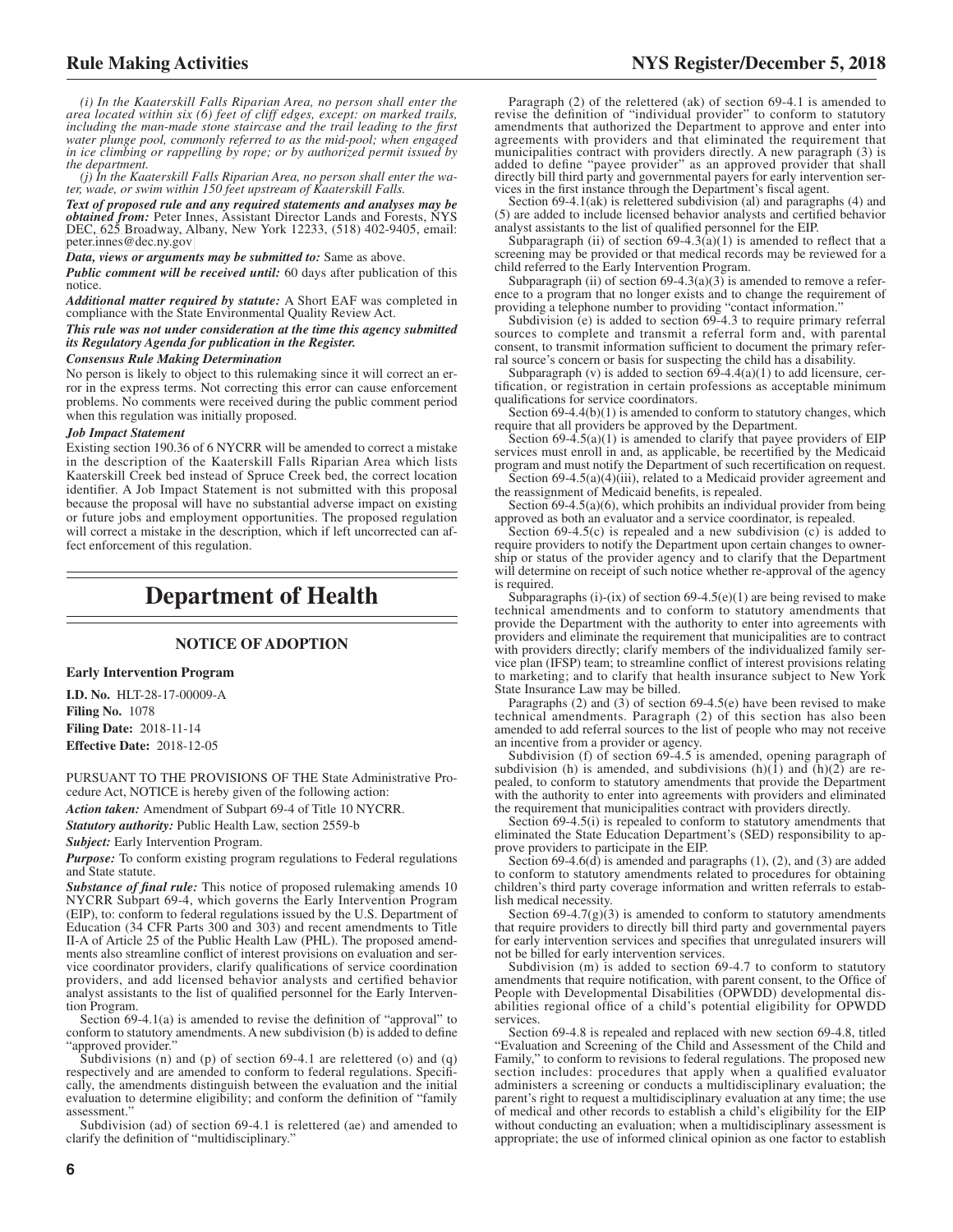a child's eligibility for the EIP; and the voluntary family-directed assessment.

Section 69-4.9(c) is amended to conform to statutory amendments that provide the Department authority to enter into agreements with providers. Section  $69-4.9(g)(6)$  is amended to conform to statutory amendments that require providers to directly bill third party payers prior to billing governmental payers for EIP services rendered; to clarify documentation

required of providers to support claims submitted; and to make technical amendments. Subdivisions (a)(2) and (a)(3) of section 69-4.11 are repealed and

replaced with new subdivisions  $(a)(2)$  and  $(a)(3)$  to conform the requirements for IFSP meeting participants to federal regulations.

Section 69-4.11(a)( $\overline{7}$ )(ii)(a) is amended and subdivisions (a)( $\overline{7}$ )(ii)(b) through (d) and  $(b)(3)$  are repealed to streamline conflict of interest procedures related to EIP providers conducting evaluations and delivering services. The proposed regulation clarifies that an evaluator who conducts an evaluation of a child, or the approved agency which employs or contracts with the evaluator, may deliver EIP services to the child unless the Early Intervention Official provides documentation justifying why this would not be in the best interest of the child and family.

Section  $69-4.11(b)(3)$  is repealed and paragraphs  $(4)$  and  $(5)$  of section 69-4.11(b) are renumbered  $(3)$  and  $(4)$ .

Subdivisions (a) and (b) of section 69-4.12 are repealed, subdivision (c) is relettered subdivision  $(e)$  and new subdivisions  $(a)$ ,  $(b)$ ,  $(c)$ , and  $(d)$  are added. These proposed amendments make technical amendments and conform to statutory amendments that assign new responsibilities to municipalities for monitoring of providers and procedures for monitoring of providers.

Relettered subdivision (e) of section 69-4.12 is amended to provide that municipalities continue to have the authority to audit providers that conduct evaluations and provide early intervention services.

Paragraph (1) of section 69-4.14(a) has been repealed.

Section 69-4.16(d) is amended to conform to federal regulations that require the appointment of a surrogate parent within 30 days after the EIO makes a determination of the child's need for a surrogate parent.

Paragraphs (4) and (5) of subdivision (f) of section 69-4.16 are amended and a new paragraph (6) is added to conform to federal regulations pertaining to the appointment of a surrogate parent.

Section  $69-4.17(b)(1)(i)(c)$  is amended to include examples of procedural safeguards available under the EIP in reference to a written notice to parents by the EIO.

Section  $69-4.17(b)(2)(ii)$  is amended to include a reference to the IFSP team members in relation to disagreements on an IFSP.

Paragraphs (1) and (2) are added to section 69-4.17(c) to conform to federal regulations on content of notice to parents regarding personally identifiable information. Additional amendments to section 69-4.17(c) include technical changes. Current paragraphs (1) through (6) are renumbered (3) through (8).

Subdivisions  $(d)(1)$ ,  $(d)(3)$  and  $(e)$  of section 69-4.17 are amended to conform to federal regulations concerning access and amendments to records. These amendments clarify when providers may assume the parent has authority to inspect and review records pertaining to his or her child. The amendment also clarifies the right to request amendments apply to information pertaining to the parent, as well as the child. Additionally, section 69-4.17(e)(3)(ii) is amended to clarify that a parent has a right to an administrative hearing when the parent disagrees with a declination to amend a record.

Subparagraphs (vii) and (ix) of section  $69-4.17(e)(4)$  are amended to conform to federal regulations on minimum requirements for administrative hearings to amend the child's record.

Section  $69-4.17(g)(3)$ , on requirements for mediation procedures, is amended to conform to federal regulations, which clarify that the mediation process cannot be used to deny or delay a parent's right to an impartial hearing, or deny any other due process rights afforded to the parent; and that a written, signed mediation agreement resulting from a successful full or partial resolution is a legally binding document enforceable in any State court of competent jurisdiction or in a district court of the United States.

Section  $69-4.17(g)(13)(i)(a)$  is amended to further clarify that the written agreement must state that all discussions that occurred during the mediation process will remain confidential and shall not be used as evidence in any subsequent due process hearing or civil proceeding.

Section 69-4.17(h)(7) is amended to conform to federal regulations that allow the hearing officer assigned to an impartial hearing to grant specific extensions of time beyond the federally-required timeframe of 30 days at the request of either party.

Section 69-4.22(a) is amended, new paragraphs (1) to (4) are added to subdivision (a), subdivisions (b) and (c) are repealed, and subdivision (d) is relettered to subdivision (b), to conform to statutory amendments that require EIP providers to bill third party payers in the first instance, using the Department's fiscal agent. The proposed provisions include subroga-

tion of a provider to a child's and family's third party reimbursement, including notice to the insurer by the provider; provider use of the Department's fiscal agent for claiming payment for evaluations and ser-vices rendered under the EIP; provider enrollment in one or more health care clearinghouses at the request of the Department or the Department's

fiscal agent; and timely submission of claims for payment by providers. Subdivision (a) of subpart 69-4.23 has been amended to conform to federal requirements allowing the use of medical and other records to es-tablish a child's eligibility for the Early Intervention Program.

Paragraphs  $(5)$ ,  $(9)$ , and  $(14)$  of section  $69-4.24(a)$  are amended to conform to statutory amendments that: eliminated SED's responsibility to approve EIP providers; eliminated the requirement that municipalities contract with providers directly; and required providers to bill third party payors.

Section  $69-4.24(c)$  is amended to clarify the residency requirement of the child and to conform to statutory amendments that eliminated the requirement that municipalities contract with providers directly.

Section 69-4.25 is repealed.

Section  $69-4.26(a)$  is amended to update the new reference regarding maintaining early intervention records. Paragraph 15 of section 69-4.26(a), on municipal claims to third party

payors, is repealed. Subdivision (b)(12), subdivision (c) of section 69-4.26 are amended to

conform to statutory amendments that: require providers to bill third party payers in the first instance; provide the Department with the authority to enter into agreements with providers; and eliminate the requirement that municipalities contract with providers directly.

*Final rule as compared with last published rule:* Nonsubstantive changes were made in sections 69-4.3, 69-4.4, 69-4.5, 69-4.6, 69-4.8, 69-4.26 and 69-4.30.

#### *Revised rule making(s) were previously published in the State Register on* August 1, 2018.

*Text of rule and any required statements and analyses may be obtained from:* Katherine Ceroalo, DOH, Bureau of Program Counsel, Reg. Affairs Unit, Room 2438, ESP Tower Building, Albany, NY 12237, (518) 473- 7488, email: regsqna@health.ny.gov

#### *Revised Regulatory Impact Statement, Regulatory Flexibility Analysis, Rural Area Flexibility Analysis and Job Impact Statement*

Changes made to the last published rule do not necessitate revision to the previously published Regulatory Impact Statement, Regulatory Flexibility Analysis, Rural Area Flexibility Analysis and Job Impact Statement.

#### *Initial Review of Rule*

As a rule that does not require a RFA, RAFA or JIS, this rule will be initially reviewed in the calendar year 2023, which is no later than the 5th year after the year in which this rule is being adopted.

#### *Assessment of Public Comment*

The Department of Health ("Department") received comments from various stakeholders including but not limited to Early Intervention (EI) provider agencies, EI associations, professional associations, and members of the New York State Assembly. The most common comments related to the appointment of surrogates, service authorization, screenings, assessments, written referrals, and the verification of insurance information on a quarterly basis. Based on the comments received, the Department has made minor technical revisions to the proposed rulemaking that were not substantive.

## **Higher Education Services Corporation**

#### **EMERGENCY RULE MAKING**

**New York State Achievement and Investment in Merit Scholarship (NY-AIMS)**

**I.D. No.** ESC-49-18-00003-E **Filing No.** 1079 **Filing Date:** 2018-11-15 **Effective Date:** 2018-11-15

PURSUANT TO THE PROVISIONS OF THE State Administrative Procedure Act, NOTICE is hereby given of the following action: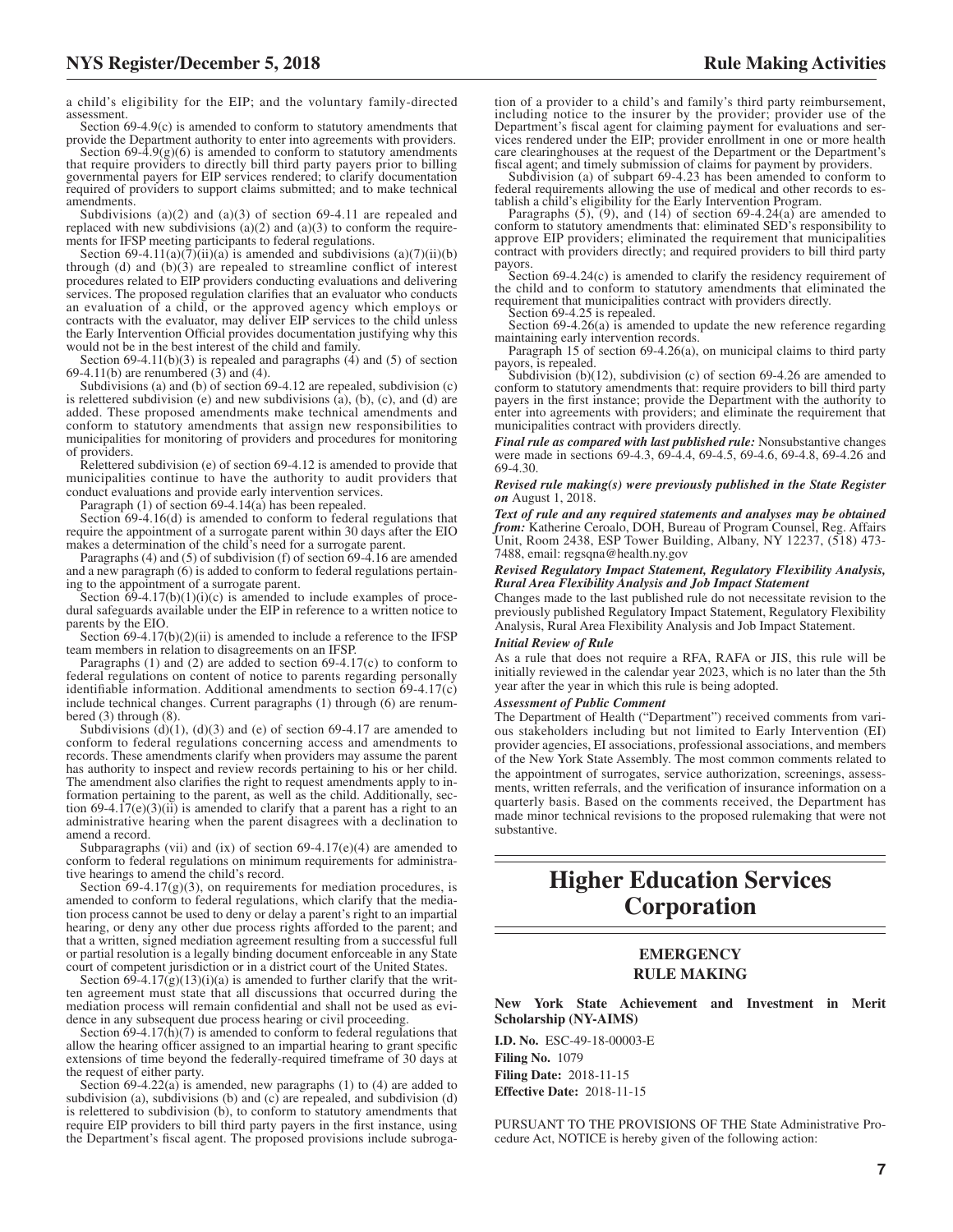*Action taken:* Addition of section 2201.16 to Title 8 NYCRR.

*Statutory authority:* Education Law, sections 653, 655 and 669-g

*Finding of necessity for emergency rule:* Preservation of general welfare. *Specific reasons underlying the finding of necessity:* This statement is being submitted pursuant to subdivision (6) of section 202 of the State Administrative Procedure Act and in support of the New York State Higher Education Services Corporation's ("HESC") Emergency Rule Making seeking to add a new section 2201.16 to Title 8 of the Official Compilation of Codes, Rules and Regulations of the State of New York.

This regulation implements a statutory student financial aid program providing for awards to be made to students beginning with the fall 2015 term, which generally starts in August. Emergency adoption is necessary to avoid an adverse impact on the processing of awards to eligible scholarship applicants. The statute provides New York high school graduates who excel academically with merit-based scholarships to support their cost of attendance at any college or university located in New York State. Five thousand awards, of \$500 each, will be granted annually in 2015-16 and 2016-17. Decisions on applications for this Program are made prior to the beginning of the term. Therefore, it is critical that the terms of this program as provided in the regulation be effective immediately so that students can make informed choices and in order for HESC to process scholarship applications in a timely manner. To accomplish this mandate, the statute further provides for HESC to promulgate emergency regulations to implement the program. For these reasons, compliance with section 202(1) of the State Administrative Procedure Act would be contrary to the public interest.

*Subject:* New York State Achievement and Investment in Merit Scholarship (NY-AIMS).

*Purpose:* To implement The New York State Achievement and Investment in Merit Scholarship (NY-AIMS).

*Text of emergency rule:* New section 2201.16 is added to Title 8 of the New York Code, Rules and Regulations to read as follows:

*Section 2201.16 The New York State Achievement and Investment in Merit Scholarship (NY-AIMS).*

*(a) Definitions. As used in section 669-g of the Education Law and this section, the following terms shall have the following meanings:*

*(1) "Good academic standing" shall have the same meaning as set forth in section 665(6) of the education law.*

*(2) "Grade point average" shall mean the student's numeric grade calculated on the standard 4.0 scale.*

*(3) "Program" shall mean The New York State Achievement and Investment in Merit Scholarship codified in section 669-g of the education law.*

*(4) "Unmet need" for the purpose of determining priority shall mean the cost of attendance, as determined for federal Title IV student financial aid purposes, less all federal, State, and institutional higher education aid and the expected family contribution based on the federal formula.*

*(b) Eligibility. An applicant must:*

*(1) have graduated from a New York State high school in the 2014-15 academic year or thereafter; and*

*(2) enroll in an approved undergraduate program of study in a public or private not-for-profit degree granting post-secondary institution located in New York State beginning in the two thousand fifteen-sixteen academic year or thereafter; and*

*(3) have achieved at least two of the following during high school:*

*(i) Graduated with a grade point average of 3.3 or above;*

*(ii) Graduated with a "with honors" distinction on a New York State regents diploma or receive a score of 3 or higher on two or more advanced placement examinations; or*

*(iii) Graduated within the top fifteen percent of their high school class, provided that actual class rank may be taken into consideration; and*

*(4) satisfy all other requirements pursuant to section 669-g of the education law; and*

*(5) satisfy all general eligibility requirements provided in section 661 of the education law including, but not limited to, full-time attendance, good academic standing, residency and citizenship.*

*(c) Distribution and priorities. In each year, new awards made shall be proportionate to the total new applications received from eligible students enrolled in undergraduate study at public and private not-for-profit degree granting institutions. Distribution of awards shall be made in accordance with the provisions contained in section 669-g(3)(a) of the education law within each sector. In the event that there are more applicants who have the same priority than there are remaining scholarships or available funding, awards shall be made in descending order based on unmet need established at the time of application. In the event of a tie, distribution shall be made by means of a lottery or other form of random selection.*

*(d) Administration.*

*(1) Applicants for an award shall apply for program eligibility at*

*such times, on forms and in a manner prescribed by the corporation. The corporation may require applicants to provide additional documentation evidencing eligibility.*

*(2) Recipients of an award shall:*

*(i) request payment annually at such times, on forms and in a manner specified by the corporation;*

*(ii) receive such awards for not more than four academic years of undergraduate study, or five academic years if the program of study normally requires five years as defined by the commissioner pursuant to Article 13 of the education law; and*

*(iii) provide any information necessary for the corporation to determine compliance with the program's requirements. (e) Awards.*

*(1) The amount of the award shall be determined in accordance with section 669-g of the education law.*

*(2) Disbursements shall be made annually to institutions on behalf of recipients.*

*(3) Awards may be used to offset the recipient's total cost of attendance determined for federal Title IV student financial aid purposes or may be used in addition to such cost of attendance.*

**This notice is intended** to serve only as a notice of emergency adoption. This agency intends to adopt this emergency rule as a permanent rule and will publish a notice of proposed rule making in the *State Register* at some future date. The emergency rule will expire February 12, 2019.

*Text of rule and any required statements and analyses may be obtained from:* Cheryl B. Fisher, NYS Higher Education Services Corporation, 99 Washington Avenue, Room 1325, Albany, New York 12255, (518) 474- 5592, email: regcomments@hesc.ny.gov

#### *Regulatory Impact Statement*

Statutory authority:

The New York State Higher Education Services Corporation's ("HESC") statutory authority to promulgate regulations and administer The New York State Achievement and Investment in Merit Scholarship (NY-AIMS), hereinafter referred to as "Program", is codified within Article 14 of the Education Law. In particular, Part Z of Chapter 56 of the Laws of 2015 created the Program by adding a new section 669-g to the Education Law. Subdivision 6 of section 669-g of the Education Law authorizes HESC to promulgate emergency regulations for the purpose of administering this Program.

Pursuant to Education Law § 652(2), HESC was established for the purpose of improving the post-secondary educational opportunities of eligible students through the centralized administration of New York State financial aid programs and coordinating the State's administrative effort in student financial aid programs with those of other levels of government.

In addition, Education Law § 653(9) empowers HESC's Board of Trustees to perform such other acts as may be necessary or appropriate to carry out the objects and purposes of the corporation including the promulgation of rules and regulations.

HESC's President is authorized, under Education Law § 655(4), to propose rules and regulations, subject to approval by the Board of Trustees, governing, among other things, the application for and the granting and administration of student aid and loan programs, the repayment of loans or the guarantee of loans made by HESC; and administrative functions in support of state student aid programs. Also, consistent with Education Law § 655(9), HESC's President is authorized to receive assistance from any Division, Department or Agency of the State in order to properly carry out his or her powers, duties and functions. Finally, Education Law § 655(12) provides HESC's President with the authority to perform such other acts as may be necessary or appropriate to carry out effectively the general objects and purposes of HESC.

Legislative objectives:

The Education Law was amended to add a new section 669-g to create The New York State Achievement and Investment in Merit Scholarship (NY-AIMS). The objective of this Program is to grant merit-based scholarship awards to New York State high school graduates who achieve academic excellence.

Needs and benefits:

The cost to attain a postsecondary degree has increased significantly over the years; alongside this growth, the financing of that degree has become increasingly challenging. According to a June 9, 2014 Presidential Memorandum issued by President Obama, over the past three decades, the average tuition at a public four-year college has more than tripled, while a typical family's income has increased only modestly. All federal student financial aid and a majority of state student financial aid programs are conditioned on economic need. Despite stagnant growth in household incomes, there continues to be far fewer academically-based financial aid programs, which are awarded to students regardless of assets or income. This has resulted in more limited financial aid options for those who are ineligible for need-based aid. Concurrently, greater numbers of students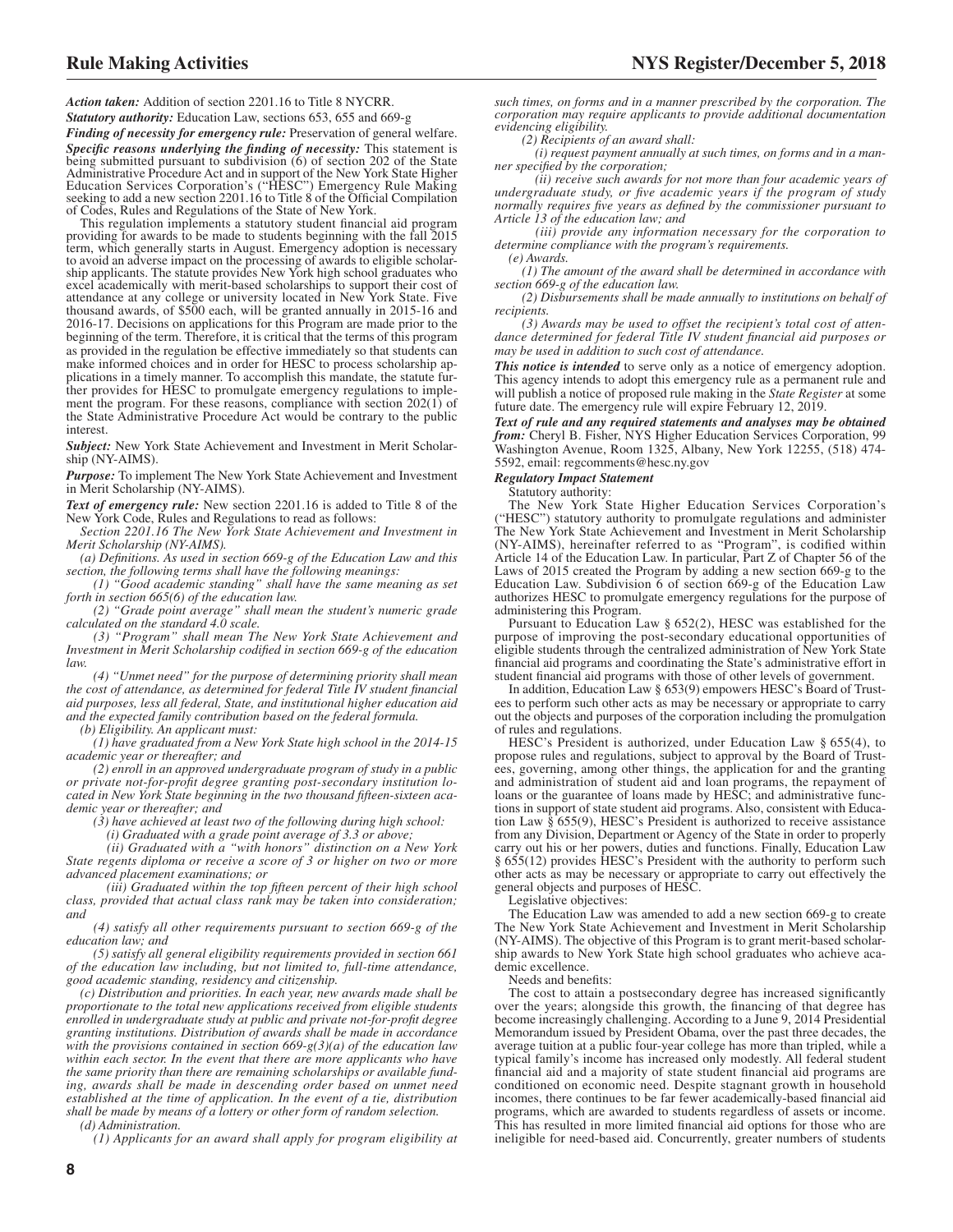are relying on loans to pay for college. Today, 71 percent of those earning a bachelor's degree graduate with student loan debt averaging \$29,400. Many of these students feel burdened by their college loan debt, especially as they seek to start a family, buy a home, launch a business, or save for retirement.

This Program cushions the disparate growth in the cost of a postsecond-ary education by providing New York State high school graduates who excel academically with merit-based scholarships to support their cost of attendance at any college or university located in the State for up to four years of undergraduate study (or five years if enrolled in a five-year program). Five thousand awards, of \$500 each, will be granted annually in 2015-16 and 2016-17.

Costs:

a. It is anticipated that there will be no new costs to the agency for the implementation of, or continuing compliance with this rule.

b. The maximum cost of the program to the State is \$2.5 million in the first year based upon budget estimates.

c. It is anticipated that there will be no costs to local governments for the implementation of, or continuing compliance with, this rule.

d. The source of the cost data in  $(b)$  above is derived from the New York State Division of the Budget.

Local government mandates:

No program, service, duty or responsibility will be imposed by this rule upon any county, city, town, village, school district, fire district or other special district.

Paperwork:

This proposal will require applicants to file an electronic application for eligibility and payment together with supporting documentation.

Duplication:

No relevant rules or other relevant requirements duplicating, overlapping, or conflicting with this rule were identified.

Alternatives:

The proposed regulation is the result of HESC's outreach efforts to financial aid professionals with regard to this Program. Several alternatives were considered in the drafting of this regulation. For example, several alternatives were considered in defining terms used in the regulation as well as the administration of the Program. Given the statutory language as set forth in section 669-g of the Education Law, a "no action" alternative was not an option.

Federal standards:

This proposal does not exceed any minimum standards of the Federal Government and efforts were made to align it with similar federal subject areas as evidenced by the adoption of the federal definitions/methodology concerning unmet need, expected family contribution, and cost of attendance.

Compliance schedule:

The agency will be able to comply with the regulation immediately upon its adoption.

#### *Regulatory Flexibility Analysis*

This statement is being submitted pursuant to subdivision (3) of section 202-b of the State Administrative Procedure Act and in support of the New York State Higher Education Services Corporation's ("HESC") Emergency Rule Making, seeking to add a new section 2201.16 to Title 8 of the Official Compilation of Codes, Rules and Regulations of the State of New York.

It is apparent from the nature and purpose of this rule that it will not impose an adverse economic impact on small businesses or local governments. HESC finds that this rule will not impose any compliance requirement or adverse economic impact on small businesses or local governments. Rather, it has potential positive economic impacts inasmuch as it implements a statutory student financial aid program that provides merit-based scholarships to students who pursue their undergraduate degree at any college or university located in New York State. Providing students with direct financial assistance will encourage them to attend college in New York State, which will provide an economic benefit to the State's small businesses and local governments as well.

#### *Rural Area Flexibility Analysis*

This statement is being submitted pursuant to subdivision (4) of section 202-bb of the State Administrative Procedure Act and in support of the New York State Higher Education Services Corporation's Emergency Rule Making, seeking to add a new section 2201.16 to Title 8 of the Official Compilation of Codes, Rules and Regulations of the State of New York.

It is apparent from the nature and purpose of this rule that it will not impose an adverse impact on rural areas. Rather, it has potential positive impacts inasmuch as it implements a statutory student financial aid program that provides merit-based scholarships to students who pursue their undergraduate degree at any college or university located in New York State. Providing students with direct financial assistance will encourage them to attend college in New York State, which benefits rural areas around the State as well.

This agency finds that this rule will not impose any reporting, record keeping or other compliance requirements on public or private entities in rural areas.

#### *Job Impact Statement*

This statement is being submitted pursuant to subdivision (2) of section 201-a of the State Administrative Procedure Act and in support of the New York State Higher Education Services Corporation's Emergency Rule Making seeking to add a new section 2201.16 to Title 8 of the Official Compilation of Codes, Rules and Regulations of the State of New York.

It is apparent from the nature and purpose of this rule that it will not have any negative impact on jobs or employment opportunities. Rather, it has potential positive economic impacts inasmuch as it implements a statutory student financial aid program that provides merit-based scholarships to students who pursue their undergraduate degree at any college or university located in New York State. Providing students with direct financial assistance will encourage them to attend college in New York State and possibly seek employment opportunities in the State as well, which will benefit the State.

#### **EMERGENCY RULE MAKING**

#### **New York State Get on Your Feet Loan Forgiveness Program**

**I.D. No.** ESC-49-18-00004-E **Filing No.** 1080 **Filing Date:** 2018-11-15 **Effective Date:** 2018-11-15

PURSUANT TO THE PROVISIONS OF THE State Administrative Procedure Act, NOTICE is hereby given of the following action:

*Action taken:* Addition of section 2201.15 to Title 8 NYCRR.

*Statutory authority:* Education Law, sections 653, 655 and 679-g

*Finding of necessity for emergency rule:* Preservation of general welfare. *Specific reasons underlying the finding of necessity:* This statement is being submitted pursuant to subdivision (6) of section 202 of the State Administrative Procedure Act and in support of the New York State Higher Education Services Corporation's ("HESC") Emergency Rule Making seeking to add a new section 2201.15 to Title 8 of the Official Compilation of Codes, Rules and Regulations of the State of New York.

This regulation implements a statutory student financial aid program providing for awards to be made to students who receive their undergraduate degree from a college or university located in New York State in December 2014 and thereafter. Emergency adoption is necessary to avoid an adverse impact on the processing of awards to eligible applicants. The statute provides for student loan relief to such college graduates who continue to live in New York State upon graduation, earn less than \$50,000 per year, participate in either the federal Pay as You Earn (PAYE) or Income Based Repayment (IBR) program, which cap a federal student loan borrower's payments at 10 percent of discretionary income, and apply for this program within two years after graduating from college. Eligible applicants will have up to twenty-four payments made on their behalf towards their federal income-based repayment plan commitment. For those students who graduated in December 2014, their first student loan payment will become due upon the expiration of their grace period in June 2015. Therefore, it is critical that the terms of this program as provided in the regulation be effective immediately in order for HESC to process applications so that timely payments can be made on behalf of program recipients. To accomplish this mandate, the statute further provides for HESC to promulgate emergency regulations to implement the program. For these reasons, compliance with section 202(1) of the State Administrative Procedure Act would be contrary to the public interest.

*Subject:* New York State Get on Your Feet Loan Forgiveness Program.

*Purpose:* To implement the New York State Get on Your Feet Loan Forgiveness Program.

*Text of emergency rule:* New section 2201.15 is added to Title 8 of the New York Code, Rules and Regulations to read as follows:

*Section 2201.15 New York State Get on Your Feet Loan Forgiveness Program.*

*(a) Definitions. As used in section 679-g of the education law and this section, the following terms shall have the following meanings:*

*(1) "Adjusted gross income" shall mean the income used by the U.S. Department of Education to qualify the applicant for the federal incomedriven repayment plan.*

*(2) "Award" shall mean a New York State Get on Your Feet Loan Forgiveness Program award pursuant to section 679-g of the education law.*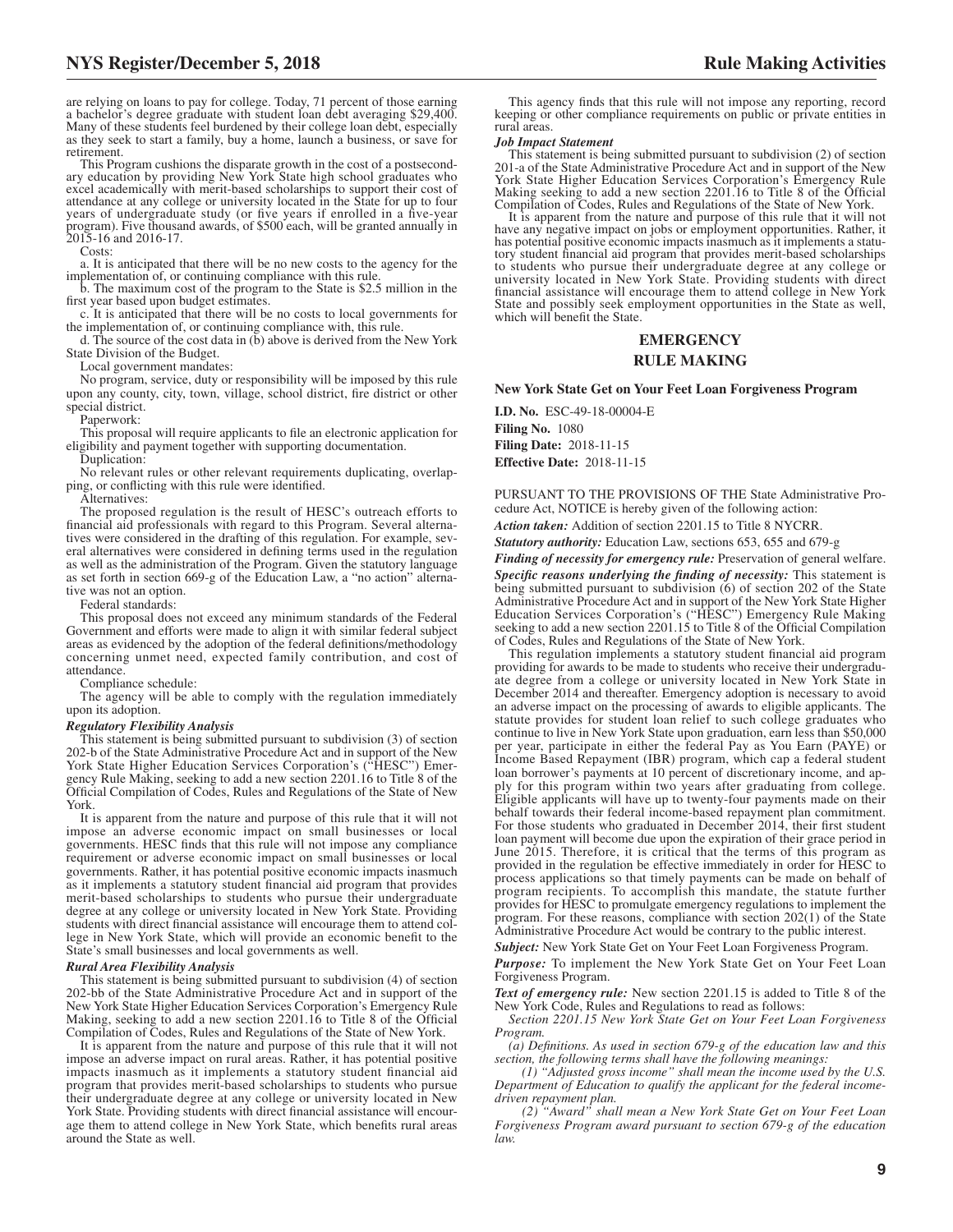*(3) "Deferment" shall have the same meaning applicable to the William D. Ford Federal Direct Loan Program as set forth in 34 CFR Part 685.*

*(4) "Delinquent" shall mean the failure to pay a required scheduled payment on a federal student loan within thirty days of such payment's due date.*

*(5) "Forbearance" shall have the same meaning applicable to the William D. Ford Federal Direct Loan Program as set forth in 34 CFR Part 685.*

*(6) "Income" shall mean the total adjusted gross income of the applicant and the applicant's spouse, if applicable. (7) "Program" shall mean the New York State Get on Your Feet Loan*

*Forgiveness Program.*

*(8) "Undergraduate degree" shall mean an associate or baccalaureate degree.*

*(b) Eligibility. An applicant must satisfy the following requirements: (1) have graduated from a high school located in the State or at-*

*tended an approved State program for a State high school equivalency di-ploma and received such diploma. An applicant who received a high school diploma, or its equivalent, from another state is ineligible for a Program award;*

*(2) have graduated and obtained an undergraduate degree from a college or university located in the State in or after the two thousand fourteen-fifteen academic year;*

*(3) apply for this program within two years of obtaining such undergraduate degree;*

*(4) not have earned a degree higher than an undergraduate degree at the time of application;*

*(5) be a participant in a federal income-driven repayment plan whose payment amount is generally ten percent of discretionary income;*

*(6) have income of less than fifty thousand dollars;*

*(7) comply with subdivisions three and five of section 661 of the education law;*

*(8) work in the State, if employed. A member of the military who is on active duty and for whom New York is his or her legal state of residence shall be deemed to be employed in NYS;*

*(9) not be delinquent on a federal student loan or in default on a student loan made under any statutory New York State or federal education loan program or repayment of any New York State award; and*

*(10) be in compliance with the terms of any service condition imposed by a New York State award.*

*(c) Administration.*

*(1) An applicant for an award shall apply for program eligibility at such times, on forms and in a manner prescribed by the corporation. The corporation may require applicants to provide additional documentation evidencing eligibility.*

*(2) A recipient of an award shall:*

*(i) request payment at such times, on such forms and in a manner as prescribed by the corporation;*

*(ii) confirm he or she has adjusted gross income of less than fifty thousand dollars, is a resident of New York State, is working in New York State, if employed, and any other information necessary for the corporation to determine eligibility at such times prescribed by the corporation. Said submissions shall be on forms or in a manner prescribed by the corporation;*

*(iii) notify the corporation of any change in his or her eligibility status including, but not limited to, a change in address, employment, or income, and provide the corporation with current information;*

*(iv) not receive more than twenty four payments under this program; and*

*(v) provide any other information or documentation necessary for the corporation to determine compliance with the program's requirements. (d) Amounts and duration.*

*(1) The amount of the award shall be equal to one hundred percent of the recipient's established monthly federal income-driven repayment plan payment whose payment amount is generally ten percent of discretionary income and whose payment is based on income rather than loan debt.*

*(2) In the event the established monthly federal income-driven repayment plan payment is zero or the applicant is otherwise not obligated to make a payment, the applicant shall not qualify for a Program award.*

*(3) Disbursements shall be made to the entity that collects payments on the federal student loan or loans on behalf of the recipient on a monthly basis.*

*(4) A maximum of twenty-four payments may be awarded, provided the recipient continues to satisfy the eligibility requirements set forth in section 679-g of the education law and the requirements set forth in this section.*

*(e) Disqualification. A recipient shall be disqualified from receiving further award payments under this program if he or she fails to satisfy any of the eligibility requirements, no longer qualifies for an award, or fails to respond to any request for information by the corporation.*

*(f) Renewed eligibility. A recipient who has been disqualified pursuant to subdivision (e) may reapply for this program and receive an award if he or she satisfies all of the eligibility requirements set forth in section 679-g of the education law and the requirements set forth in this section.*

*(g) Repayment. A recipient who is not a resident of New York State at the time a payment is made under this program shall be required to repay such payment or payments to the corporation. In addition, at the corporation's discretion, a recipient may be required to repay to the corporation any payment made under this program that, at the time payment was made, should have been disqualified pursuant to subdivision (e). If a recipient is required to repay any payment or payments to the corporation, the following provisions shall apply:*

*(1) Interest shall begin to accrue on the day such payment was made on behalf of the recipient. In the event the recipient notifies the corporation of a change in residence within 30 days of such change, interest shall begin to accrue on the day such recipient was no longer a New York State resident.*

*(2) The interest rate shall be fixed and equal to the rate established in section 18 of the New York State Finance Law.*

*(3) Repayment must be made within five years.*

*(4) Where a recipient has demonstrated extreme hardship as a result of a disability, labor market conditions, or other such circumstances, the corporation may, in its discretion, waive or defer payment, extend the repayment period, or take such other appropriate action.*

*This notice is intended* to serve only as a notice of emergency adoption. This agency intends to adopt this emergency rule as a permanent rule and will publish a notice of proposed rule making in the *State Register* at some future date. The emergency rule will expire February 12, 2019.

*Text of rule and any required statements and analyses may be obtained from:* Cheryl B. Fisher, NYS Higher Education Services Corporation, 99 Washington Avenue, Room 1325, Albany, New York 12255, (518) 474- 5592, email: regcomments@hesc.ny.gov

#### *Regulatory Impact Statement*

Statutory authority:

The New York State Higher Education Services Corporation's ("HESC") statutory authority to promulgate regulations and administer the New York State Get on Your Feet Loan Forgiveness Program ("Program") is codified within Article 14 of the Education Law. In particular, Part C of Chapter 56 of the Laws of 2015 created the Program by adding a new section 679-g to the Education Law. Subdivision 4 of section 679-g of the Education Law authorizes HESC to promulgate emergency regulations for the purpose of administering this Program.

Pursuant to Education Law § 652(2), HESC was established for the purpose of improving the post-secondary educational opportunities of eligible students through the centralized administration of New York State financial aid programs and coordinating the State's administrative effort in student financial aid programs with those of other levels of government.

In addition, Education Law § 653(9) empowers HESC's Board of Trustees to perform such other acts as may be necessary or appropriate to carry out the objects and purposes of the corporation including the promulgation of rules and regulations.

HESC's President is authorized, under Education Law § 655(4), to propose rules and regulations, subject to approval by the Board of Trustees, governing, among other things, the application for and the granting and administration of student aid and loan programs, the repayment of loans or the guarantee of loans made by HESC; and administrative functions in support of state student aid programs. Also, consistent with Education Law § 655(9), HESC's President is authorized to receive assistance from any Division, Department or Agency of the State in order to properly carry out his or her powers, duties and functions. Finally, Education Law § 655(12) provides HESC's President with the authority to perform such other acts as may be necessary or appropriate to carry out effectively the general objects and purposes of HESC.

Legislative objectives:

The Education Law was amended to add a new section 679-g to create the "New York State Get on Your Feet Loan Forgiveness Program" (Program). The objective of this Program is to ease the burden of federal student loan debt for recent New York State college graduates.

Needs and benefits:

More than any other time in history, a college degree provides greater opportunities for graduates than is available to those without a postsecondary degree. However, financing that degree has also become more challenging. According to a June 9, 2014 Presidential Memorandum issued by President Obama, over the past three decades, the average tuition at a public four-year college has more than tripled, while a typical family's income has increased only modestly. More students than ever are relying on loans to pay for college. Today, 71 percent of those earning a bachelor's degree graduate with debt, which averages \$29,400. Many of these students feel burdened by debt, especially as they seek to start a family,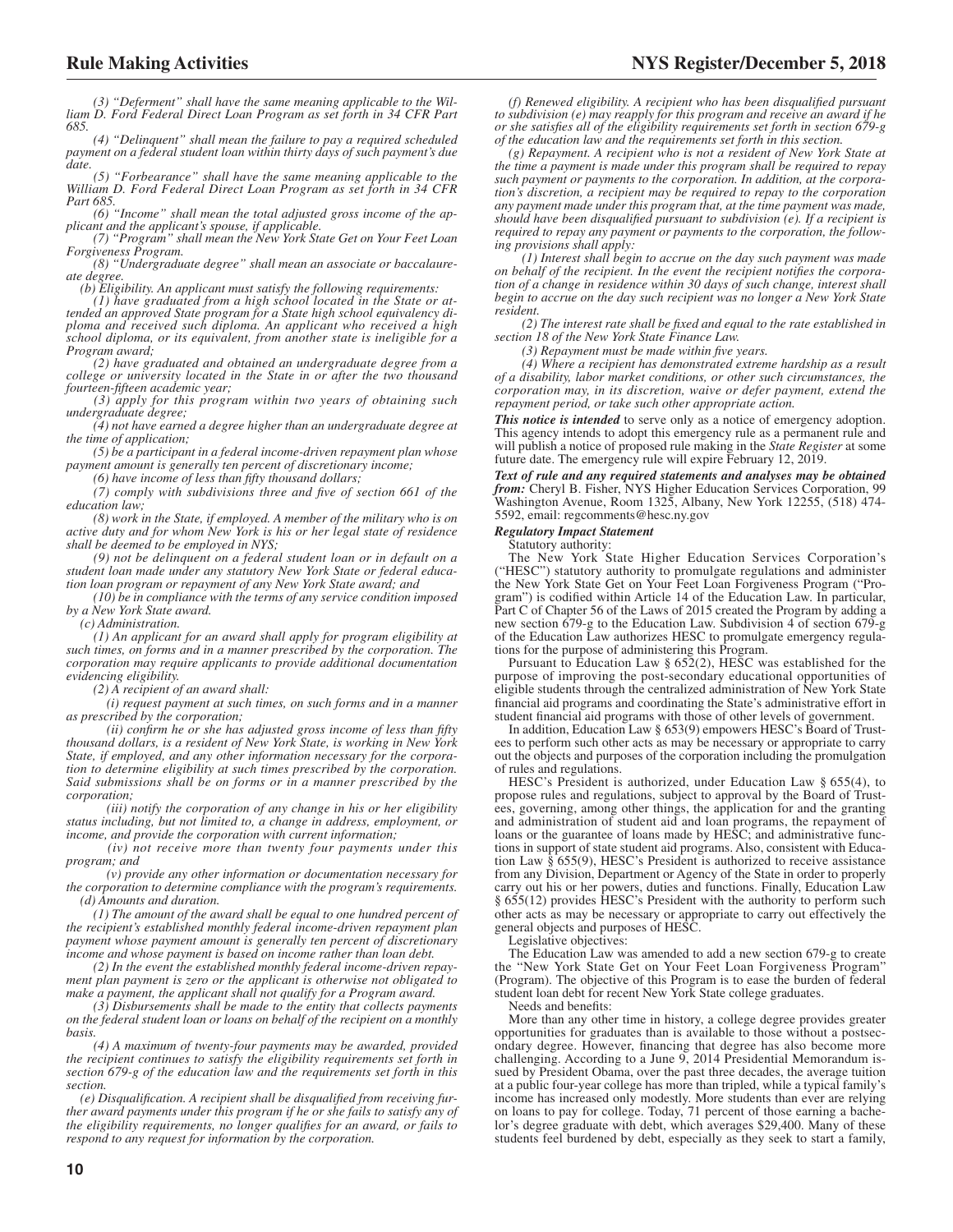buy a home, launch a business, or save for retirement. To ensure that student debt is manageable, the federal government enacted income-driven repayment plans, such as the Pay as You Earn (PAYE) plan, which caps a federal student loan borrower's payments at 10 percent of income.

Although New York's public colleges and universities offer among the lowest tuition in the nation, currently the average New York student graduates from college with a four-year degree saddled with more than \$25,000 in student loans. Mounting student debt makes it difficult for recent graduates to deal with everyday costs of living, which often increases the amount of credit card and other debt they must take on in order to survive. To help mitigate the disparate growth in the cost of financing a postsecondary education, this Program offers financial aid relief to recent college graduates by providing up to twenty-four payments towards an eligible applicant's federal income-based student loan repayment plan commitment. Students who receive their undergraduate degree from a college or university located in New York State in December 2014 and thereafter, who continue to live in New York State upon graduation, earn less than \$50,000 per year, participate in either the federal Pay as You Earn (PAYE) or applicable federal Income Based Repayment (IBR) program, and apply for this Program within two years after graduating from college are eligible for this Program.

Costs:

a. It is anticipated that there will be no new costs to the agency for the implementation of, or continuing compliance with this rule.

b. The maximum cost of the program to the State is \$5.2 million in the first year based upon budget estimates.

c. It is anticipated that there will be no costs to local governments for the implementation of, or continuing compliance with, this rule.

d. The source of the cost data in  $(b)$  above is derived from the New York State Division of the Budget.

Local government mandates:

No program, service, duty or responsibility will be imposed by this rule upon any county, city, town, village, school district, fire district or other special district.

Paperwork:

This proposal will require applicants to file an electronic application for eligibility and payment together with supporting documentation.

Duplication:

No relevant rules or other relevant requirements duplicating, overlapping, or conflicting with this rule were identified.

Alternatives:

The proposed regulation is the result of HESC's outreach efforts to the U.S. Department of Education with regard to this Program. Several alternatives were considered in the drafting of this regulation. For example, several alternatives were considered in defining terms used in the regulation as well as the administration of the Program. Given the statutory language as set forth in section 679-g of the Education Law, a "no action" alternative was not an option.

Federal standards:

This proposal does not exceed any minimum standards of the Federal Government. Since this Program is intended to supplement federal repayment programs, efforts were made to align the Program with the federal programs.

Compliance schedule:

The agency will be able to comply with the regulation immediately upon its adoption.

#### *Regulatory Flexibility Analysis*

This statement is being submitted pursuant to subdivision (3) of section 202-b of the State Administrative Procedure Act and in support of the New York State Higher Education Services Corporation's ("HESC") Emergency Rule Making, seeking to add a new section 2201.15 to Title 8 of the Official Compilation of Codes, Rules and Regulations of the State of New York.

It is apparent from the nature and purpose of this rule that it will not impose an adverse economic impact on small businesses or local governments. HESC finds that this rule will not impose any compliance requirement or adverse economic impact on small businesses or local governments. Rather, it has potential positive economic impacts inasmuch as it implements a statutory student financial aid program that eases the burden of federal student loan debt for recent New York State college graduates who continue to live in the State. Providing students with direct financial assistance will encourage students to attend college in New York State and remain in the State following graduation, which will provide an economic benefit to the State's small businesses and local governments as well.

#### *Rural Area Flexibility Analysis*

This statement is being submitted pursuant to subdivision (4) of section 202-bb of the State Administrative Procedure Act and in support of the New York State Higher Education Services Corporation's Emergency Rule

Making, seeking to add a new section 2201.15 to Title 8 of the Official Compilation of Codes, Rules and Regulations of the State of New York.

It is apparent from the nature and purpose of this rule that it will not impose an adverse impact on rural areas. Rather, it has potential positive impacts inasmuch as it implements a statutory student financial aid program that eases the burden of federal student loan debt for recent New York State college graduates who continue to live in the State. Providing students with direct financial assistance will encourage students to attend college in New York State and remain in the State following graduation, which benefits rural areas around the State as well.

This agency finds that this rule will not impose any reporting, record keeping or other compliance requirements on public or private entities in rural areas.

#### *Job Impact Statement*

This statement is being submitted pursuant to subdivision (2) of section 201-a of the State Administrative Procedure Act and in support of the New York State Higher Education Services Corporation's Emergency Rule Making seeking to add a new section 2201.15 to Title 8 of the Official Compilation of Codes, Rules and Regulations of the State of New York.

It is apparent from the nature and purpose of this rule that it will not have any negative impact on jobs or employment opportunities. Rather, it has potential positive economic impacts inasmuch as it implements a statutory student financial aid program that eases the burden of federal student loan debt for recent New York State college graduates who continue to live in the State. Providing students with direct financial assistance will encourage students to attend college in New York State and remain in the State following graduation, which benefits the State as well.

#### **EMERGENCY RULE MAKING**

#### **New York State Teacher Loan Forgiveness Program**

**I.D. No.** ESC-49-18-00005-E **Filing No.** 1081 **Filing Date:** 2018-11-15 **Effective Date:** 2018-11-15

PURSUANT TO THE PROVISIONS OF THE State Administrative Procedure Act, NOTICE is hereby given of the following action:

*Action taken:* Addition of section 2201.21 to Title 8 NYCRR.

*Statutory authority:* Education Law, sections 653, 655 and 679-j

*Finding of necessity for emergency rule:* Preservation of general welfare. *Specific reasons underlying the finding of necessity:* This statement is being submitted pursuant to subdivision (6) of section 202 of the State Administrative Procedure Act and in support of the New York State Higher Education Services Corporation's (HESC) Emergency Rule Making seeking to add a new section 2201.21 to Title 8 of the Official Compilation of Codes, Rules and Regulations of the State of New York.

This regulation implements a statutory student financial aid program providing for loan forgiveness awards to be made to teachers serving in high need school districts or subject areas for which a shortage of teachers exits. Emergency adoption is necessary to avoid an adverse impact on the processing of awards to eligible applicants. Eligible applicants will receive up to \$5,000 per year for up to four years in loan forgiveness payments. Since individuals must apply after the completion the school year, which ends in June, it is critical that the terms of this program as provided in the regulation be effective immediately in order for HESC to process applications and make payments timely. To accomplish this mandate, the statute further provides for HESC to promulgate emergency regulations to implement the program. For these reasons, compliance with section 202(1) of the State Administrative Procedure Act would be contrary to the public interest

*Subject:* New York State Teacher Loan Forgiveness Program.

*Purpose:* To implement The New York State Teacher Loan Forgiveness Program.

*Text of emergency rule:* New section 2201.21 is added to Title 8 of the New York Code, Rules and Regulations to read as follows:

*Section 2201.21 The New York State Teacher Loan Forgiveness Program.*

*(a) Definitions. For purposes of this section and Education Law, section 679-j, the following definitions shall apply:*

*(1) Award shall mean a New York State Teacher Loan Forgiveness Program award pursuant to section 679-j of the New York State Education Law.*

*(2) Corporation shall mean the New York State Higher Education Services Corporation.*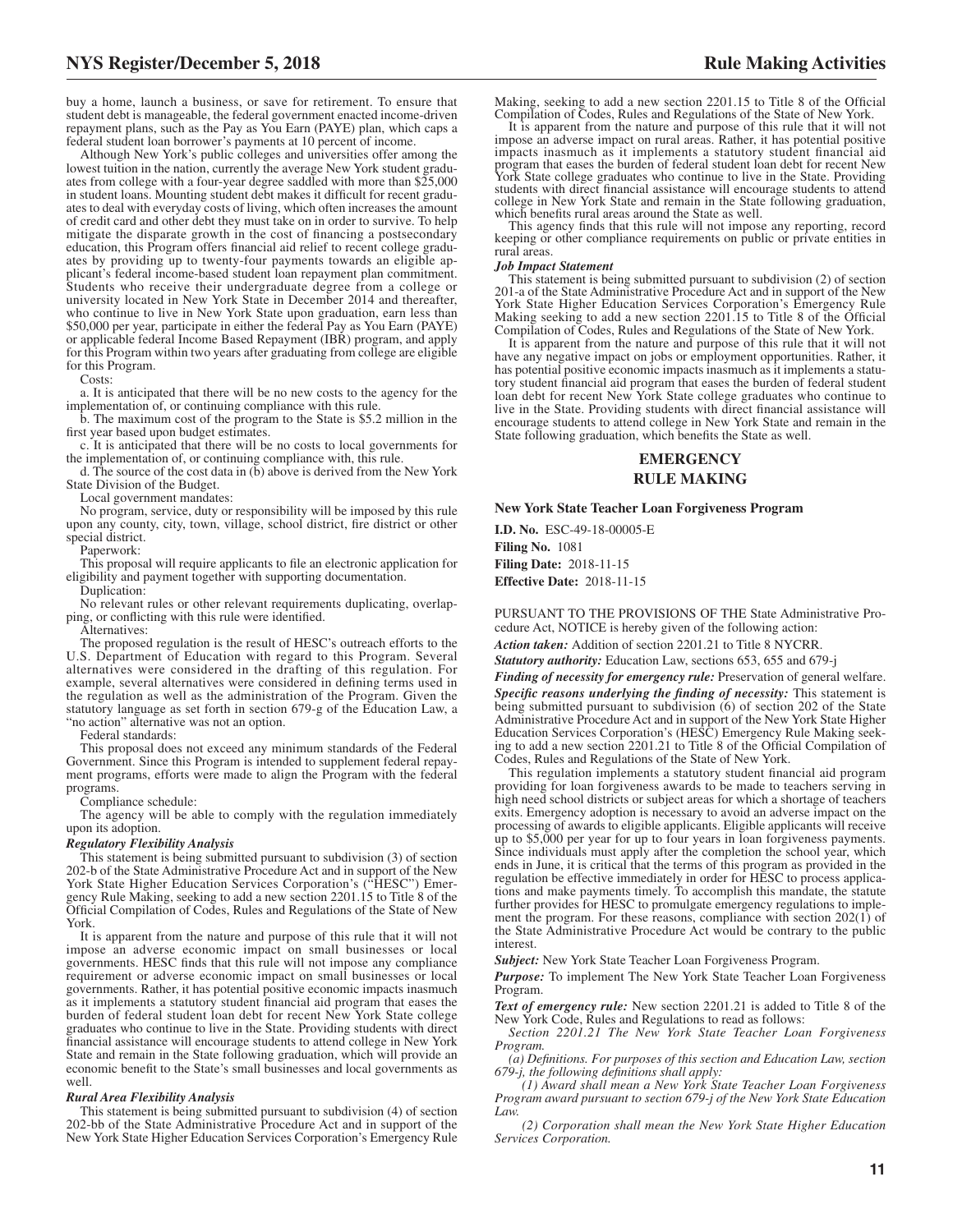*(3) Department shall mean the New York State Education Department.*

*(4) Economically disadvantaged shall mean applicants whose household adjusted gross income is at or below 250 percent of the federal poverty level for the most recent calendar year available.*

*(5) Elementary and secondary school shall mean pre-kindergarten through grade 12 in a public or private school recognized by the board of regents of the university of the state of New York, including charter schools authorized pursuant to article 56 of the Education Law and programs provided by Boards of Cooperative Educational Services (BOCES) on behalf of such schools.*

*(6) Full time shall mean employment as a teacher in an elementary or secondary school in New York State for at least 10 continuous months, each school year, for a number of hours to be determined by either the school district, school board or school, the by-laws thereof, the labor contract between the teacher and employer, or if none of the above apply, the chief administrator of the school, except for an allowable interruption of full time employment.*

*(7) Interruption of full time employment shall mean an allowable temporary leave for a definitive length of time due to circumstances approved by the corporation, including, but not limited to, parental leave, medical leave, death of a family member, or military duty that exceeds forty-two calendar days, excluding legal holidays, regardless of whether such absence or leave is paid or unpaid.*

*(8) Household adjusted gross income shall mean the federal Adjusted Gross Income (AGI) for individuals or married couples filing jointly, or the aggregate AGI of married couples filing separately, reduced by a cost of living allowance, which shall be equal to the applicant's eligible New York State standard deductions plus their eligible New York State dependent exemptions for personal income tax purposes.*

*(9) Outstanding student loan debt shall mean the total cumulative student loan balance required to be paid by the applicant at the time of selection for an award under this program, including the outstanding principal and any accrued interest covering the cost of attendance to obtain an undergraduate or graduate degree from a college or university. Such outstanding student loan debt may be reduced as provided in subparagraph (iii) of paragraph (3) of subdivision (c) of this section.*

*(10) Program shall mean the New York State Teacher Loan Forgiveness Program.*

*(11) School year shall mean the period commencing on the first day of July in each year and ending on the 30th day of June next following.*

*(12) Teacher shall mean a New York State certified teacher providing instruction in an elementary or secondary school including enrichment and supplemental instruction that may be offered to a subset of students as well as support services such as counseling, speech and occupational therapy services.*

*(b) Eligibility. Applicants and recipients must:*

*(1) satisfy the requirements provided in section 679-j(2) of the Education Law. Recipients who continue to teach the same subject or in the same district, as the case may be, which qualified them for the award when they originally applied for this program remain eligible for subsequent award payments if the originally qualifying subject or district ceases to be designated as a subject shortage area or hard to staff district;*

*(2) be in a non-default status on a student loan made under any statutory New York State or federal education loan program or repayment of any award made pursuant to Article 14 of the Education Law; and*

*(3) be in compliance with the terms of any service condition imposed by an award made pursuant to article 14 of the Education Law.*

*(c) Administration.*

*(1) An applicant for an award shall:*

*(i) apply for program eligibility on forms and in a manner prescribed by the corporation on or before the date prescribed by the corporation; and*

*(ii) submit additional documentation evidencing eligibility, as requested by the corporation.*

*(2) A recipient of an award shall:*

*(i) confirm employment as a certified teacher each year on forms or in a manner prescribed by the corporation;*

*(ii) apply for payment annually on forms prescribed by the corporation; and*

*(iii) receive no more than five thousand dollars per year for not more than four years in duration, and not to exceed the total amount of such recipient's outstanding student loan debt as defined in paragraph (9) of subdivision (a) of this section.*

*(3) The outstanding student loan debt shall:*

*(i) include New York State student loans, federal government student loans, and private student loans for the purpose of financing undergraduate or graduate studies made by commercial entities subject to governmental examination.*

*(ii) exclude federal parent PLUS loans; loans cancelled under any*

*program; private loans given by family or personal acquaintances; student loan debt paid by credit card; loans paid in full, or in part, before, on, or after the first successful application for program eligibility under this program; loans for which documentation is not available; loans without a promissory note; or any other loan debt that cannot be verified by the corporation.*

*(iii) be reduced by any reductions to student loan debt that an applicant has received or shall receive including voluntary payments made which reduces the balance owed.*

*(d) Award selection. All awards are contingent upon annual appropriations. Awards shall be distributed in accordance with Education Law, section 679-j(4). In the event there is insufficient funding to make awards within any given priority, recipients shall be chosen by lottery. In the event that a lottery is necessary, economically disadvantaged applicants and recipients who taught in a subject shortage area or hard to staff district during the prior school year but are not currently teaching in either a subject shortage area or a hard to staff district, will be given third priority.*

*(e) Revocation. Upon prior notice to a recipient, an award may be revoked by the corporation if the corporation determines that the recipient has failed to comply with the requirements to maintain their award, as evidenced by:*

*(1) a failure to apply for payment or reimbursement;*

*(2) a failure to respond to requests to contact or communication with the corporation;*

*(3) a failure to respond to a request for information; or*

*(4) any other information known to the corporation reasonably evidencing an indication of failure to comply with program requirements by a program participant.*

*This notice is intended* to serve only as a notice of emergency adoption. This agency intends to adopt this emergency rule as a permanent rule and will publish a notice of proposed rule making in the *State Register* at some future date. The emergency rule will expire February 12, 2019.

*Text of rule and any required statements and analyses may be obtained from:* Cheryl B. Fisher, NYS Higher Education Services Corporation, 99 Washington Avenue, Room 1325, Albany, New York 12255, (518) 474- 5592, email: regcomments@hesc.ny.gov

#### *Regulatory Impact Statement*

Statutory authority:

The New York State Higher Education Services Corporation's (HESC) statutory authority to promulgate regulations and administer The New York State Teacher Loan Forgiveness Program (Program) is codified within Article 14 of the Education Law. Specifically, Part AA of Chapter 56 of the Laws of 2018 created the Program by adding a new section 679-j to the Education Law. Pursuant to subdivision 6 of section 679-j of the Education Law, HESC is required to promulgate rules and regulations for the administration of this Program.

Pursuant to Education Law § 652(2), HESC was established for improving the post-secondary educational opportunities of eligible students through the centralized administration of New York State financial aid programs and coordinating the State's administrative effort in student financial aid programs with those of other levels of government.

In addition, Education Law § 653(9) empowers HESC's Board of Trustees to perform such other acts as may be necessary or appropriate to carry out the objects and purposes of the corporation including the promulgation of rules and regulations.

HESC's President is authorized, under Education Law § 655(4), to propose rules and regulations, subject to approval by the Board of Trustees, governing, among other things, the application for and the granting and administration of student aid and loan programs; the repayment of loans or the guarantee of loans made by HESC; and administrative functions in support of State student aid programs. Also, consistent with Education Law § 655(9), HESC's President is authorized to receive assistance from any Division, Department or Agency of the State to properly carry out his or her powers, duties and functions. Finally, Education Law § 655(12) provides HESC's President with the authority to perform such other acts as may be necessary or appropriate to carry out effectively the general objects and purposes of HESC.

Legislative objectives:

This Program was created to retain and/or increase the number elementary and secondary school teachers serving in New York State.

Needs and benefits:

Data from New York State United Teachers (NYSUT) suggests a teacher shortage is on the horizon for New York State, as well as nationally, due in part to many educators being on the verge of retirement (32 percent within the next 5 years) and a significant drop in recent years of students enrolling in teacher training programs (49 percent decrease since 2009). Further, approximately 10 percent of New York's teacher education graduates are leaving the state for employment elsewhere and 11 percent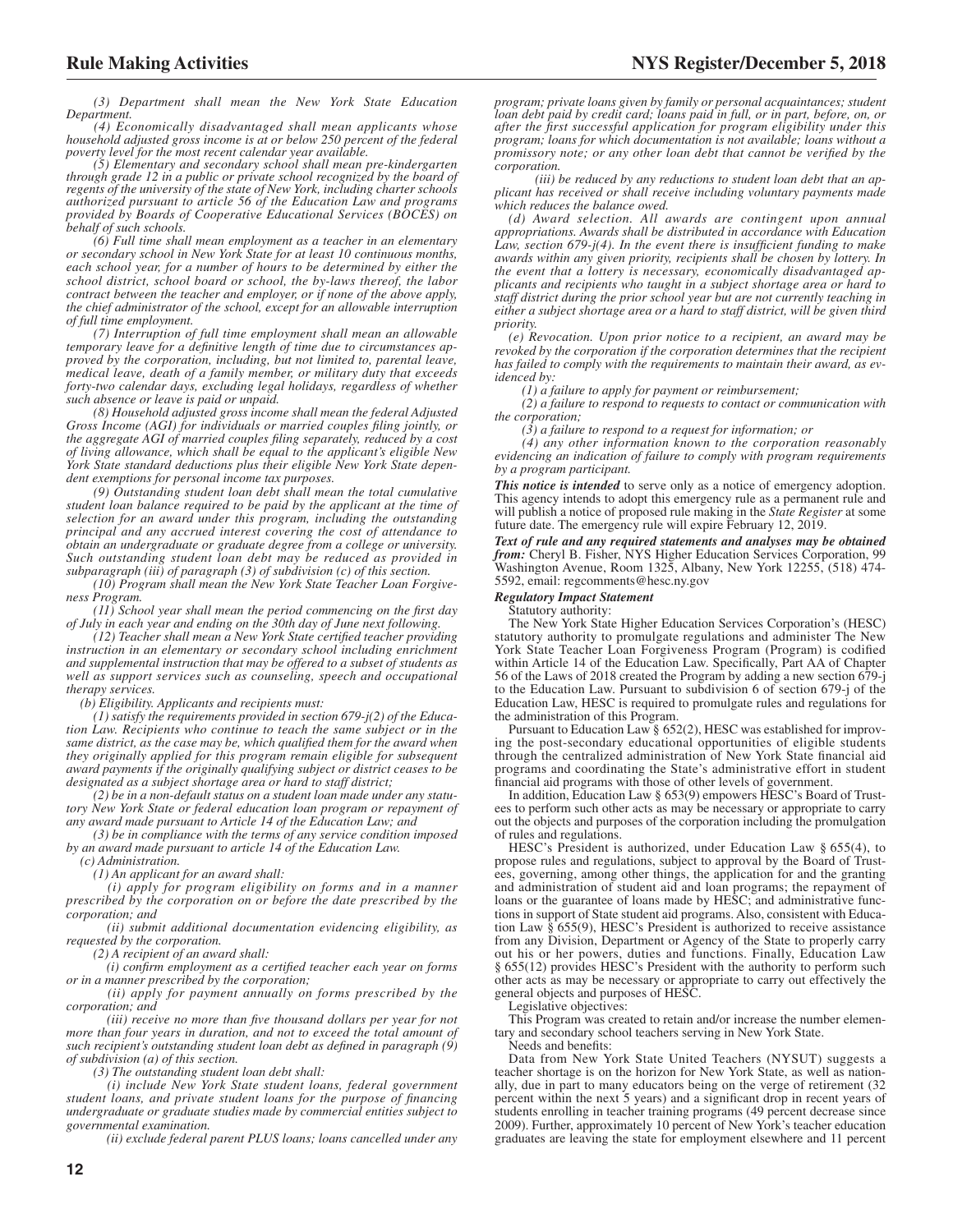of New York teachers leave their school or profession annually; this number increases for early career teachers and those working in highpoverty areas. Former State University of New York (SUNY) Chancellor, Nancy Zimpher, predicts New York will need more than 180,000 new teachers in the next decade and the U.S. Department of Education projects New York's student enrollment will grow by 2 percent by 2024, with high-need school districts experiencing the largest increases.

In November 2013, the State Education Department (SED) reported the following statewide teacher shortage areas between 2010 and 2014: bilingual education, chemistry, career and technical education (CTE), earth science, English language learners, languages other than English, library and school media specialist, physics, special education, special education – bi-lingual, special education – science certification, and technology education. In New York City, SED identified shortage areas that include the arts, biology, chemistry, CTE, English, health education, library media specialist and mathematics. Evidence shows that New York's current teacher shortages are hitting urban and rural districts the hardest. At a meeting with NYSUT leaders, SED Commissioner MaryEllen Elia said finding ways to recruit and retain teachers must be front and center.

According to a report issued in August 2016 by the U.S. Department of Education and a report issued in May 2017 by the New York State School Board Association (NYSSBA), teacher shortages in New York are not widespread for all subject areas and geographical areas, but rather are concentrated in a handful of subjects and regions of the state, most notably science, special education, foreign languages, mathematics, and English instruction for students whose primary language is not English. In response, the Program is aimed at retaining and/or increasing the number of elementary and secondary teachers serving in hard to staff districts or subject shortage areas across the State by alleviating their student loan burden. Eligible recipients will receive up to \$5,000 annually over four years.

Costs:

a. There are no application fees, processing fees, or other costs to the applicants of this Program.

b. The estimated cost to the agency for the implementation of, or continuing compliance with, this rule is \$341,850.

c. It is anticipated that there will be no costs to local governments for the implementation of, or continuing compliance with, this rule.

d. Costs to the State shall not exceed available New York State budget appropriations for the Program. The 2018-19 State Budget contained an appropriation for this Program in the sum of \$250,000.

Local government mandates:

No program, service, duty or responsibility will be imposed by this rule upon any county, city, town, village, school district, fire district or another special district.

Paperwork:

This proposal will require applicants to file an electronic web application to determine eligibility and an electronic application for each year they wish to receive an award payment for up to four years.

Duplication:

No relevant rules or other relevant requirements duplicating, overlapping, or conflicting with this rule were identified.

Alternatives:

Given the statutory language as set forth in section 679-j(6) of the Education Law, a "no action" alternative was not an option. Federal standards:

This proposal does not exceed any minimum standards of the Federal government.

Compliance schedule:

The agency will be able to comply with the regulation immediately upon its adoption.

#### *Regulatory Flexibility Analysis*

This statement is being submitted pursuant to subdivision (3) of section 202-b of the State Administrative Procedure Act and in support of the New York State Higher Education Services Corporation's (HÉSC) Emergency Rule Making seeking to add a new section 2201.21 to Title 8 of the Official Compilation of Codes, Rules and Regulations of the State of New York.

It is apparent from the nature and purpose of this rule that it will not have a negative impact on small businesses or local governments. HESC finds that this rule will not impose any compliance requirement or adverse economic impact on small businesses or local governments. Rather, it has potential positive impacts by providing loan forgiveness benefits to teachers serving in high need school districts or subject areas for which a shortage of teachers exits. Providing these benefits will encourage individuals to pursue and/or maintain careers as elementary and secondary school teachers throughout New York State, which will provide an economic benefit to the State's small businesses and local governments as well.

#### *Rural Area Flexibility Analysis*

This statement is being submitted pursuant to subdivision (4) of section 202-bb of the State Administrative Procedure Act and in support of the

New York State Higher Education Services Corporation's Emergency Rule Making seeking to add new section 2201.21 to Title 8 of the Official Compilation of Codes, Rules and Regulations of the State of New York.

HESC finds that this rule will not impose any reporting, record keeping or other compliance requirements on public or private entities in rural areas. Rather, it has potential positive impacts by providing loan forgiveness benefits to teachers serving in high need school districts or subject areas for which a shortage of teachers exits. Providing these benefits will encourage individuals to pursue and/or remain in careers as elementary and secondary school teachers benefitting rural communities throughout New York State.

#### *Job Impact Statement*

This statement is being submitted pursuant to subdivision (2) of section 201-a of the State Administrative Procedure Act and in support of the New York State Higher Education Services Corporation's Emergency Rule Making seeking to add a new section 2201.21 to Title 8 of the Official Compilation of Codes, Rules and Regulations of the State of New York.

It is apparent from the nature and purpose of this rule that it will not have a negative impact on jobs or employment opportunities. Rather, it has potential positive impacts by providing loan forgiveness benefits to teachers serving in high need school districts or subject areas for which a shortage of teachers exits. Providing these benefits will encourage individuals to pursue and/or remain in careers as elementary and secondary school teachers throughout New York State.

## **Public Service Commission**

#### **EMERGENCY/PROPOSED RULE MAKING NO HEARING(S) SCHEDULED**

#### **Appointment of a Temporary Operator**

**I.D. No.** PSC-49-18-00006-EP **Filing Date:** 2018-11-16 **Effective Date:** 2018-11-16

PURSUANT TO THE PROVISIONS OF THE State Administrative Procedure Act, NOTICE is hereby given of the following action:

*Proposed Action:* The Commission, on November 15, 2018, appointed Suez Water New York, Inc. temporary operator of the Boniville Water Company, Inc. and Knolls Water Co., Inc. water systems.

*Statutory authority:* Public Service Law, sections 89-b, 89-c and 112-a

*Finding of necessity for emergency rule:* Preservation of public health and public safety.

*Specific reasons underlying the finding of necessity:* Boniville Water Company, Inc. and Knolls Water Co., Inc. have failed to provide safe and adequate service for a sustained period of time and lack the technical, financial, or managerial capacity or ability to provide such service.

*Subject:* Appointment of a temporary operator.

*Purpose:* To determine if a temporary operator is needed to ensure the safe and adequate provision of water service.

*Substance of emergency/proposed rule:* The Public Service Commission, on November 15, 2018, adopted an order appointing Suez Water New York, Inc. temporary operator of the Boniville Water Company, Inc. (Boniville) and Knolls Water Co., Inc. (Knolls) water systems, finding that Boniville and Knolls have failed to provide safe and adequate service and lack the technical, financial, or managerial capacity or ability to do so, as demonstrated by unpaid bills, Department of Health violations and multiple boil water notices.

*This notice is intended:* to serve as both a notice of emergency adoption and a notice of proposed rule making. The emergency rule will expire February 13, 2019.

*Text of rule may be obtained from:* John Pitucci, Public Service Commission, 3 Empire State Plaza, Albany, New York 12223-1350, (518) 486- 2655, email: john.pitucci@dps.ny.gov

*Data, views or arguments may be submitted to:* Kathleen H. Burgess, Secretary, Department of Public Service, 3 Empire State Plaza, Albany, New York 12223-1350, (518) 474-6530, email: [secretary@dps.ny.gov](mailto: secretary@dps.ny.gov)

*Public comment will be received until:* 60 days after publication of this notice.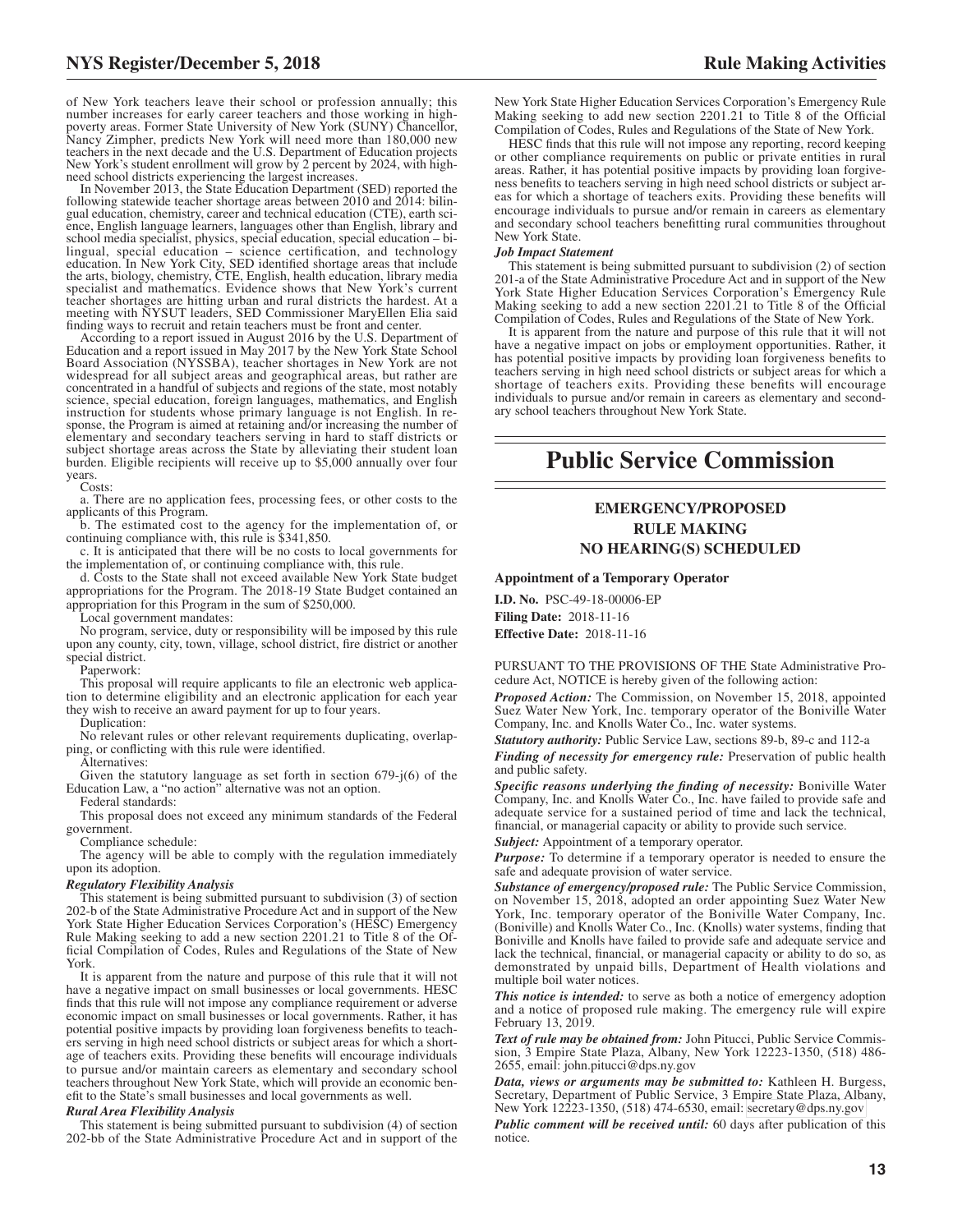*Regulatory Impact Statement, Regulatory Flexibility Analysis, Rural Area Flexibility Analysis and Job Impact Statement*

Statements and analyses are not submitted with this notice because the amended rule is within the definition contained in section  $102(2)(a)(ii)$  of the State Administrative Procedure Act.

(18-W-0545EP1)

#### **NOTICE OF ADOPTION**

**Complaint Challenging Billing Practices for the Extension of Electric Service to New Developments**

**I.D. No.** PSC-33-17-00013-A **Filing Date:** 2018-11-19 **Effective Date:** 2018-11-19

PURSUANT TO THE PROVISIONS OF THE State Administrative Procedure Act, NOTICE is hereby given of the following action:

*Action taken:* On 11/15/18, the PSC adopted an order denying United Residential Group, LLC (United) and Fortress Partners, LLC's (Fortress) complaint challenging Niagara Mohawk Power Corporation d/b/a National Grid's (National Grid) billing practices.

*Statutory authority:* Public Service Law, sections 31(4), 51, 65(1) and 66(1)

*Subject:* Complaint challenging billing practices for the extension of electric service to new developments.

*Purpose:* To deny United and Fortress' complaint challenging National Grid's billing practices.

*Substance of final rule:* The Commission, on November 15, 2018, adopted an order denying United Residential Group, LLC (United) and Fortress Partners, LLC's (Fortress) complaint challenging Niagara Mohawk Power Corporation d/b/a National Grid's (National Grid) billing practices for the extension of electric service to new developments. National Grid is directed to file a report within 60 days of the date of this order explaining its processes for reviewing applications for extensions of its electric system, as set forth in the body of this Order, subject to the terms and conditions set forth in the order.

#### *Final rule as compared with last published rule:* No changes.

*Text of rule may be obtained from:* John Pitucci, Public Service Commission, 3 Empire State Plaza, Albany, New York 12223-1350, (518) 486- 2655, email: john.pitucci@dps.ny.gov An IRS employer ID no. or social security no. is required from firms or persons to be billed 25 cents per page. Please use tracking number found on last line of notice in requests.

*Assessment of Public Comment*

An assessment of public comment is not submitted with this notice because the rule is within the definition contained in section  $102(2)(a)(ii)$  of the State Administrative Procedure Act.

(17-E-0413SA1)

#### **NOTICE OF ADOPTION**

#### **Proposal for an E-DPA Program**

**I.D. No.** PSC-09-18-00013-A **Filing Date:** 2018-11-15 **Effective Date:** 2018-11-15

PURSUANT TO THE PROVISIONS OF THE State Administrative Procedure Act, NOTICE is hereby given of the following action:

*Action taken:* On 11/15/18, the PSC adopted an order approving, with modifications, Consolidated Edison Company of New York, Inc.'s (Con Edison) proposal to establish an electronic deferred payment agreement (e-DPA) program.

*Statutory authority:* Public Service Law, sections 37 and 66

*Subject:* Proposal for an e-DPA program.

*Purpose:* To approve, with modifications, Con Edison's proposal to establish an e-DPA program.

*Substance of final rule:* The Commission, on November 15, 2018, adopted an order approving, with modifications, Consolidated Edison Company of New York, Inc.'s proposal to establish an electronic deferred payment agreement program, subject to the terms and conditions set forth in the order.

*Final rule as compared with last published rule:* No changes. *Text of rule may be obtained from:* John Pitucci, Public Service Commis-

**Rule Making Activities NYS Register/December 5, 2018**

sion, 3 Empire State Plaza, Albany, New York 12223-1350, (518) 486- 2655, email: john.pitucci@dps.ny.gov An IRS employer ID no. or social security no. is required from firms or persons to be billed 25 cents per page. Please use tracking number found on last line of notice in requests.

#### *Assessment of Public Comment*

An assessment of public comment is not submitted with this notice because the rule is within the definition contained in section  $102(2)(a)(ii)$  of the State Administrative Procedure Act. (16-M-0501SA2)

#### **NOTICE OF ADOPTION**

#### **Residential Electric Vehicle Charging**

**I.D. No.** PSC-17-18-00012-A **Filing Date:** 2018-11-15 **Effective Date:** 2018-11-15

PURSUANT TO THE PROVISIONS OF THE State Administrative Procedure Act, NOTICE is hereby given of the following action:

*Action taken:* On 11/15/18, the PSC adopted an order directing New York State Electric & Gas Corporation (NYSEG) to file a cancellation supplement for earlier tariff amendments and to file new tariff revisions.

*Statutory authority:* Public Service Law, sections 5, 65 and 66

*Subject:* Residential Electric Vehicle Charging.

*Purpose:* To direct NYSEG to file a cancellation supplement for earlier tariff amendments and to file new tariff revisions.

*Substance of finale rule:* The Commission, on November 15, 2018, adopted an order directing New York State Electric & Gas Corporation to file a cancellation supplement for earlier tariff amendments to address Public Service Law  $\frac{5}{6}$  66-o – Residential Electric Vehicle Charging, effective on not less than one day's notice, on or before November 28, 2018, cancelling the tariff amendments listed in the Appendix, and to file newer tariff amendments consistent with the discussion in the body of this Order on not less than 90 days' notice, to become effective on April 1, 2019, subject to the terms and conditions set forth in the order.

#### *Final rule as compared with last published rule:* No changes.

*Text of rule may be obtained from:* John Pitucci, Public Service Commission, 3 Empire State Plaza, Albany, New York 12223-1350, (518) 486- 2655, email: john.pitucci@dps.ny.gov An IRS employer ID no. or social security no. is required from firms or persons to be billed 25 cents per page. Please use tracking number found on last line of notice in requests.

#### *Assessment of Public Comment*

An assessment of public comment is not submitted with this notice because the rule is within the definition contained in section  $102(2)(a)(ii)$  of the State Administrative Procedure Act.

(18-E-0206SA2)

#### **NOTICE OF ADOPTION**

#### **Residential Electric Vehicle Charging**

**I.D. No.** PSC-17-18-00013-A **Filing Date:** 2018-11-15 **Effective Date:** 2018-11-15

PURSUANT TO THE PROVISIONS OF THE State Administrative Procedure Act, NOTICE is hereby given of the following action:

*Action taken:* On 11/15/18, the PSC adopted an order directing Rochester Gas & Electric Corporation (RG&E) to file a cancellation supplement for earlier tariff amendments and to file new tariff revisions.

*Statutory authority:* Public Service Law, sections 5, 65 and 66

*Subject:* Residential Electric Vehicle Charging.

*Purpose:* To direct RG&E to file a cancellation supplement for earlier tariff amendments and to file new tariff revisions.

*Substance of final rule:* The Commission, on November 15, 2018, adopted an order directing Rochester Gas & Electric Corporation to file a cancellation supplement for earlier tariff amendments to address Public Service Law § 66-o – Residential Electric Vehicle Charging, effective on not less than one day's notice, on or before November 28, 2018, cancelling the tariff amendments listed in the Appendix, and to file newer tariff amendments consistent with the discussion in the body of this Order on not less than 90 days' notice, to become effective on April 1, 2019, subject to the terms and conditions set forth in the order.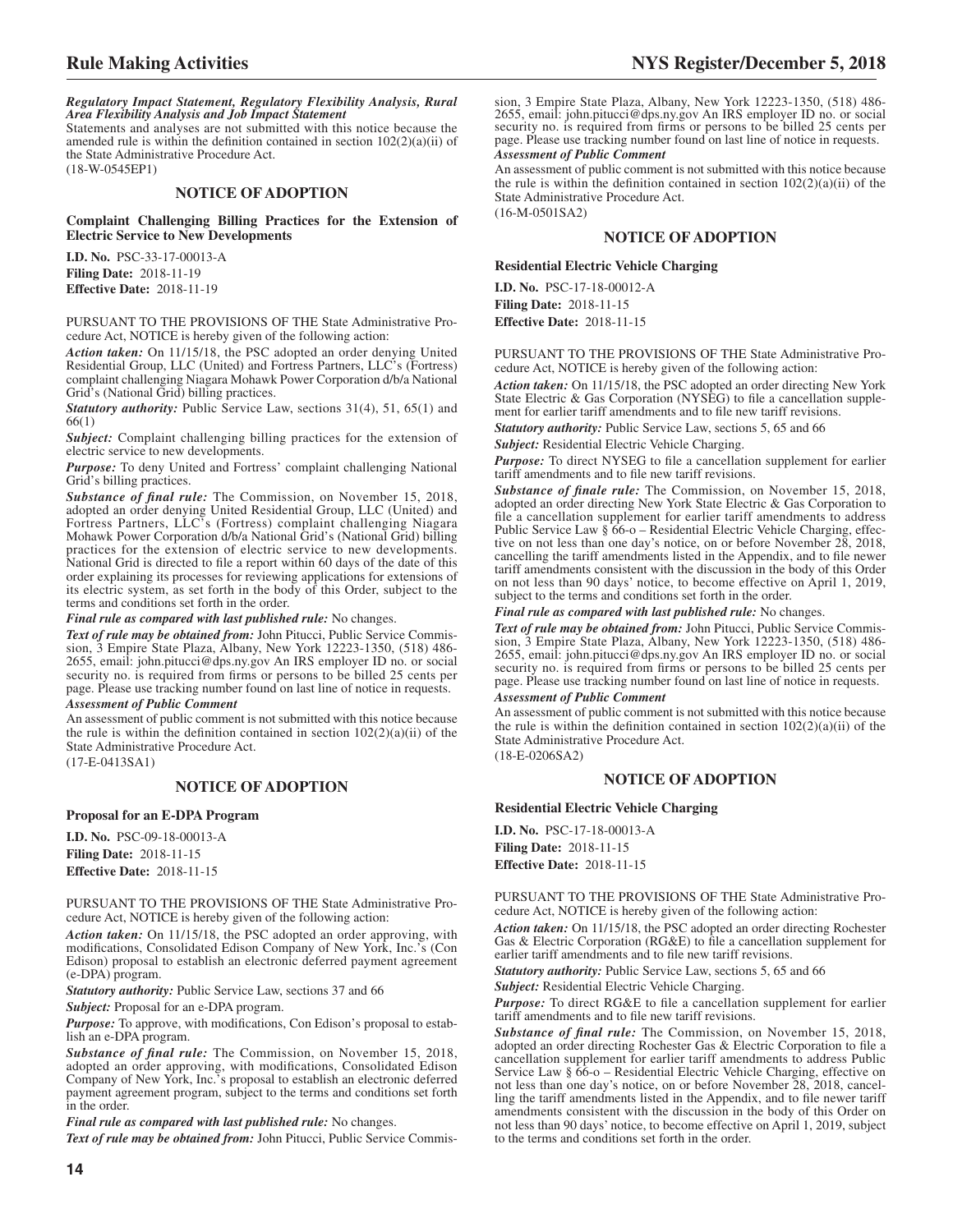*Final rule as compared with last published rule:* No changes.

*Text of rule may be obtained from:* John Pitucci, Public Service Commission, 3 Empire State Plaza, Albany, New York 12223-1350, (518) 486- 2655, email: john.pitucci@dps.ny.gov An IRS employer ID no. or social security no. is required from firms or persons to be billed 25 cents per page. Please use tracking number found on last line of notice in requests. *Assessment of Public Comment*

An assessment of public comment is not submitted with this notice because the rule is within the definition contained in section  $102(2)(a)(ii)$  of the State Administrative Procedure Act. (18-E-0206SA3)

#### **NOTICE OF ADOPTION**

#### **Residential Electric Vehicle Charging**

**I.D. No.** PSC-17-18-00014-A **Filing Date:** 2018-11-15 **Effective Date:** 2018-11-15

PURSUANT TO THE PROVISIONS OF THE State Administrative Procedure Act, NOTICE is hereby given of the following action:

*Action taken:* On 11/15/18, the PSC adopted an order directing Central Hudson Gas & Electric Corporation (Central Hudson) to file a cancellation supplement for earlier tariff amendments and to file new tariff revisions.

*Statutory authority:* Public Service Law, sections 5, 65 and 66

*Subject:* Residential Electric Vehicle Charging.

*Purpose:* To direct Central Hudson to file a cancellation supplement for earlier tariff amendments and to file new tariff revisions.

*Substance of final rule:* The Commission, on November 15, 2018, adopted an order directing Central Hudson Gas & Electric Corporation to file a cancellation supplement for earlier tariff amendments to address Public Service Law § 66-o – Residential Electric Vehicle Charging, effective on not less than one day's notice, on or before November 28, 2018, cancelling the tariff amendments listed in the Appendix, and to file newer tariff amendments consistent with the discussion in the body of this Order on not less than 90 days' notice, to become effective on April 1, 2019, subject to the terms and conditions set forth in the order.

*Final rule as compared with last published rule:* No changes.

*Text of rule may be obtained from:* John Pitucci, Public Service Commission, 3 Empire State Plaza, Albany, New York 12223-1350, (518) 486- 2655, email: john.pitucci@dps.ny.gov An IRS employer ID no. or social security no. is required from firms or persons to be billed 25 cents per page. Please use tracking number found on last line of notice in requests.

#### *Assessment of Public Comment*

An assessment of public comment is not submitted with this notice because the rule is within the definition contained in section  $102(2)(a)(ii)$  of the State Administrative Procedure Act.

(18-E-0206SA1)

#### **NOTICE OF ADOPTION**

#### **Residential Electric Vehicle Charging**

**I.D. No.** PSC-18-18-00008-A **Filing Date:** 2018-11-15 **Effective Date:** 2018-11-15

PURSUANT TO THE PROVISIONS OF THE State Administrative Procedure Act, NOTICE is hereby given of the following action:

*Action taken:* On 11/15/18, the PSC adopted an order directing Orange and Rockland Utilities, Inc. (O&R) to file tariff amendments addressing Public Service Law section 66-o – Residential Electric Vehicle Charging.

*Statutory authority:* Public Service Law, sections 5, 65 and 66

*Subject:* Residential Electric Vehicle Charging.

*Purpose:* To direct O&R to file tariff amendments addressing Public Service Law section 66-o – Residential Electric Vehicle Charging.

*Substance of final rule:* The Commission, on November 15, 2018, adopted an order directing Orange and Rockland Utilities, Inc. to file tariff amendments to address Public Service Law § 66-o – Residential Electric Vehicle Charging, consistent with the discussion in the body of this Order on not less than 90 days' notice, to become effective on April 1, 2019, subject to the terms and conditions set forth in the order.

*Final rule as compared with last published rule:* No changes.

*Text of rule may be obtained from:* John Pitucci, Public Service Commis-sion, 3 Empire State Plaza, Albany, New York 12223-1350, (518) 486- 2655, email: john.pitucci@dps.ny.gov An IRS employer ID no. or social security no. is required from firms or persons to be billed 25 cents per page. Please use tracking number found on last line of notice in requests. *Assessment of Public Comment*

An assessment of public comment is not submitted with this notice because the rule is within the definition contained in section  $102(2)(a)(ii)$  of the State Administrative Procedure Act. (18-E-0206SA5)

#### **NOTICE OF ADOPTION**

#### **Residential Electric Vehicle Charging**

**I.D. No.** PSC-18-18-00011-A **Filing Date:** 2018-11-15 **Effective Date:** 2018-11-15

PURSUANT TO THE PROVISIONS OF THE State Administrative Procedure Act, NOTICE is hereby given of the following action:

*Action taken:* On 11/15/18, the PSC adopted an order directing Consolidated Edison Company of New York, Inc. (Con Edison) to file tariff amendments regarding residential time-of-use (TOU) rates customer charges.

*Statutory authority:* Public Service Law, sections 5, 65 and 66

*Subject:* Residential Electric Vehicle Charging.

*Purpose:* To direct Con Edison to file tariff amendments regarding residential TOU rates customer charges.

*Substance of final rule:* The Commission, on November 15, 2018, adopted an order directing Consolidated Edison Company of New York, Inc. to file tariff amendments to address Public Service Law § 66-o – Residential Electric Vehicle Charging, consistent with the discussion in the body of this Order regarding residential time-of-use (TOU) rates customer charges on not less than 90 days' notice, to become effective on April 1, 2019, subject to the terms and conditions set forth in the order.

*Final rule as compared with last published rule:* No changes.

*Text of rule may be obtained from:* John Pitucci, Public Service Commission, 3 Empire State Plaza, Albany, New York 12223-1350, (518) 486- 2655, email: john.pitucci@dps.ny.gov An IRS employer ID no. or social security no. is required from firms or persons to be billed 25 cents per page. Please use tracking number found on last line of notice in requests.

#### *Assessment of Public Comment*

An assessment of public comment is not submitted with this notice because the rule is within the definition contained in section  $102(2)(a)(ii)$  of the State Administrative Procedure Act.

(18-E-0206SA4)

#### **NOTICE OF ADOPTION**

#### **Residential Electric Vehicle Charging**

**I.D. No.** PSC-18-18-00012-A **Filing Date:** 2018-11-15 **Effective Date:** 2018-11-15

PURSUANT TO THE PROVISIONS OF THE State Administrative Procedure Act, NOTICE is hereby given of the following action:

*Action taken:* On 11/15/18, the PSC adopted an order directing Niagara Mohawk Power Corporation d/b/a National Grid (National Grid) to file tariff amendments regarding residential time-of-use (TOU) rates customer charges.

*Statutory authority:* Public Service Law, sections 5, 65 and 66

*Subject:* Residential Electric Vehicle Charging.

*Purpose:* To direct National Grid to file tariff amendments regarding residential TOU rates customer charges.

*Substance of final rule:* The Commission, on November 15, 2018, adopted an order directing Niagara Mohawk Power Corporation d/b/a National Grid to file tariff amendments to address Public Service Law § 66-o – Residential Electric Vehicle Charging, consistent with the discussion in the body of this Order regarding residential time-of-use (TOU) rates customer charges on not less than 90 days' notice, to become effective on April 1, 2019, subject to the terms and conditions set forth in the order.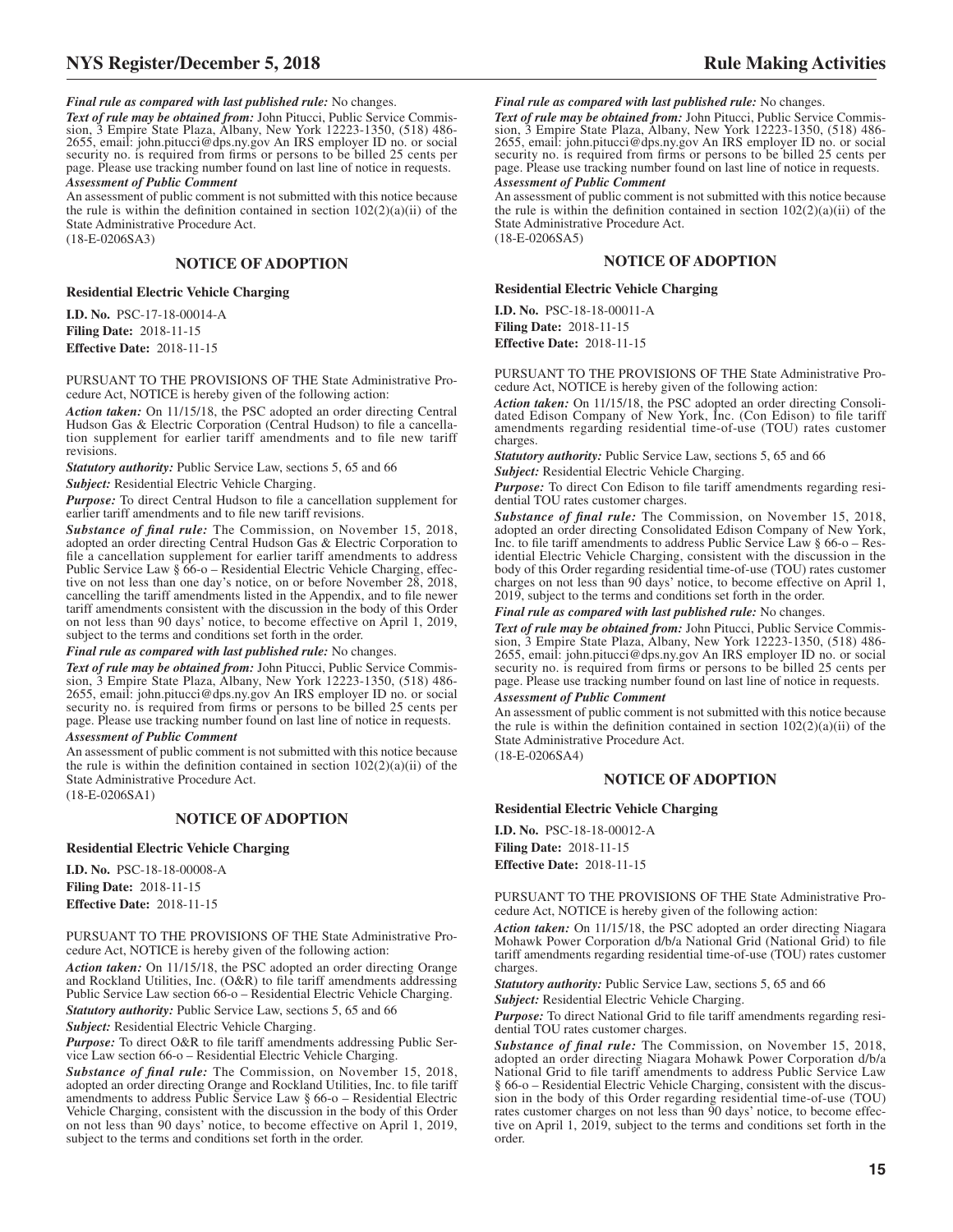*Final rule as compared with last published rule:* No changes.

*Text of rule may be obtained from:* John Pitucci, Public Service Commis-sion, 3 Empire State Plaza, Albany, New York 12223-1350, (518) 486- 2655, email: john.pitucci@dps.ny.gov An IRS employer ID no. or social security no. is required from firms or persons to be billed 25 cents per page. Please use tracking number found on last line of notice in requests. *Assessment of Public Comment*

An assessment of public comment is not submitted with this notice because the rule is within the definition contained in section  $102(2)(a)(ii)$  of the State Administrative Procedure Act. (18-E-0206SA6)

#### **NOTICE OF ADOPTION**

**Motion for Clarification and Clarifying Revisions**

**I.D. No.** PSC-18-18-00013-A **Filing Date:** 2018-11-19 **Effective Date:** 2018-11-19

PURSUANT TO THE PROVISIONS OF THE State Administrative Procedure Act, NOTICE is hereby given of the following action:

*Action taken:* On 11/15/18, the PSC adopted an order approving Consolidated Edison Company of New York, Inc.'s (Con Edison) motion for clarification of the January 19, 2018 Order Approving Tariff Amendments with Modifications and to make clarifying revisions.

*Statutory authority:* Public Service Law, sections 5, 65 and 66

*Subject:* Motion for clarification and clarifying revisions.

*Purpose:* To approve Con Edison's motion for clarification and clarifying revisions.

*Substance of final rule:* The Commission, on November 15, 2018, adopted an order approving Consolidated Edison Company of New York, Inc.'s (Con Edison) motion for clarification of the January 19, 2018 Order Approving Tariff Amendments with Modifications and to make clarifying revisions. Con Edison is directed to file electric tariff amendments consistent with the discussion in the body of this Order and as set forth in the Appendix, on not less than five days' notice, to become effective on December 1, 2018, subject to the terms and conditions set forth in the order.

#### *Final rule as compared with last published rule:* No changes.

*Text of rule may be obtained from:* John Pitucci, Public Service Commission, 3 Empire State Plaza, Albany, New York 12223-1350, (518) 486- 2655, email: john.pitucci@dps.ny.gov An IRS employer ID no. or social security no. is required from firms or persons to be billed 25 cents per page. Please use tracking number found on last line of notice in requests.

#### *Assessment of Public Comment*

An assessment of public comment is not submitted with this notice because the rule is within the definition contained in section  $102(2)(a)(ii)$  of the State Administrative Procedure Act.

(16-E-0060SA5)

#### **NOTICE OF ADOPTION**

#### **Appointment of Temporary Operator**

**I.D. No.** PSC-23-18-00015-A **Filing Date:** 2018-11-19 **Effective Date:** 2018-11-19

PURSUANT TO THE PROVISIONS OF THE State Administrative Procedure Act, NOTICE is hereby given of the following action:

*Action taken:* On 11/15/18, the PSC adopted an order appointing New York American Water Company, Inc. (NYAW) as the temporary operator of the Painted Apron Water Company (Painted Apron).

*Statutory authority:* Public Service Law, sections 89-b and 112-a

*Subject:* Appointment of temporary operator.

*Purpose:* To appoint NYAW as the temporary operator of Painted Apron. *Substance of final rule:* The Commission, on November 15, 2018, adopted an order appointing New York American Water Company, Inc. (NYAW) as the temporary operator of the Painted Apron Water Company (Painted Apron). As a temporary operator, NYAW is authorized to operate and manage Painted Apron in compliance with the tariff approved and on file with the Commission and with statutory and regulatory requirements, in accordance with the discussion in the body of this Order. NYAW shall

have the authority to bill customers under its own name and instruct customers to pay it directly. NYAW is directed to notify the customers of Painted Apron by direct mail or by means of a bill insert of the Commission's decision in this proceeding and to file a copy of the notification with the Secretary to the Commission within 45 days of this Order. The Painted Apron Water Committee shall promptly provide NYAW with access to all property, books, and records necessary for the operation of the water system, subject to the terms and conditions set forth in the order.

#### *Final rule as compared with last published rule:* No changes.

*Text of rule may be obtained from:* John Pitucci, Public Service Commission, 3 Empire State Plaza, Albany, New York 12223-1350, (518) 486- 2655, email: john.pitucci@dps.ny.gov An IRS employer ID no. or social security no. is required from firms or persons to be billed 25 cents per page. Please use tracking number found on last line of notice in requests.

#### *Assessment of Public Comment*

An assessment of public comment is not submitted with this notice because the rule is within the definition contained in section  $102(2)(a)(ii)$  of the State Administrative Procedure Act.

(18-W-0302SA1)

#### **NOTICE OF ADOPTION**

**Minor Rate Filing**

**I.D. No.** PSC-28-18-00007-A **Filing Date:** 2018-11-19 **Effective Date:** 2018-11-19

PURSUANT TO THE PROVISIONS OF THE State Administrative Procedure Act, NOTICE is hereby given of the following action:

*Action taken:* On 11/15/18, the PSC adopted an order authorizing Dudley Water Supply, Inc. (Dudley) to increase its annual revenues by \$13,183 or 32.8%, to become effective on December 1, 2018.

*Statutory authority:* Public Service Law, sections 4(1), 5(1)(f), 89-c(1),  $(3)$ ,  $(10)(a)$ ,  $(b)$  and  $(f)$ 

*Subject:* Minor rate filing.

*Purpose:* To authorize Dudley to increase its annual revenues.

*Substance of final rule:* The Commission, on November 15, 2018, adopted an order authorizing Dudley Water Supply, Inc. (Dudley) to increase its annual revenues by \$13,183 or 32.8%. The tariff amendments filed by Dudley and listed in Appendix A are authorized to become effective on December 1, 2018, provided that Dudley files further tariff revisions establishing the approved rates shown in Appendix F, on not less than three days' notice, to become effective December 1, 2018, subject to the terms and conditions set forth in the order.

*Final rule as compared with last published rule:* No changes.

*Text of rule may be obtained from:* John Pitucci, Public Service Commission, 3 Empire State Plaza, Albany, New York 12223-1350, (518) 486- 2655, email: john.pitucci@dps.ny.gov An IRS employer ID no. or social security no. is required from firms or persons to be billed 25 cents per page. Please use tracking number found on last line of notice in requests.

#### *Assessment of Public Comment*

An assessment of public comment is not submitted with this notice because the rule is within the definition contained in section  $102(2)(a)(ii)$  of the State Administrative Procedure Act. (18-W-0382SA1)

#### **NOTICE OF ADOPTION**

#### **Transfer of Utility Pole Ownership**

**I.D. No.** PSC-28-18-00010-A **Filing Date:** 2018-11-16 **Effective Date:** 2018-11-16

PURSUANT TO THE PROVISIONS OF THE State Administrative Procedure Act, NOTICE is hereby given of the following action:

*Action taken:* On 11/15/18, the PSC adopted an order approving Orange and Rockland Utilities, Inc.'s (O&R) petition for authority to transfer ownership of 1,688 Joint Use Poles to Verizon New York Inc. (Verizon).

*Statutory authority:* Public Service Law, sections 65, 66 and 70

*Subject:* Transfer of utility pole ownership.

*Purpose:* To approve O&R's petition for authority to transfer ownership of 1,688 Joint Use Poles to Verizon.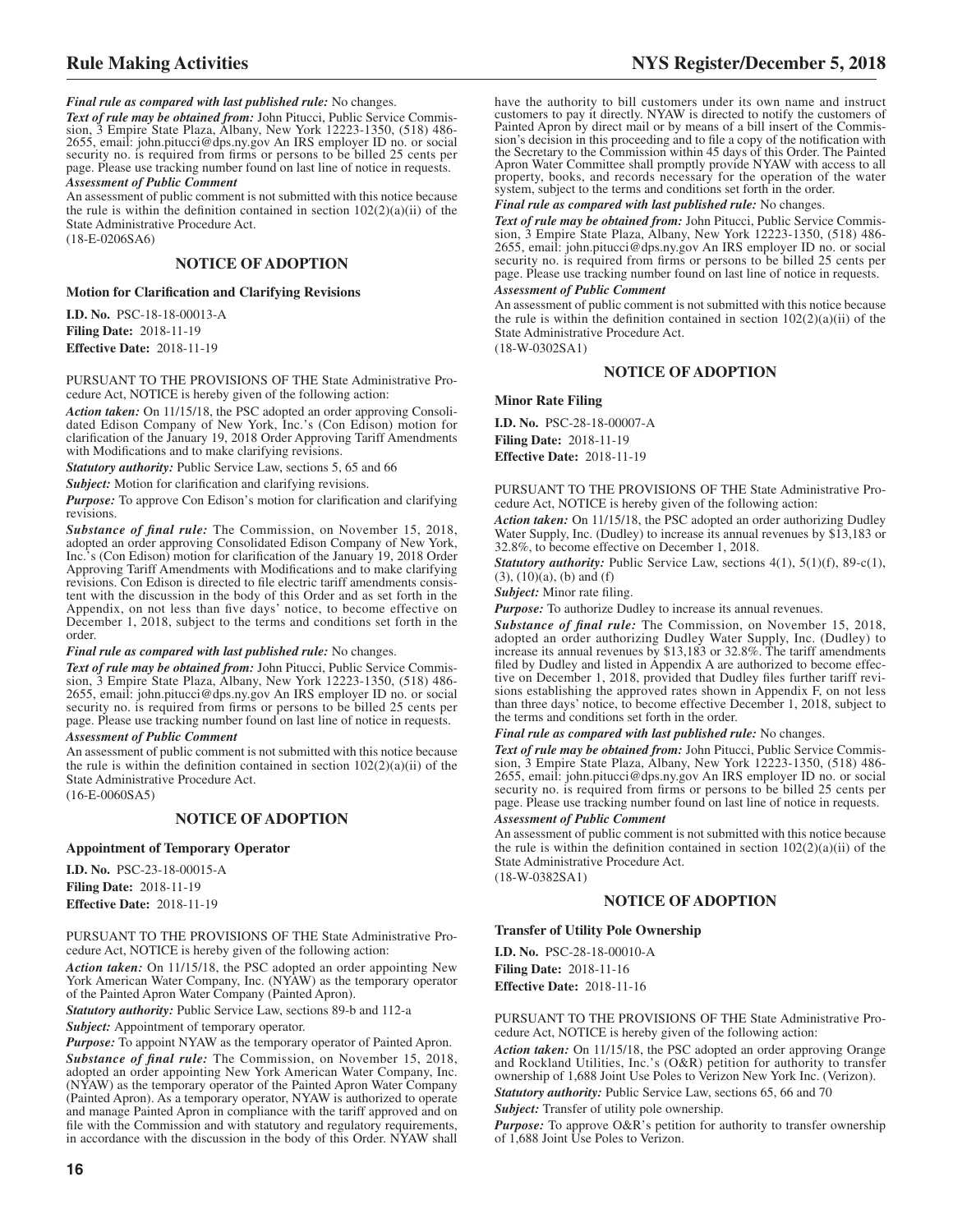*Substance of final rule:* The Commission, on November 15, 2018, adopted an order approving Orange and Rockland Utilities, Inc.'s petition for authority to transfer ownership of 1,688 Joint Use Poles to Verizon New York Inc. O&R is directed to file, with the Secretary, within 60 days of the final transfer of the Joint Use Poles to Verizon, a copy of the actual journal entries recorded to account for this transaction, subject to the terms and conditions set forth in the order.

*Final rule as compared with last published rule:* No changes.

*Text of rule may be obtained from:* John Pitucci, Public Service Commis-sion, 3 Empire State Plaza, Albany, New York 12223-1350, (518) 486- 2655, email: john.pitucci@dps.ny.gov An IRS employer ID no. or social security no. is required from firms or persons to be billed 25 cents per page. Please use tracking number found on last line of notice in requests.

#### *Assessment of Public Comment*

An assessment of public comment is not submitted with this notice because the rule is within the definition contained in section  $102(2)(a)(ii)$  of the State Administrative Procedure Act.

(18-E-0327SA1)

#### **NOTICE OF ADOPTION**

#### **Debt Financing**

**I.D. No.** PSC-32-18-00012-A **Filing Date:** 2018-11-16 **Effective Date:** 2018-11-16

PURSUANT TO THE PROVISIONS OF THE State Administrative Procedure Act, NOTICE is hereby given of the following action:

*Action taken:* On 11/15/18, the PSC adopted an order approving New York Independent System Operator, Inc.'s (NYISO) petition to incur indebtness.

*Statutory authority:* Public Service Law, sections 2(12), (13), 4(1), 5(2),  $65(1)$ ,  $66(1)$ ,  $(2)$ ,  $(4)$ ,  $(5)$  and  $69$ 

*Subject:* Debt financing.

*Purpose:* To approve NYISO's petition to incur indebtness.

*Substance of final rule:* The Commission, on November 15, 2018, adopted an order approving New York Independent System Operator, Inc.'s (NYISO) petition to incur indebtness. NYISO is authorized to extend for an additional year, to December 31, 2019, the draw period of its currently approved \$30 million credit facility dedicated to funding the replacement of its Energy Management System and Business Management System, with all other terms and conditions of the existing debt instrument remaining the same. NYISO is authorized to enter into a new five-year \$30 million revolving line of credit through December 31, 2023, including an additional \$20 million that can be made available upon request. NYISO is authorized to enter into a new five-year \$90 million unsecured term loan facility dedicated to funding capital investments, software development projects, and other strategic initiatives through December 31, 2023, subject to the terms and conditions set forth in the order.

*Final rule as compared with last published rule:* No changes.

*Text of rule may be obtained from:* John Pitucci, Public Service Commission, 3 Empire State Plaza, Albany, New York 12223-1350, (518) 486- 2655, email: john.pitucci@dps.ny.gov An IRS employer ID no. or social security no. is required from firms or persons to be billed 25 cents per page. Please use tracking number found on last line of notice in requests.

#### *Assessment of Public Comment*

An assessment of public comment is not submitted with this notice because the rule is within the definition contained in section  $102(2)(a)(ii)$  of the State Administrative Procedure Act.

(18-E-0439SA1)

#### **NOTICE OF ADOPTION**

#### **Lightened Regulatory Regime**

**I.D. No.** PSC-32-18-00015-A **Filing Date:** 2018-11-15 **Effective Date:** 2018-11-15

PURSUANT TO THE PROVISIONS OF THE State Administrative Procedure Act, NOTICE is hereby given of the following action:

*Action taken:* On 11/15/18, the PSC adopted an order approving Cassadaga Wind LLC's (Cassadaga) petition for a lightened ratemaking regulatory regime.

*Statutory authority:* Public Service Law, sections 2(12), (13), (22), 5(1)(b), 64-69, 69-a, 70-72, 72-a, 78, 79, 105-114, 114-a, 115, 117, 118, 119-b and 119-c

*Subject:* Lightened Regulatory Regime.

*Purpose:* To approve Cassadaga's petition for a lightened ratemaking regulatory regime.

*Substance of final rule:* The Commission, on November 15, 2018, adopted an order approving Cassadaga Wind LLC's (Cassadaga) petition for a lightened ratemaking regulatory regime, in connection with the approximately 126 MW wind electric generating facility that Cassadaga is developing in Chautauqua County, subject to the terms and conditions set forth in the order.

#### *Final rule as compared with last published rule:* No changes.

*Text of rule may be obtained from:* John Pitucci, Public Service Commission, 3 Empire State Plaza, Albany, New York 12223-1350, (518) 486- 2655, email: john.pitucci@dps.ny.gov An IRS employer ID no. or social security no. is required from firms or persons to be billed 25 cents per page. Please use tracking number found on last line of notice in requests.

#### *Assessment of Public Comment*

An assessment of public comment is not submitted with this notice because the rule is within the definition contained in section  $102(2)(a)(ii)$  of the State Administrative Procedure Act.

(18-E-0399SA1)

#### **NOTICE OF ADOPTION**

**Transfer of Gas Pipeline, Rate Recovery and a Lightened Regulatory Regime**

**I.D. No.** PSC-32-18-00016-A **Filing Date:** 2018-11-19 **Effective Date:** 2018-11-19

PURSUANT TO THE PROVISIONS OF THE State Administrative Procedure Act, NOTICE is hereby given of the following action:

*Action taken:* On 11/15/18, the PSC adopted an order approving EmKey Transportation (EmKey) and the City of Jamestown Board of Public Utilities' (JBPU) joint petition for the transfer of a gas pipeline and related facilities from EmKey to JPBU.

*Statutory authority:* Public Service Law, sections 2(10)-(13), 5(1)(b), 64-69, 70-72, 72-a, 105-114, 114-a, 115, 117, 118, 119-b and 119-c

*Subject:* Transfer of gas pipeline, rate recovery and a lightened regulatory regime.

*Purpose:* To approve EmKey and JPBU's joint petition for the transfer of a gas pipeline and related facilities from EmKey to JPBU.

*Substance of final rule:* The Commission, on November 15, 2018, adopted an order approving EmKey Transportation (EmKey) and the City of Jamestown Board of Public Utilities' (JBPU) joint petition for the transfer of a pipeline and related facilities used to deliver natural gas solely to JBPU's electric generating station, from EmKey to JBPU. JPBU's request for rate recovery of the costs of purchasing and operating the assets as well as an approval for a lightened and incidental regulatory regime for ownership and operation of the assets are approved, subject to the terms and conditions set forth in the order.

*Final rule as compared with last published rule:* No changes.

*Text of rule may be obtained from:* John Pitucci, Public Service Commission, 3 Empire State Plaza, Albany, New York 12223-1350, (518) 486- 2655, email: john.pitucci@dps.ny.gov An IRS employer ID no. or social security no. is required from firms or persons to be billed 25 cents per page. Please use tracking number found on last line of notice in requests.

#### *Assessment of Public Comment*

An assessment of public comment is not submitted with this notice because the rule is within the definition contained in section  $102(2)(a)(ii)$  of the State Administrative Procedure Act.

(18-M-0401SA1)

#### **NOTICE OF ADOPTION**

#### **CCA Program**

**I.D. No.** PSC-34-18-00009-A **Filing Date:** 2018-11-15 **Effective Date:** 2018-11-15

PURSUANT TO THE PROVISIONS OF THE State Administrative Procedure Act, NOTICE is hereby given of the following action: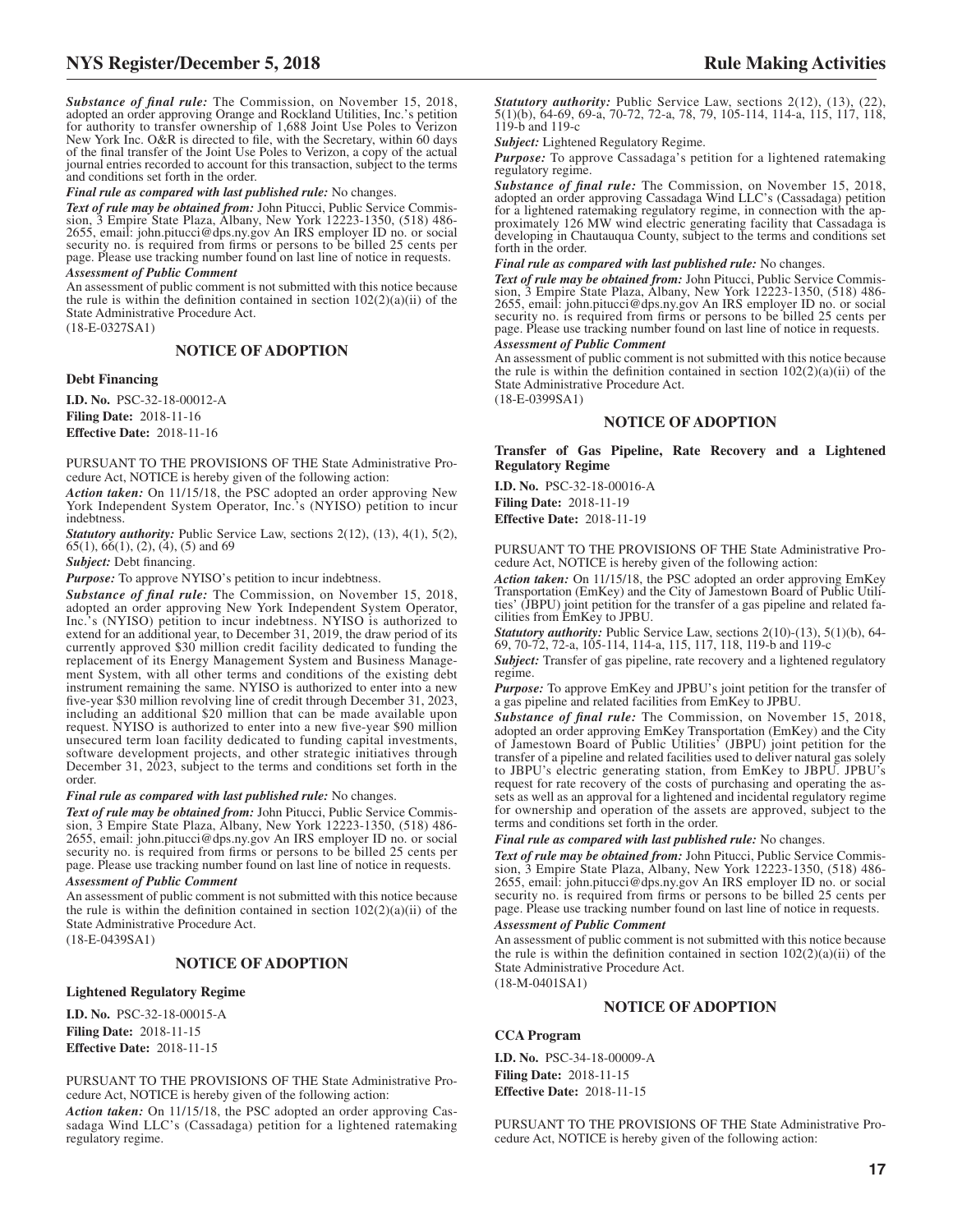*Action taken:* On 11/15/18, the PSC adopted an order approving Sustainable Westchester, Inc.'s (SW) proposal for the renewal of its Community Choice Aggregation (CCA) Program.

*Statutory authority:* Public Service Law, sections 5(1), (2), 53, 65 and 66 *Subject:* CCA Program.

*Purpose:* To approve SW's proposal for the renewal of its CCA Program. *Substance of final rule:* The Commission, on November 15, 2018, adopted an order approving Sustainable Westchester, Inc.'s (Sustainable Westchester) proposal for the renewal of its Community Choice Aggregation (CCA) Program. Sustainable Westchester must hold at least one additional public outreach meeting in each municipality after selecting an Energy Service Company and prior to opt-out letters being mailed to residents and must make a compliance filing or filings prior to mailing the opt-out letters demonstrating that such meetings were held. Sustainable Westchester shall be permitted to add municipalities to its existing CCA program or create new programs, provided it files certifications of each local authorization for CCA formation from each municipality and supplements to the existing Plan appendices, or submits a new appendix, demonstrating that outreach and education consistent with the Master Implementation Plan and applicable Commission Orders, subject to the terms and conditions set forth in the order.

#### *Final rule as compared with last published rule:* No changes.

*Text of rule may be obtained from:* John Pitucci, Public Service Commission, 3 Empire State Plaza, Albany, New York 12223-1350, (518) 486- 2655, email: john.pitucci@dps.ny.gov An IRS employer ID no. or social security no. is required from firms or persons to be billed 25 cents per page. Please use tracking number found on last line of notice in requests.

#### *Assessment of Public Comment*

An assessment of public comment is not submitted with this notice because the rule is within the definition contained in section  $102(2)(a)(ii)$  of the State Administrative Procedure Act.

(14-M-0224SA17)

#### **NOTICE OF ADOPTION**

#### **Administration Budget for the 2019 Compliance Period**

**I.D. No.** PSC-34-18-00013-A **Filing Date:** 2018-11-16 **Effective Date:** 2018-11-16

PURSUANT TO THE PROVISIONS OF THE State Administrative Procedure Act, NOTICE is hereby given of the following action:

*Action taken:* On 11/15/18, the PSC adopted an order approving New York State Energy Research and Development Authority's (NYSERDA) 2019 administration budget for Tier 1 of the Renewable Energy Standard (RES) and Zero-Emissions Credit (ZEC) programs.

*Statutory authority:* Public Service Law, sections 4(1), 5(1), (2), 66(2); Energy Law, section 6-104(5)(b)

*Subject:* Administration budget for the 2019 compliance period.

*Purpose:* To approve NYSERDA's 2019 administration budget for Tier 1 of the RES and ZEC programs for the 2019 compliance period.

*Substance of final rule:* The Commission, on November 15, 2018, adopted an order approving New York State Energy Research and Development Authority's (NYSERDA) 2019 administration budget for Tier 1 of the Renewable Energy Standard (RES) and Zero-Emissions Credit (ZEC) programs for the 2019 compliance period. NYSERDA is authorized to expend up to \$8,602,197 for Salary and Overhead, New York State Cost Recovery Fee, RES/ZEC Technical Support and Clean Energy Standard (CES) System Development, as discussed in the body of this Order. NYSERDA is authorized to repurpose up to \$562,149 of previously authorized, but unspent, 2017 CES compliance period funding toward the administration of the 2019 CES compliance period of the RES and ZEC programs. NYSERDA is authorized to repurpose up to \$8,040,048 of additional uncommitted System Benefits Charge, Energy Efficiency Portfolio Standard, and/or Renewable Portfolio Standard funds for the administration of the 2019 CES compliance period of the RES and ZEC programs. NYSERDA is directed to identify and quantify any uncommitted 2018 CES compliance period administrative funds that may become available as part of its 2020 CES compliance period administrative budget filing, subject to the terms and conditions set forth in the order.

*Final rule as compared with last published rule:* No changes.

*Text of rule may be obtained from:* John Pitucci, Public Service Commission, 3 Empire State Plaza, Albany, New York 12223-1350, (518) 486- 2655, email: john.pitucci@dps.ny.gov An IRS employer ID no. or social

security no. is required from firms or persons to be billed 25 cents per page. Please use tracking number found on last line of notice in requests. *Assessment of Public Comment*

An assessment of public comment is not submitted with this notice because the rule is within the definition contained in section  $102(2)(a)(ii)$  of the State Administrative Procedure Act.

(15-E-0302SA36)

#### **NOTICE OF ADOPTION**

#### **Tariff Amendments**

**I.D. No.** PSC-35-18-00007-A **Filing Date:** 2018-11-16 **Effective Date:** 2018-11-16

PURSUANT TO THE PROVISIONS OF THE State Administrative Procedure Act, NOTICE is hereby given of the following action:

*Action taken:* On 11/15/18, the PSC adopted an order approving Consolidated Edison Company of New York, Inc.'s (Con Edison) tariff amendments to P.S.C. No. 10—Electricity, modifying the reconciliation of electric Purchase of Receivables (POR) discount rate.

*Statutory authority:* Public Service Law, sections 65 and 66 *Subject:* Tariff amendments.

*Purpose:* To approve Con Edison's tariff amendments to P.S.C. No. 10—

Electricity, modifying the reconciliation of POR discount rate.

*Substance of final rule:* The Commission, on November 15, 2018, adopted an order approving Consolidated Edison Company of New York, Inc.'s (Con Edison) tariff amendments to P.S.C. No. 10 – Electricity, modifying the reconciliation of electric Purchase of Receivables (POR) discount rate charged to energy service companies (ESCOs). The tariff amendments filed by Con Edison and listed in the Appendix shall become effective on January 1, 2019, subject to the terms and conditions set forth in the order.

*Final rule as compared with last published rule:* No changes.

*Text of rule may be obtained from:* John Pitucci, Public Service Commission, 3 Empire State Plaza, Albany, New York 12223-1350, (518) 486- 2655, email: john.pitucci@dps.ny.gov An IRS employer ID no. or social security no. is required from firms or persons to be billed 25 cents per page. Please use tracking number found on last line of notice in requests.

#### *Assessment of Public Comment*

An assessment of public comment is not submitted with this notice because the rule is within the definition contained in section  $102(2)(a)(ii)$  of the State Administrative Procedure Act.

(18-E-0489SA1)

#### **NOTICE OF ADOPTION**

#### **Motion for Waiver**

**I.D. No.** PSC-37-18-00007-A **Filing Date:** 2018-11-19 **Effective Date:** 2018-11-19

PURSUANT TO THE PROVISIONS OF THE State Administrative Procedure Act, NOTICE is hereby given of the following action:

*Action taken:* On 11/15/18, the PSC adopted an order approving NextEra Energy Transmission New York, Inc.'s (NextEra) motion for a waiver of certain provisions of 16 NYCRR regarding requirements for applications under PSL Article VII for a Certificate.

*Statutory authority:* Public Service Law, sections 4 and 122

*Subject:* Motion for waiver.

*Purpose:* To approve NextEra's motion for a waiver.

*Substance of final rule:* The Commission, on November 15, 2018, adopted an order approving NextEra Energy Transmission New York, Inc.'s (NextEra) August 2018 motion for a waiver of 16 NYCRR § 86.3(a)(1)'s requirement to use New York State Department of Transportation Maps and to waive 16 NYCRR  $\S$  86.3(b)(2)'s requirement to provide aerial photographs taken within six months of filing, regarding requirements for applications under PSL Article VII for a Certificate of Environmental Compatibility and Public Need. This waiver does not supersede or negate the requirements set forth in the October 2018 letter from the Secretary to NextEra, concerning additional information that must be supplied to complete an application, consistent with Public Ser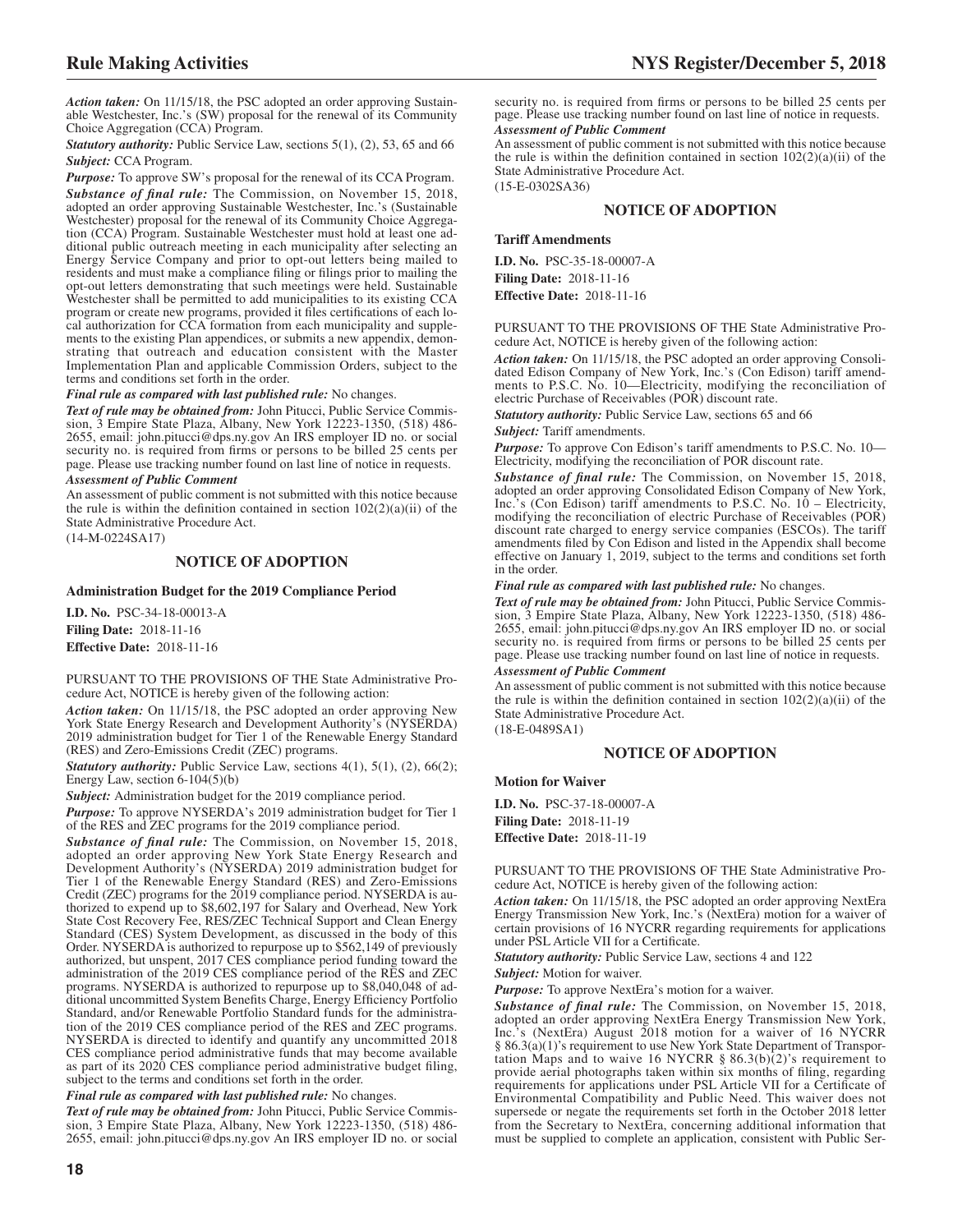vice Law Article VII and implementing regulations, subject to the terms and conditions set forth in the order.

*Final rule as compared with last published rule:* No changes.

*Text of rule may be obtained from:* John Pitucci, Public Service Commission, 3 Empire State Plaza, Albany, New York 12223-1350, (518) 486- 2655, email: john.pitucci@dps.ny.gov An IRS employer ID no. or social security no. is required from firms or persons to be billed 25 cents per page. Please use tracking number found on last line of notice in requests.

#### *Assessment of Public Comment*

An assessment of public comment is not submitted with this notice because the rule is within the definition contained in section  $102(2)(a)(ii)$  of the State Administrative Procedure Act. (18-T-0499SA1)

## **State University of New York**

#### **PROPOSED RULE MAKING NO HEARING(S) SCHEDULED**

#### **University Faculty Senate**

**I.D. No.** SUN-49-18-00008-P

PURSUANT TO THE PROVISIONS OF THE State Administrative Procedure Act, NOTICE is hereby given of the following proposed rule: *Proposed Action:* Amendment of section 331.9 of Title 8 NYCRR. *Statutory authority:* Education Law, sections 353 and 355(2)(b)

**Subject:** University Faculty Senate.

*Purpose:* To clarify that the vice-president/secretary of the University Faculty Senate (''UFS'') shall be a voting member of the UFS.

*Text of proposed rule:* 331.9 Vice president/secretary. Before July 1st of each even-numbered year, the senate shall elect one of its elected members to serve as vice-president/secretary for a term of two years. Upon election as vice-president/secretary, the elected member shall vacate the position as representative of his or her unit in the senate and shall serve as a [non]voting member of the senate. The vice-president/secretary shall take and keep minutes of the senate and shall exercise such other powers and duties as the senate shall provide in its bylaws. The vice president/secretary shall serve as president of the senate during that officer's absence or inability to act. The vice-president/secretary of the senate may be reelected for a second term, but may not thereafter be eligible for a successive term provided however that a vice-president/secretary initially elected to fill less than half of a term arising from a vacancy is eligible to serve two additional successive full terms.

*Text of proposed rule and any required statements and analyses may be obtained from:* Lisa S. Campo, State University of New York, State University Plaza, Albany, NY 12246, (518) 320-1400, email: [Lisa.Campo@SUNY.edu](mailto: Lisa.Campo@SUNY.edu)

*Data, views or arguments may be submitted to:* Same as above.

*Public comment will be received until:* 60 days after publication of this notice.

#### *Regulatory Impact Statement*

1. Statutory Authority: Education Law, 355(2)(b). Section 355(2)(b) authorizes the State University Board of Trustees ("SUNY Board") to make and amend rules and regulations for the governance of the State University and institutions therein.

2. Legislative Objectives: The present measure supports the SUNY Board's legislative authority over governance of the University, specifically faculty governance. The SUNY's Board's policies, codified in Title 8 of New York Codes of Rules and Regulations Part 331, established a University Faculty Senate through which SUNY's faculty engages in the governance of SUNY.

3. Needs and Benefits: The present measure amends the SUNY Board's rules relating to the University Faculty Senate which amendments are deemed necessary by the membership of the University Faculty Senate and the SUNY Board.

4. Costs: There are no costs associated with the present measure.

5. Local Government Mandates: There are no local government mandates. The amendment does not affect students enrolled in the community colleges operating under the program of the State University of New York.

6. Paperwork: No parties will experience any new reporting

responsibilities. The State University of New York Policies of the Board of Trustees will need to be revised to reflect these changes.

7. Duplication: None.

8. Alternatives: None.

9. Federal Standards: None. 10. Compliance Schedule: None.

### *Regulatory Flexibility Analysis*

No regulatory flexibility analysis is submitted with this notice because the proposed rule does not impose any requirements on small businesses and local governments. This proposed rule making will not impose any adverse economic impact on small businesses and local governments or impose any reporting, recordkeeping or other compliance requirements on small businesses and local governments.

#### *Rural Area Flexibility Analysis*

No rural area flexibility analysis is submitted with this notice because the proposed rule does not impose any requirements on rural areas. The rule will not impose any adverse economic impact on rural areas or impose any reporting, recordkeeping, professional services or other compliance requirements on rural areas.

#### *Job Impact Statement*

No job impact statement is submitted with this notice because the proposed rule does not impose any adverse economic impact on existing jobs, employment opportunities, or self-employment. This regulation governs the University Faculty Senate of State University of New York and will not have any adverse impact on the number of jobs or employment.

## **Department of Taxation and Finance**

#### **EMERGENCY RULE MAKING**

**Congestion Surcharge**

**I.D. No.** TAF-49-18-00007-E **Filing No.** 1083 **Filing Date:** 2018-11-19 **Effective Date:** 2018-11-19

PURSUANT TO THE PROVISIONS OF THE State Administrative Procedure Act, NOTICE is hereby given of the following action:

*Action taken:* Addition of Part 700 to Title 20 NYCRR.

*Statutory authority:* Tax Law, sections 171, subdivision First, 1096(a) and art. 29-C

*Finding of necessity for emergency rule:* Preservation of general welfare. *Specific reasons underlying the finding of necessity:* Pursuant to Tax Law section 1299-A, a surcharge will be in effect, beginning January 1, 2019, on certain intrastate for-hire transportation that begins in, ends in, or passes through the geographic area of the city of New York, in the borough of Manhattan, south of and excluding 96th street (the "congestion zone"). The Commissioner is required to administer this surcharge, and to accept the registration of those who will be liable for the payment of the surcharge.

This rule is being adopted on an emergency basis so that the people or entities liable for the surcharge can timely register, and ensure that proper transportation records are kept, beginning January 1, 2019.

#### *Subject:* Congestion Surcharge.

*Purpose:* To implement the Congestion Surcharge and related registration, records and reporting requirements.

*Substance of emergency rule (Full text is posted at the following State website: tax.ny.gov):* Tax Law Article 29-C mandates the payment of a surcharge, effective January 1, 2019, on the provision of certain intrastate for-hire transportation that begins in, ends in, or passes through the geographic area of the city of New York, in the borough of Manhattan, south of and excluding 96th street (the "congestion zone"). The provisions of Article 29-C require, among other things, those who will be responsible for the payment of this surcharge to register with the Commissioner of Taxation and Finance, and to keep records of the transportation they are responsible for.

This rule adds a new Subchapter E (section 700.1 through section 700.4)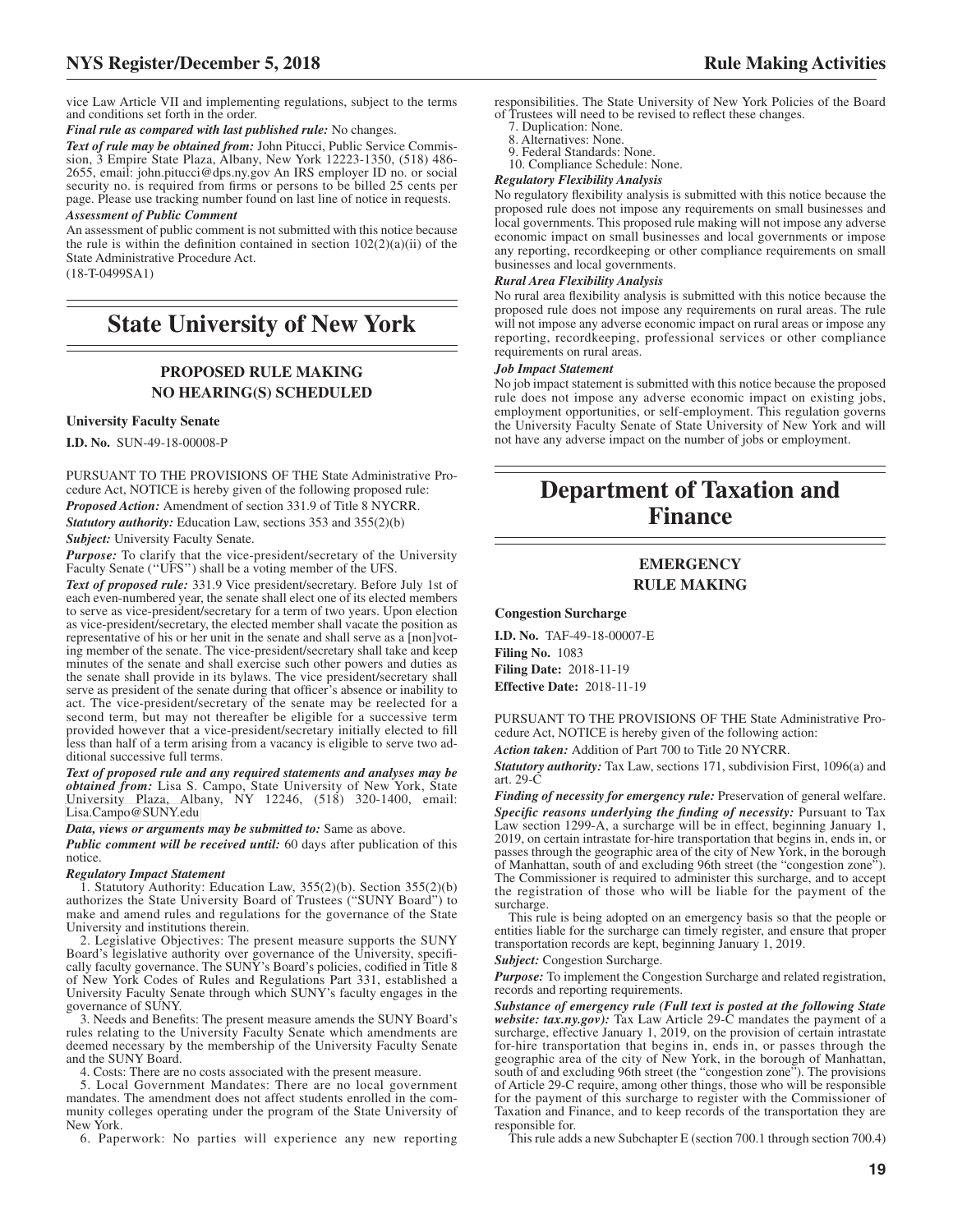to Chapter IV of Title 20 NYCRR. Section 700.1 contains definitions that are applicable throughout Subchapter E, while section 700.2 reflects the imposition of the congestion surcharge. Section 700.3 sets forth registration and renewal requirements (including the payment of fees) for those responsible for the surcharge. Finally, section 700.4 identifies the types of records and information that must be kept, how they must be kept and transmitted, and who is responsible for keeping them (i.e., those who are responsible for the payment of the surcharge).

*This notice is intended* to serve only as an emergency adoption, to be valid for 90 days or less. This rule expires February 16, 2019.

*Text of rule and any required statements and analyses may be obtained from:* Kathleen D. Chase, Tax Regulations Specialist II, Department of Taxation and Finance, Office of Counsel, Room 200, Building 9, W.A. Harriman Campus, Albany, NY 12227, (518) 530-4153, email: kathleen.chase@tax.ny.gov

*Regulatory Impact Statement, Regulatory Flexibility Analysis, Rural Area Flexibility Analysis and Job Impact Statement*

A Regulatory Impact Statement, Regulatory Flexibility Analysis, Rural Area Flexibility Analysis and Job Impact Statement are not submitted, but will be published in the*Register* within 30 days of the rule's effective date.

## **Office of Temporary and Disability Assistance**

### **EMERGENCY/PROPOSED RULE MAKING NO HEARING(S) SCHEDULED**

**Outreach, Homeless Services Plans and Outcome Reporting**

**I.D. No.** TDA-49-18-00009-EP **Filing No.** 1084 **Filing Date:** 2018-11-20 **Effective Date:** 2018-11-20

PURSUANT TO THE PROVISIONS OF THE State Administrative Procedure Act, NOTICE is hereby given of the following action:

*Proposed Action:* Addition of section 304.2 to Title 18 NYCRR.

*Statutory authority:* Social Services Law, sections 17(a)-(b), (j), 20(2)(b),  $(3)(d)-(e)$ ,  $34(3)(c)-(f)$  and  $(6)$ 

*Finding of necessity for emergency rule:* Preservation of public health, public safety and general welfare.

*Specific reasons underlying the finding of necessity:* The rule requires each social services district, at least every two years, to prepare a comprehensive homeless services plan, and to submit the homeless services plan for OTDA approval. Proposed revisions to an approved homeless services plan also must be submitted to OTDA for approval. Each social services district is required to provide homeless services and engage in outreach in accordance with its approved homeless services plan. Then, at least every six months, each social services district must report on its performance of the items enumerated in its homeless services plan in homeless services outcome reports.

OTDA finds that immediate adoption of the rule is necessary for the preservation of the public health, public safety, and general welfare and, specifically, to help ensure that individuals and families experiencing homelessness are provided with the services needed to help them secure transitional and permanent housing as critical steps toward attaining the goal of long-term housing stability. By requiring each social services district to prepare a comprehensive homeless services plan and then to report on its performance of the items enumerated in the homeless services plan going forward, the rule: promotes effective planning and strategic use of resources by social services districts to combat homelessness; improves coordination and integration with other resources and programs assisting people experiencing homelessness; improves data collection and performance measurement; and strengthens accountability with respect to the use of State funds while allowing each social services district to individually tailor its homeless services plan to allocate funds and resources consistent with each social services district's own unique strengths and challenges. Requiring social services districts to provide homeless services and engage in outreach in accordance with their homeless services plans will help ensure that efforts are made to link persons experiencing homelessness, including the unsheltered homeless, to appropriate services, assistance and housing.

The United States Department of Housing and Urban Development (HUD) recently reported in The 2017 Annual Homeless Assessment Report (AHAR) to Congress (https://www.hudexchange.info/resource/ 5639/2017-ahar-part-1-pit-estimates-of-homelessness-in-the-us/) that, since 2007, the ranks of the homeless in New York State have grown by 43 percent. Between 2016 and 2017 alone, the homeless population in New York State rose 3.6 percent, to 89,503 people. During that same period, the number of unsheltered homeless persons in New York State increased

from 3,591 to 4,555, or by approximately 27 percent. Homelessness has reached crisis proportions in New York State. OTDA asserts that proposing this rule only as a "regular rule making" pursuant to the State Administrative Procedure Act should not be required, because to do so would be detrimental to the health, safety, and general welfare of individuals and families experiencing homelessness, while simultaneously preventing a new mechanism to help ensure State funds are expended effectively and with accountability. Accordingly, OTDA is promulgating this measure as an emergency rule.

*Subject:* Outreach, Homeless Services Plans and Outcome Reporting.

*Purpose:* To promote effective planning and strategic use of resources by social service districts in combatting homelessness through their submission of homeless services plans and homeless services outcome reports, and to require social services districts to provide homeless services and engage in outreach to persons experiencing homeless, including the unsheltered homeless, in accordance with homeless service plans approved by the Office of Temporary and Disability Assistance.

*Text of emergency/proposed rule:* Part 304 of Title 18 of the NYCRR is amended by adding new § 304.2 to read as follows:

*§ 304.2 Outreach, Homeless Services Plans and Outcome Reporting. (a) As used in this section:*

*(1) Assessment means the evaluation of an individual's or family's housing and housing-related needs;*

*(2) Coordinated entry refers to a process by which communities prioritize assistance to homeless individuals and families based on an assessment of their vulnerability and severity of their needs;*

*(3) Emergency shelter means short-term housing accompanied by support services in which the individual/family being housed does not have a lease. Such shelter includes short-term housing provided in a shelter built specifically for this purpose, or in other short-term housing such as that provided by a hotel or motel paid for by the social services district or not-for-profit agency;*

*(4) Homeless means undomiciled and unable to secure or maintain permanent and stable housing without assistance, as determined by the Office of Temporary and Disability Assistance (OTDA). This definition excludes persons who are living "doubled up" with friends or with family;*

*(5) Homelessness prevention means services and assistance aimed at retention of existing housing or providing alternatives to emergency shelter, including but not limited to eviction prevention, case management, and shelter diversion programs;*

*(6) Housing retention services are the supports necessary for formerly homeless persons to remain stably housed. These include income supports, such as employment, job training, and disability benefits and other assistance; substance use and mental health treatment; medical care; legal assistance; life skills, including budgeting; child care; parenting skills; conflict negotiation; and other services as needed;*

*(7) Outreach refers to the engagement of persons experiencing homelessness in order to link them to services, assistance and housing. It can include direct outreach to undomiciled persons through outreach workers or law enforcement officers as well as community-based outreach provided through agencies that serve persons who are homeless or at risk of becoming homeless, such as, but not limited to, food pantries, soup kitchens, and drop-in centers;*

*(8) Permanent housing means community-based housing without a designated length of stay, and includes both permanent supportive housing and rapid rehousing. To be permanent housing, the program participant must be the tenant on a lease for a term of at least one year, which is renewable for terms that are a minimum of one month long, and is terminable only for cause;*

*(9) Permanent supportive housing means permanent housing in which supportive services are provided to assist homeless persons in remaining stably housed;*

*(10) Point-in-time count means a count of sheltered and unsheltered homeless persons carried out on one night in the last 10 calendar days of January or at such other time as required by either the United States Department of Housing and Urban Development or OTDA;*

*(11) Rapid rehousing is a form of permanent housing accompanied by case management for which rental subsidies can be provided for up to 24 months with the goal of helping the household attain self-sufficiency after the rent subsidies end; and*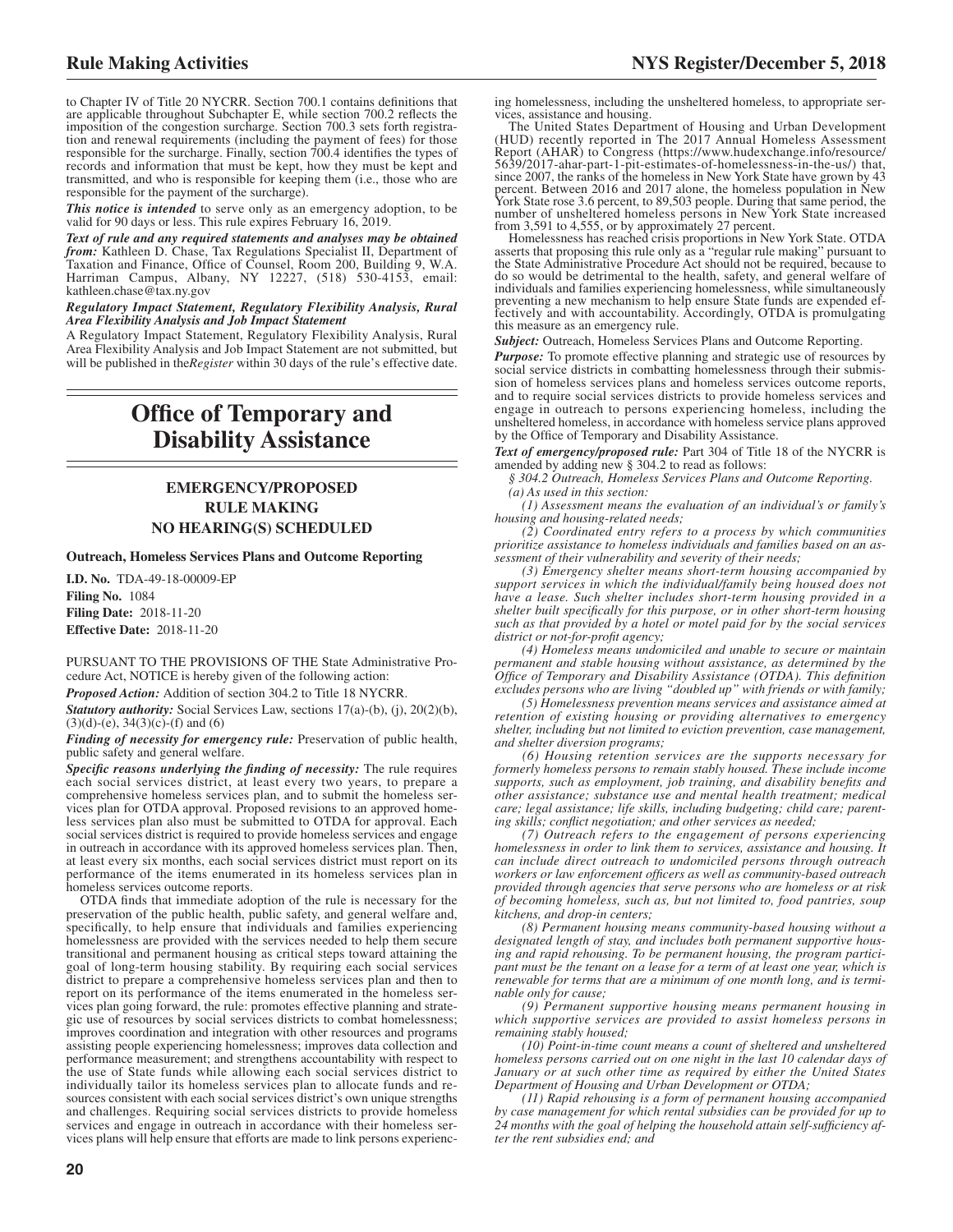*(12) Transitional housing means housing, where all program participants have signed a lease or occupancy agreement, the purpose of which is to facilitate the movement of homeless individuals and families into permanent housing.*

*(b) Homeless services plan. At least every two years, each social services district shall develop and submit to OTDA for approval, on a form and in a manner prescribed by OTDA, a comprehensive homeless services plan. The homeless services plan shall: (1) identify the number of sheltered and unsheltered homeless*

*individuals and families identified in the last point-in-time count;*

*(2) identify the numbers of individuals and families for whom the social services district provided temporary housing assistance pursuant to section 352.35 of this Title; and*

*(3) describe the social services district's strategies and plans for addressing the housing and service needs of persons experiencing homelessness, and for providing or accessing each of the following:*

*(i) homelessness prevention services;*

*(ii) outreach;*

*(iii) assessment and coordinated entry services;*

*(iv) emergency shelter;*

*(v) transitional housing;*

*(vi) permanent housing, including rapid rehousing;*

*(vii) permanent supportive housing; and*

*(viii) housing retention services.*

*(4) Proposed revisions to an approved homeless services plan and any changes to the information contained therein must be submitted by the social services district to OTDA for approval prior to implementation.*

*(c) Each social services district shall provide homeless services and engage in outreach in accordance with its approved homeless services plan.*

*(d) Homeless services outcome report. At least every six months, each social services district shall submit to OTDA, on a form and in a manner prescribed by OTDA, a report on the performance of its homeless services plan and its outcomes relative to each of the components identified in subdivision (b) of this section.*

*(e) OTDA may take any enforcement action permissible by law, including, but not limited to, directing the social services district to engage a third party to provide services and/or withholding or denying reimbursement, in whole or in part, to any social services district that fails to develop or submit a homeless services plan or homeless services outcome report, that fails to provide homeless services or engage in outreach in accordance with an approved homeless services plan, or that otherwise fails to comply with this section.*

*This notice is intended:* to serve as both a notice of emergency adoption and a notice of proposed rule making. The emergency rule will expire February 17, 2019.

*Text of rule and any required statements and analyses may be obtained from:* Richard P. Rhodes, Jr., State Office of Temporary and Disability Assistance, 40 North Pearl Street, 16-C, Albany, NY 12243-0001, (518) 486- 7503, email: [richard.rhodesjr@otda.ny.gov](mailto: richard.rhodesjr@otda.ny.gov)

*Data, views or arguments may be submitted to:* Same as above.

*Public comment will be received until:* 60 days after publication of this notice.

*This rule was not under consideration at the time this agency submitted its Regulatory Agenda for publication in the Register.*

#### *Regulatory Impact Statement*

1. Statutory Authority:

Social Services Law (SSL) § 17(a)-(b) and (j) provide, in part, that the Commissioner of the Office of Temporary and Disability Assistance (OTDA) shall "determine the policies and principles upon which public assistance, services and care shall be provided within the state both by the state itself and by the local governmental units …," shall "make known his policies and principles to local social services officials and to public and private institutions and welfare agencies subject to his regulatory and advisory powers …," and shall "exercise such other powers and perform such other duties as may be imposed by law."

SSL § 20(2)(b) provides, in part, that the OTDA shall "supervise all social services work, as the same may be administered by any local unit of government and the social services officials thereof within the state, advise them in the performance of their official duties and regulate the financial assistance granted by the state in connection with said work." Pursuant to SSL  $\S 20(3)(d)$  and (e), OTDA is authorized to promulgate rules, regulations, and policies to fulfill its powers and duties under the SSL and "to withhold or deny state reimbursement, in whole or in part, from or to any social services district or any city or town thereof, in the event of their failure to comply with law, rules or regulations of [OTDA] relating to public assistance and care or the administration thereof."

SSL § 34(3)(c) requires OTDA's Commissioner to "take cognizance of the interests of health and welfare of the inhabitants of the state who lack

"may exercise such additional powers and duties as may be required for the effective administration of the department and of the state system of public aid and assistance."

2. Legislative Objectives:

It is the intent of the Legislature in enacting the above statutes that OTDA establish rules, regulations and policies to provide for the health, safety and general welfare of vulnerable individuals.

3. Needs and Benefits:

The United States Department of Housing and Urban Development (HUD) recently reported in The 2017 Annual Homeless Assessment Report (AHAR) to Congress (https://www.hudexchange.info/resource/ 5639/2017-ahar-part-1-pit-estimates-of-homelessness-in-the-us/) that, since 2007, the ranks of the homeless in New York State have grown by 43 percent. Between 2016 and 2017 alone, the homeless population in New York State rose 3.6 percent, to 89,503 people. During that same period, the number of unsheltered homeless persons in New York State increased from 3,591 to 4,555, or by approximately 27 percent.

Homelessness has reached crisis proportions in New York State. OTDA asserts that this emergency rule is necessary to assure that individuals and families experiencing homelessness are provided with the services needed to help them secure transitional and permanent housing as critical steps toward attaining the goal of long-term housing stability.

Outreach is particularly important to help ensure that social services districts engage the unsheltered homeless, who often can be disconnected and alienated not only from mainstream services and supports, but also from the services targeting homeless persons. More robust outreach will help to link persons experiencing homelessness to services, assistance and housing. Outreach can include direct outreach to undomiciled persons through outreach workers or law enforcement officers, as well as community-based efforts provided through agencies that serve persons who are homeless or at risk of becoming homeless, such as food pantries, soup kitchens, and drop-in centers.

The emergency rule requires each social services district, at least every two years, to prepare a comprehensive homeless services plan and to submit the homeless services plan for OTDA approval. Proposed revisions to an approved homeless services plan must be submitted by the social services district to OTDA for approval. Each social services district is required to provide homeless services and to engage in outreach in accordance with its approved homeless services plan. Then, at least every six months, each social services district must report on its performance of the items enumerated in its homeless services plan in homeless services outcome reports. The emergency rule: promotes effective planning and strategic use of resources by social services districts to combat homelessness; improves coordination and integration with other resources and programs assisting people experiencing homelessness; improves data collection and performance measurement; strengthens accountability with respect to the use of State funds, while allowing each social services district to individually tailor its homeless services plan to allocate funds and resources consistent with the district's unique strengths and challenges; and helps to ensure that persons experiencing homelessness, and in particular unsheltered homeless persons, are linked to appropriate services, assistance and housing. The State will assist social services districts lacking expertise to prepare suitable homeless services plans.

4. Costs:

The emergency rule will not result in additional costs to the State. Social services districts will incur some small additional administrative costs in regard to the compilation and submission of the homeless services plans and homeless services outcome reports. The emergency rule may require some social services districts to better coordinate the provision of homeless services with other local providers. Similar information was requested of social services districts in August 2016 for the preparation of a statewide homeless services report issued by OTDA in January 2017, as required by Chapter 482 of the Laws of 2015.

With respect to homeless services and outreach, social services districts already effectively providing services and making robust outreach efforts should incur little or no additional cost. To the extent that social services districts must enhance their delivery of homeless services or outreach efforts, there may be additional costs depending on the nature and extent of the enhancements.

In the event that a social services district fails to comply with the requirements of the emergency rule and, pursuant to 18 NYCRR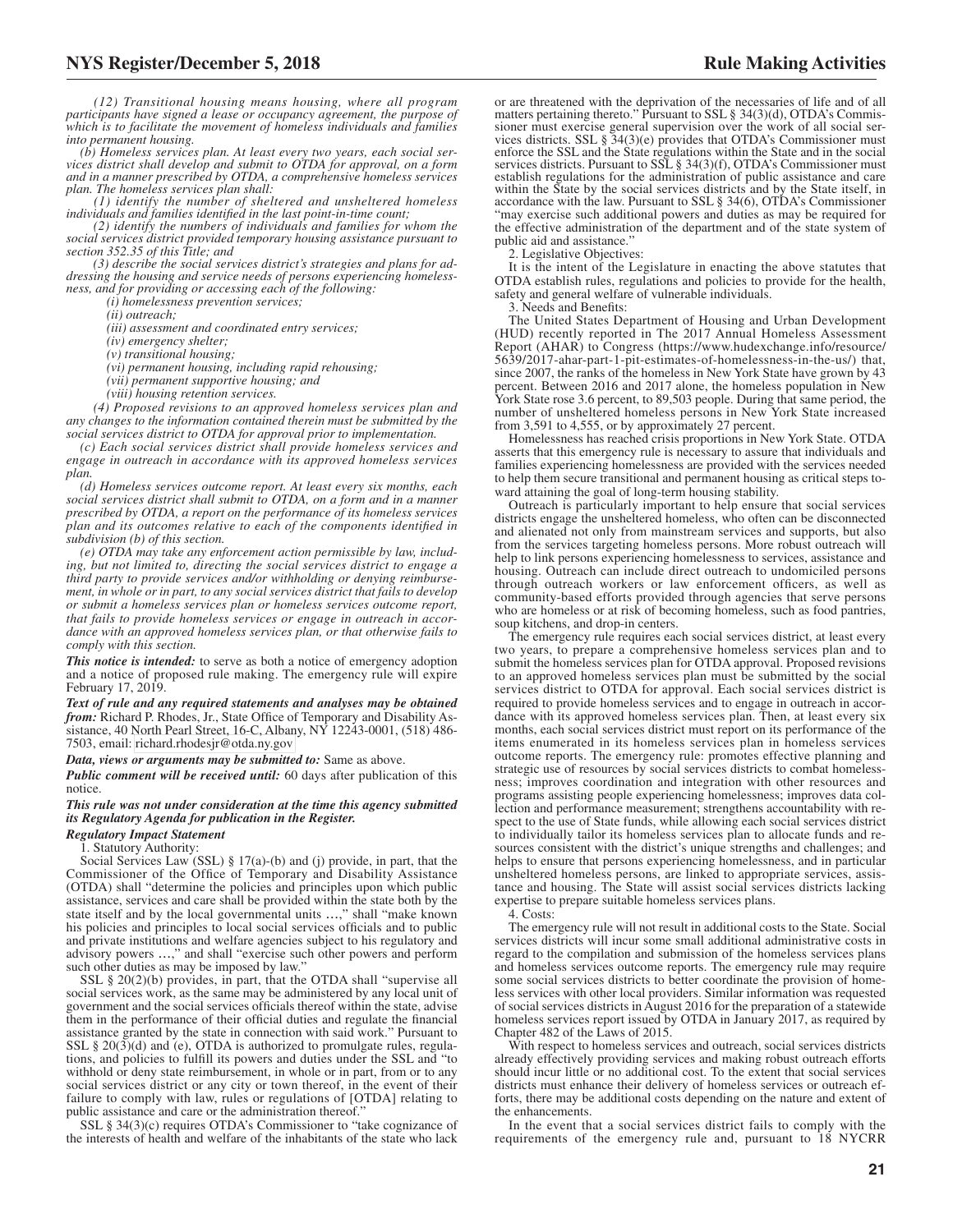§ 304.2(e), is directed to engage a third party to provide homeless services that the social services district failed to provide, the social services district would incur the costs associated with such engagement. These potential costs would vary, depending on the extent and duration of the failure to provide homeless services, and the nature of the services to be provided by the third party. The regulation should not provide exemptions, because this would not serve the purposes of helping to ensure the health and safety of all emergency shelter residents and protecting these vulnerable residents from dangerous conditions. Requiring each social services district to prepare a comprehensive homeless services plan and then to report on its performance of the items enumerated in the homeless services plan going forward promotes effective planning and strategic use of a social services district's resources, improves each social services district's data collection and performance measurement, and allows each social services district to individually tailor its homeless services plan to allocate funds and resources consistent with the social services district's own unique strengths and challenges, all of which help to reduce the need for third party intervention.

5. Local Government Mandates:

At least every two years, each social services district is required to prepare and submit for OTDA approval a comprehensive homeless services plan. Proposed revisions to an approved homeless services plan also must be submitted to OTDA for approval. Each social services district is required to provide homeless services and engage in outreach in accor-dance with its approved homeless services plan. Then, at least every six months, each social services district must report on its performance of the items enumerated in its homeless services plan in homeless services outcome reports.

6. Paperwork:

At least every two years, each social services district is required to prepare and submit for OTDA approval a comprehensive homeless services plan. Proposed revisions to an approved homeless services plan also must be submitted to OTDA for approval. Then, at least every six months, each social services district must report on its performance of the items enumerated in its homeless services plan in homeless services outcome reports.

#### 7. Duplication:

The emergency rule does not duplicate, overlap, or conflict with any existing State or federal rules or regulations.

8. Alternatives:

A possible alternative would be not to promulgate the emergency rule. However, such inaction would result in social services districts combatting homelessness using State funds with less than adequate levels of accountability and oversight, and with limited opportunity for the State to gauge the success of the social services districts' programs and efforts. By enhancing planning at the local level and requiring social services districts to report on outcomes, OTDA believes that the emergency rule helps ensure that individuals and families experiencing homelessness are most efficiently provided with the critical services needed to help them secure transitional and permanent housing, and to increase the ability to evaluate the effectiveness of social services districts' efforts to combat homelessness. OTDA further believes that the emergency rule helps to ensure that persons experiencing homelessness, in particular unsheltered homeless persons, are linked to appropriate services, assistance and housing. Therefore, OTDA does not consider inaction a viable alternative to the emergency rule.

9. Federal Standards:

The emergency rule does not conflict with federal statutes, regulations or policies.

10. Compliance Schedule:

The emergency rule became effective on the date the Notice of Emergency Adoption and Proposed Rule Making was submitted to the Department of State. At least every two years, each social services district must submit a comprehensive homeless services plan. At least every six months, each social services district also must submit homeless services outcome reports.

#### *Regulatory Flexibility Analysis*

1. Effect of rule:

The emergency rule applies to all 58 social services districts in the State. It does not apply to the small businesses that operate emergency shelters.

2. Compliance requirements:

The emergency rule requires each social services district, at least every two years, to prepare a comprehensive homeless services plan and to submit the homeless services plan for approval by the Office of Temporary and Disability Assistance (OTDA). Proposed revisions to an approved homeless services plan must also be submitted to OTDA for approval. Each social services district is required to provide homeless services and engage in outreach in accordance with its approved homeless services plan. Then, at least every six months, each social services district must report on its performance of the items enumerated in its homeless services plan in homeless services outcome reports.

The emergency rule further requires social services districts to provide homeless services and engage in outreach in accordance with their approved homeless services plans to help ensure that efforts are made to link persons experiencing homelessness, including the unsheltered homeless, to appropriate services, assistance and housing.

3. Professional services:

It is anticipated that the need for additional professional services will be limited. The State will assist social services districts that lack the expertise to prepare suitable homeless services plans and homeless services outcome reports, without the need for securing professional services.

4. Compliance costs:

The emergency rule will have no cost impact upon small businesses.

Social services districts will incur some small additional administrative costs in regard to the compilation and submission of the comprehensive homeless services plan and homeless services outcome reports. The emergency rule may require some social services districts to better coordinate the provision of homeless services with other local providers. Similar information was requested of social services districts in August 2016 for the preparation of a statewide homeless services report issued by OTDA in January 2017, as required by Chapter 482 of the Laws of 2015.

With respect to homeless services and outreach, social services districts already effectively providing services and making robust outreach efforts should incur little or no additional cost. To the extent that social services districts must enhance their delivery of homeless services or outreach efforts, there may be additional costs depending on the nature and extent of the enhancements.

In the event that a social services district fails to comply with the requirements of the emergency rule and, pursuant to 18 NYCRR § 304.2(e), is directed to engage a third party to provide homeless services that the social services district failed to provide, the social services district would incur the costs associated with such engagement. These potential costs would vary, depending on the extent and duration of the failure to provide homeless services, and the nature of the services to be provided by the third party. The regulation should not provide exemptions, because this would not serve the purposes of helping to ensure the health and safety of all emergency shelter residents and protecting these vulnerable residents from dangerous conditions. Requiring each social services district to prepare a comprehensive homeless services plan and then to report on its performance of the items enumerated in the homeless services plan going forward promotes effective planning and strategic use of a social services district's resources, improves each social services district's data collection and performance measurement, and allows each social services district to individually tailor its homeless services plan to allocate funds and resources consistent with the social services district's own unique strengths and challenges, all of which help to reduce the need for third party intervention.

5. Economic and technological feasibility:

Social services districts should already have the economic and technological abilities to comply with the emergency rule.

6. Minimizing adverse impact:

OTDA does not anticipate that the reporting requirements established by the emergency rule or the requirement to engage in outreach to persons experiencing homelessness will adversely impact social services districts. The emergency rule should not provide exemptions relating to the required submission of homeless services plans or homeless services outcome reports because this would not serve the purposes of promoting planning and strategic use of resources by social services districts to address homelessness, improving coordination and integration with other resources and programs assisting people experiencing homelessness, improving data collection and performance measurement, and strengthening accountability with respect to the use of State funds.

Likewise, the emergency rule should not provide exemptions relating to the requirement that social services districts undertake outreach to engage persons experiencing homelessness, as it is critical that persons experiencing homelessness, and in particular unsheltered homeless persons, be linked to appropriate services, assistance and housing.

7. Small business and local government participation:

At a conference held in Hamilton, New York on May 8, 2018, Social Services District Commissioners were alerted to the fact that such regulatory requirements were forthcoming. It is anticipated that social services districts will be dedicated to implementing the emergency rule and protecting the health, safety, and general welfare of persons experiencing homelessness.

8. For rules that either establish or modify a violation or penalties associated with a violation:

While the emergency rule provides that OTDA may withhold or deny reimbursement, in whole or in part, to any social services district that fails to comply, this remedial provision is already expressly set forth in Social Services Law  $\S 20(3)(e)$ , which authorizes OTDA to "withhold or deny state reimbursement, in whole or in part, from or to any social services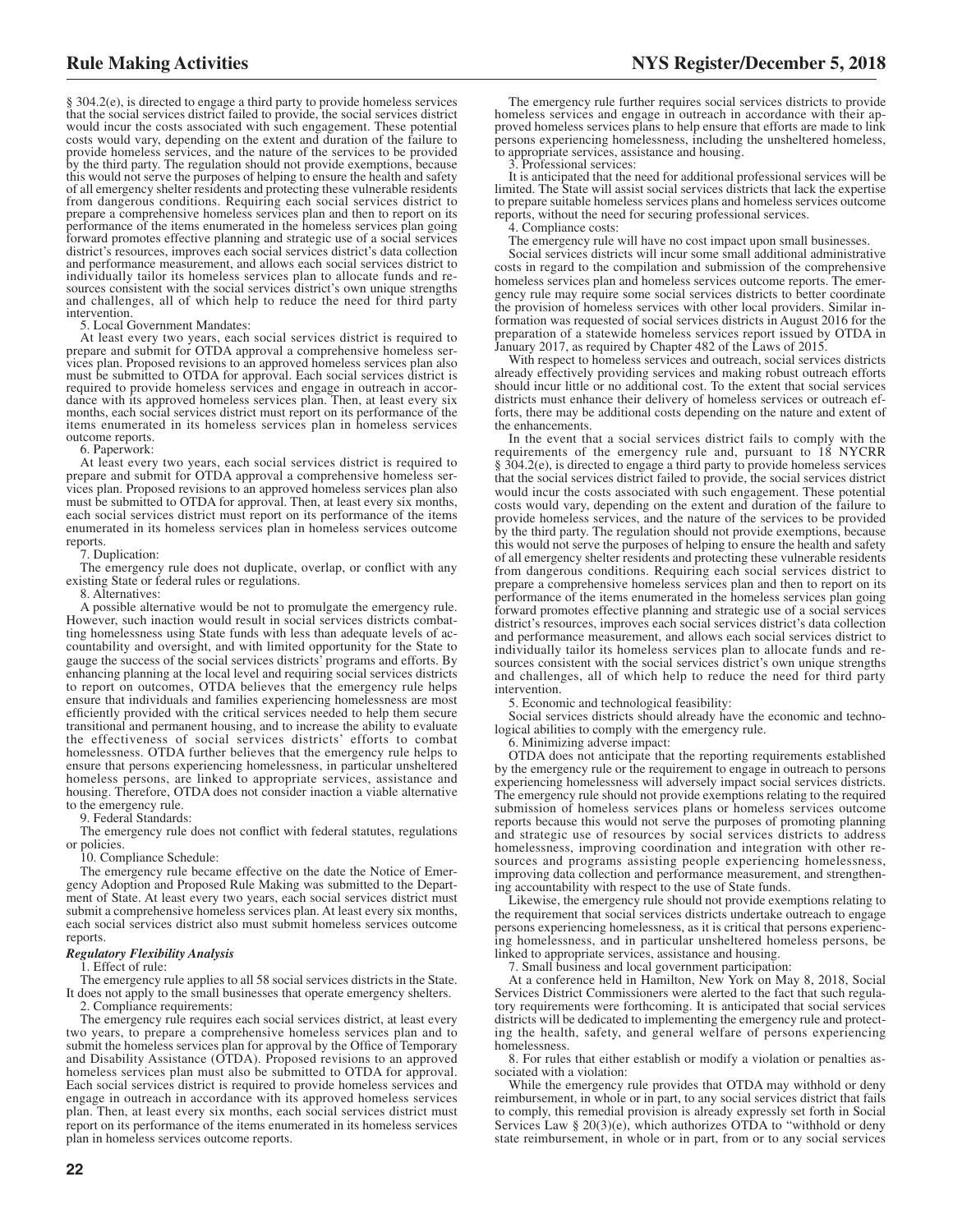lic assistance and care or the administration thereof." In the event that a social services district fails to comply with the requirements of the emergency rule and, pursuant to 18 NYCRR § 304.2(e), is directed to engage a third party to provide homeless services that the social services district failed to provide, the social services district would incur the costs associated with such engagement. These potential costs would vary, depending on the extent and duration of the failure to provide homeless services, and the nature of the services to be provided by the third party. The regulation should not provide exemptions, because this would not serve the purposes of helping to ensure the health and safety of all emergency shelter residents and protecting these vulnerable residents from dangerous conditions. Requiring each social services district to prepare a comprehensive homeless services plan and then to report on its performance of the items enumerated in the homeless services plan going forward promotes effective planning and strategic use of a social services district's resources, improves each social services district's data collection and performance measurement, and allows each social services district to individually tailor its homeless services plan to allocate funds and resources consistent with the social services district's own unique strengths and challenges, all of which help to reduce the need for third party intervention.

#### *Rural Area Flexibility Analysis*

1. Types and estimated numbers of rural areas:

The emergency rule applies to the 44 rural social services districts.

2. Reporting, recordkeeping and other compliance requirements; and professional services:

The emergency rule requires each social services district, at least every two years, to prepare a comprehensive homeless services plan and to submit the homeless services plan for OTDA approval. Proposed revisions to an approved homeless services plan also must be submitted to OTDA for approval. Each social services district is required to provide homeless services and engage in outreach in accordance with its approved homeless services plan. Then, at least every six months, each social services district must report on its performance of the items enumerated in its homeless services plan in homeless services outcome reports. The State will assist social services districts that lack the expertise to prepare suitable outreach or homeless services plans and homeless services outcome reports.

The emergency rule further requires social services districts to provide homeless services and engage in outreach in accordance with their approved homeless services plans to help ensure that efforts are made to link persons experiencing homelessness, including the unsheltered homeless, to appropriate services, assistance and housing.

3. Costs:

Rural social services districts will incur some small additional administrative costs in regard to the compilation and submission of homeless services plans and homeless services outcome reports. The emergency rule may require some rural social services districts to better coordinate the provision of homeless services with other local providers. Similar information was requested of rural social services districts in August 2016 for the preparation of a statewide homeless services report issued by OTDA in January 2017, as required by Chapter 482 of the Laws of 2015.

With respect to homeless services and outreach, rural social services districts already effectively providing services and making robust outreach efforts should incur little or no additional cost. To the extent that rural social services districts must enhance their delivery of homeless services or outreach efforts, there may be additional costs depending on the nature and extent of the enhancements.

In the event that a rural social services district fails to comply with the requirements of the emergency rule and, pursuant to 18 NYCRR § 304.2(e), is directed to engage a third party to provide homeless services that the rural social services district failed to provide, the rural social services district would incur the costs associated with such engagement. These potential costs would vary, depending on the extent and duration of the failure to provide homeless services, and the nature of the services to be provided by the third party. The regulation should not provide exemptions, because this would not serve the purposes of helping to ensure the health and safety of all emergency shelter residents and protecting these vulnerable residents from dangerous conditions. Requiring each rural social services district to prepare a comprehensive homeless services plan and then to report on its performance of the items enumerated in the homeless services plan going forward promotes effective planning and strategic use of a rural social services district's resources, improves each rural social services district's data collection and performance measurement, and allows each rural social services district to individually tailor its homeless services plan to allocate funds and resources consistent with the rural social services district's own unique strengths and challenges, all of which help to reduce the need for third party intervention.

4. Minimizing adverse impact:

The emergency rule should not provide exemptions relating to the required submission of homeless services plans or homeless services outcome reports because this would not serve the purposes of promoting planning and strategic use of resources by social services districts to address homelessness, improving coordination and integration with other resources and programs assisting people experiencing homelessness, improving data collection and performance measurement, and strengthening accountability with respect to the use of State funds. OTDA recognizes that rural social services districts will have different strengths and challenges from those faced by social services districts in more densely populated regions, and anticipates that rural social services districts will tailor their plans accordingly, which will minimize adverse impact of the emergency rule.

5. Rural area participation:

At a conference held in Hamilton, New York on May 8, 2018, Social Services District Commissioners were alerted to the fact that such regulatory requirements were forthcoming. It is anticipated that rural social services districts will be dedicated to implementing the emergency rule and engaging in more robust planning and outreach in order to improve the strategic use of resources to combat homelessness and to link persons experiencing homelessness, including unsheltered homeless persons, to appropriate services, assistance and housing.

#### *Job Impact Statement*

A Job Impact Statement is not required for this emergency rule. The purpose of the emergency rule is to require each social services district, at least every two years, to prepare a comprehensive homeless services plan, and to submit the homeless services plan for OTDA approval. Proposed revisions to an approved homeless services plan also must be submitted by the social services district to OTDA for approval. Each social services district is required to provide homeless services and engage in outreach in accordance with its approved homeless services plan. Then, at least every six months, each social services district must report on its performance of the items enumerated in its homeless services plan in homeless services outcome reports. The emergency rule promotes effective planning and strategic use of resources by social services districts to combat homelessness. The emergency rule helps ensure that individuals and families experiencing homelessness are provided with the services needed to help them secure transitional and permanent housing as critical steps toward attaining the goal of long-term housing stability. The emergency rule also helps to ensure that persons experiencing homelessness, and in particular unsheltered homeless persons, are linked to appropriate services, assistance and housing. The State will provide assistance to social services districts lacking the expertise necessary to develop homeless services plans and homeless services outcome reports.

It is apparent from the nature and the purpose of the emergency rule that it will not have a substantial adverse impact on jobs and employment opportunities in the private sector, in the social services districts, or in the State.

## **Triborough Bridge and Tunnel Authority**

#### **PROPOSED RULE MAKING HEARING(S) SCHEDULED**

**A Proposal to Establish a New Crossing Charge Schedule for Use of Bridges and Tunnels Operated by TBTA**

**I.D. No.** TBA-49-18-00011-P

PURSUANT TO THE PROVISIONS OF THE State Administrative Procedure Act, NOTICE is hereby given of the following proposed rule:

*Proposed Action:* Repeal of section 1021.1; and addition of new section 1021.1 to Title 21 NYCRR.

*Statutory authority:* Public Authorities Law, section 553(5)

*Subject:* A proposal to establish a new crossing charge schedule for use of bridges and tunnels operated by TBTA.

*Purpose:* A proposal to raise additional revenue.

*Public hearing(s) will be held at:* 5:00 p.m., Nov. 27, 2018 at Baruch College, 17 Lexington Ave., Manhattan, NY; 5:00 p.m., Nov. 29, 2018 at Hostos Community College, 450 Grand Concourse, Bronx, NY; 5:30 p.m., Nov. 29, 2018 at Hilton Long Island, 598 Broad Hollow Rd., Melville, NY; 5:30 p.m., Dec. 3, 2018 at College of Staten Island, 2800 Victory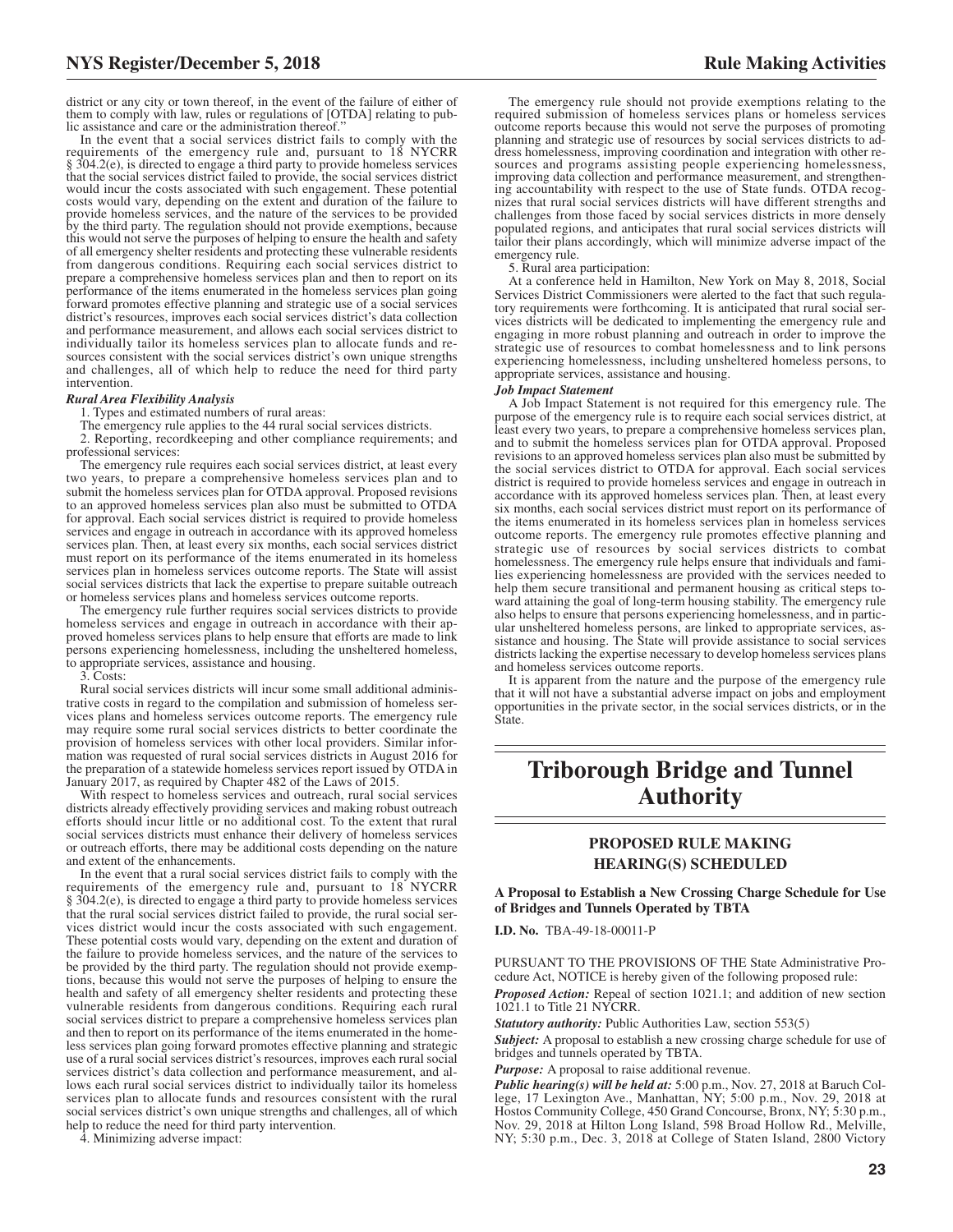Blvd., Staten Island, NY; 5:00 p.m., Dec. 5, 2018 at New York Power Authority, Jaguar Rm., 123 Main St., White Plains, NY; 5:00 p.m., Dec. 10, 2018 at Long Island University, Kumble Theater for the Performing Arts, One University Plaza, Brooklyn, NY; 5:00 p.m., Dec. 11, 2018 at York College, Milton G. Bassin Performing Arts Center, 95-45 Guy R. Brewer Blvd., Jamaica, NY; 5:30 p.m., Dec. 13, 2018 at West of Hudson - Palisades Center, Adler Community Rm., Fourth Fl., 1000 Palisades Center Dr., West Nyack, NY.

*Interpreter Service:* Interpreter services will be made available to hearing impaired persons, at no charge, upon written request submitted within reasonable time prior to the scheduled public hearing. The written request must be addressed to the agency representative designated in the paragraph below.

*Accessibility:* All public hearings have been scheduled at places reasonably accessible to persons with a mobility impairment.

*Text of proposed rule:* See Appendix in the back of this issue.

*Text of proposed rule and any required statements and analyses may be obtained from:* Julia R. Christ, Executive Agency General Counsel, Triborough Bridge and Tunnel Authority, 2 Broadway, 24th Floor, New York, New York 10004, (646) 252-7620, email: [jchrist@mtabt.org](mailto: jchrist@mtabt.org)

*Data, views or arguments may be submitted to:* Same as above.

*Public comment will be received until:* 60 days after publication of this notice.

*Regulatory Impact Statement, Regulatory Flexibility Analysis, Rural Area Flexibility Analysis and Job Impact Statement*

Statements and analyses are not submitted with this notice because the proposed rule is within the definition contained in section 102(2)(a)(ii) of the State Administrative Procedure Act.

## **Workers' Compensation Board**

#### **PROPOSED RULE MAKING NO HEARING(S) SCHEDULED**

#### **Pharmacy Fee Schedule**

**I.D. No.** WCB-49-18-00010-P

PURSUANT TO THE PROVISIONS OF THE State Administrative Procedure Act, NOTICE is hereby given of the following proposed rule: *Proposed Action:* Amendment of Part 440 of Title 12 NYCRR.

*Statutory authority:* Workers' Compensation Law, sections 13-o, 13-p, 117 and 141

*Subject:* Pharmacy Fee Schedule.

*Purpose:* Update the pricing methodology for prescription drugs.

*Substance of proposed rule (Full text is posted at the following State website: http://www.wcb.ny.gov/content/main/ wclaws/newlaws.jsp):* Section 440.2 of Part 440 of Title 12 NYCRR is amended to read as follows:

Section 440.2. Definitions

Section 440.2 has added new definitions and renumbered the sections accordingly.  $440.2(c)$ , (d), (f), (i)(3)(ii), (n) and (r) are new or substantially changed, and appear below:

(c) "Calculated cost" means the Average Wholesale Price for the national drug code of the prescription drug or medicine on the day it was dispensed plus a dispensing fee. For brand name drugs the Calculated cost shall be AWP minus twelve percent of the Average Wholesale price plus a dispensing fee of four dollars. For generic drugs the Calculated cost shall be AWP minus twenty percent plus a dispensing fee of five dollars.

(d) "Contract price" means the maximum amount that a designated pharmacy (as set forth in section 440.3 of this Part) will pay a pharmacy for generic drugs and brand name drugs that have generic versions available (multi-source brands).

(f) "Generic drug" means an FDA-approved drug that is therapeutically equivalent to a brand name drug, as determined by the FDA's designation of the drug with the Therapeutic Equivalence Evaluation Code designation as an "A" product in the "Approved Drug Products with Therapeutic Equivalence Evaluations" (commonly referred to as the Orange Book), irrespective of dosage for the route of administration (oral, topical or systemic) prescribed. A brand name drug may not be dispensed when a generic version of the same active ingredient is commercially available in a different strength/dosage.

(i) "Pharmacy benefit management" means the services provided to a self-insured employer or insurance carrier, directly or through another entity, including:

(3) the administration or management of prescription medicine or drug benefits, including, but not limited to, any of the following:

(i) mail service pharmacy; (ii) claims processing, New York Pharmacy Formulary administration and prior authorization review, retail network contracting and manage-ment, or payment of claims to pharmacies for dispensing prescription medicines or drugs;

(n) "Repackaging" is the act of taking a finished drug product from the container in which it was distributed by the original manufacturer and placing it into a different container without further manipulation of the drug. Repackaging also includes the act of placing the contents of multiple containers (e.g., vials) of the same finished drug product into one container when the container does not include other ingredients.

(r) "Usual and Customary price" means the retail price charged to the general public for a prescription drug.

Subdivision (d) of Section 440.3 of Part 440 is amended to add that prior to filing prescribed notice of the decision in a controverted case, the claimant may be prescribed and the carrier/self-insured employer will be responsible for the cost (see section 440.5) of medications from Phase A, B, C, or Perioperative section the Pharmacy Formulary as applicable.

A new subdivision (g) is added to Section 440.3 of Part 440 to read as follows:

(g) Any rebates or third-party revenue related to drugs dispensed through a contract for pharmacy benefit management and delivered to the designated pharmacy shall be passed through in full to the insurance carrier or self-insured employer. Carriers shall offset bills to insured employers by the amount of any passed-through rebate and third-party revenue. Such rebates and third-party revenue shall be reported annually to the carrier or self-insured employer and reported to the Chair upon request.

Section 440.5 of Part 440 is amended to read as follows:

Section 440.5. Fee schedule

(a)(1) The maximum reimbursement or payment for New York Workers' Compensation Formulary drugs or, when applicable, for drugs that received Prior Authorization in accordance with section 441.4 of this Chapter, including all brand name and generic prescription drugs or medicines, shall be the lesser of the calculated cost, the contract price (for designated pharmacies), or the usual and customary price for the prescription drug or medication.

(2) The maximum reimbursement for prescription drugs or medicines dispensed in controverted cases during the period the case is controverted, including all brand name and generic prescription drugs or medicines, shall be twenty-five per cent more than the calculated cost at the time the prescription drugs or medicines are provided if the case was uncontroverted, plus a dispensing fee of seven dollars and fifty cents for generic prescription drugs or medicines and six dollars for brand-name prescription drugs or medicines. Prior to the filing of a prescribed notice denying the claim for workers' compensation, the claimant may be prescribed and the insurance carrier or self-insured employer will be responsible for the cost (as set forth in subdivision  $(a)(1)$  of this section) of medications from, as applicable, Phase A, B, C or the Perioperative section of the Pharmacy Formulary.

(3) Nothing in this section shall bar a self-insured employer or insurance carrier from providing a lower reimbursement rate or dispensing fee pursuant to a written agreement with any independent pharmacy, pharmacy chain, or pharmacy benefit manager.

(4) The maximum reimbursements or payments for prescription drugs or medicines set forth in this subdivision shall be the maximum payment any individual or entity may receive from any claimant, individual, entity, self-insured employer, insurance carrier, or third party in connection with a claim for workers' compensation benefits.

(b) Fees for pharmacy benefit management shall be established by agreement between the self-insured employer or insurance carrier and the independent pharmacy, pharmacy chain, or pharmacy benefit manager. Fees to a pharmacy processing agent shall be established by agreement between the independent pharmacy, pharmacy chain, or pharmacy benefit manager and the pharmacy processing agent. The Chair may audit agreements from time to time for the purpose of ensuring compliance with this Part.

(c) Notwithstanding any other provision of this Part, if a prescription drug or medicine has been repackaged, the Average Wholesale Price used to determine the maximum reimbursement shall be the Average Wholesale Price of the underlying drug product, as identified by its national drug code (or NDC), of the underlying drug product used in the drug packaging. If the NDC is not supplied with the bill for the prescription drug or medicine, the self-insured employer or insurance carrier may identify the NDC of the underlying drug product to calculate reimbursement. While a pharmacy may engage in repackaging by removing a finished drug prod